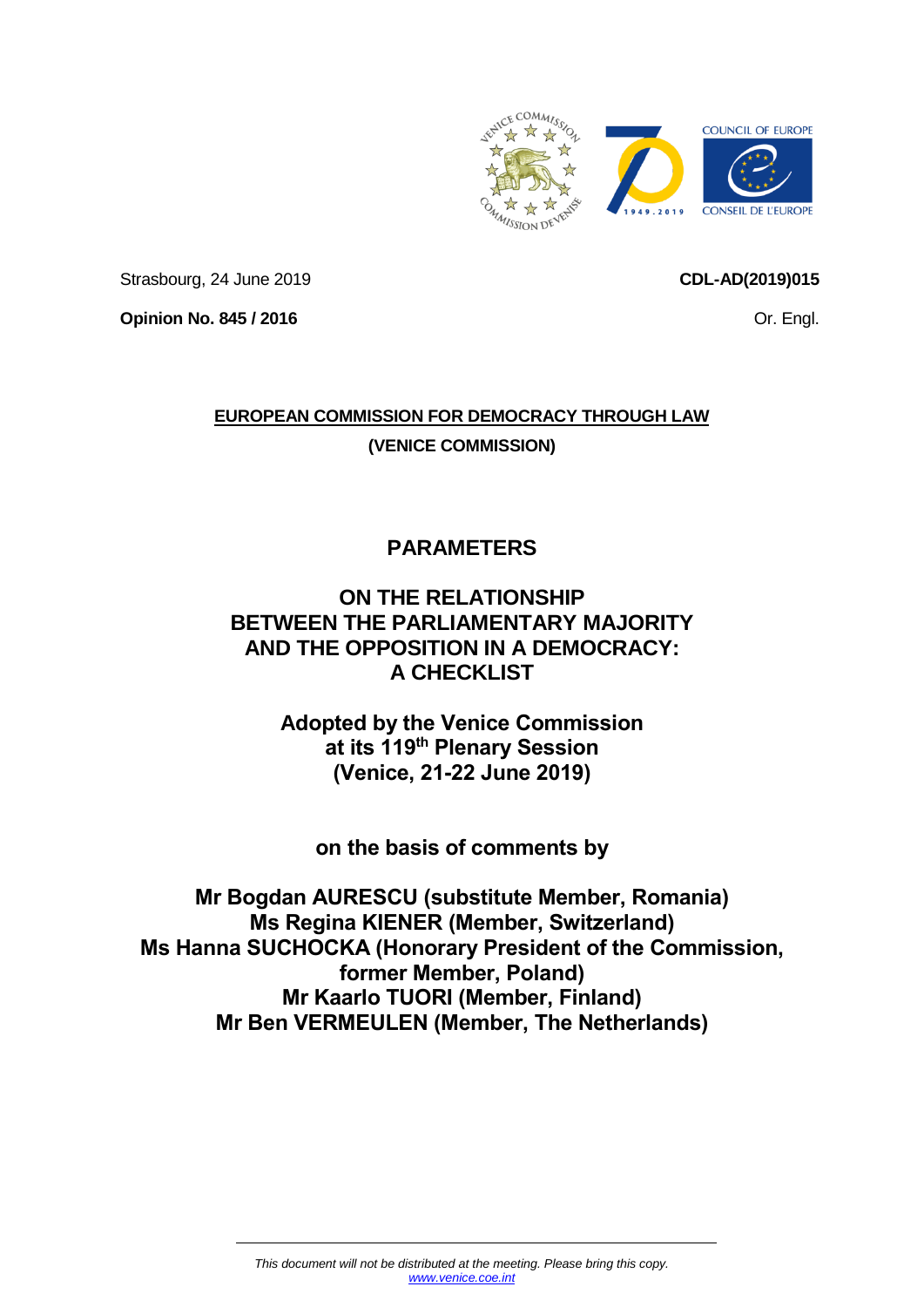# **Contents**

| А.             |                                                                                       |  |
|----------------|---------------------------------------------------------------------------------------|--|
| B.             |                                                                                       |  |
| C.             |                                                                                       |  |
| D.             |                                                                                       |  |
| 1.             |                                                                                       |  |
| 2.             |                                                                                       |  |
| 3.             |                                                                                       |  |
| Е.             |                                                                                       |  |
|                |                                                                                       |  |
| А.             |                                                                                       |  |
| B.             | Establishment of the majority and minority groups (opposition) in Parliament 10       |  |
| 1 <sub>1</sub> |                                                                                       |  |
| 2.             |                                                                                       |  |
| 3.             |                                                                                       |  |
| 4.             |                                                                                       |  |
| C.             |                                                                                       |  |
| D.             |                                                                                       |  |
| Е.             |                                                                                       |  |
| 1.             |                                                                                       |  |
| 2.             |                                                                                       |  |
| 3.             |                                                                                       |  |
| 4.             |                                                                                       |  |
| 5.             |                                                                                       |  |
| 6.             |                                                                                       |  |
| F.             | Legislation by government decrees, delegated legislation, and emergency situations    |  |
|                | 24                                                                                    |  |
| G.             | Participation of the opposition in the parliamentary supervision of the executive  25 |  |
| 1.             |                                                                                       |  |
| 2.             |                                                                                       |  |
| Н.             | Participation of the opposition in the appointment of certain top office holders  29  |  |
| L.             |                                                                                       |  |
| J.             |                                                                                       |  |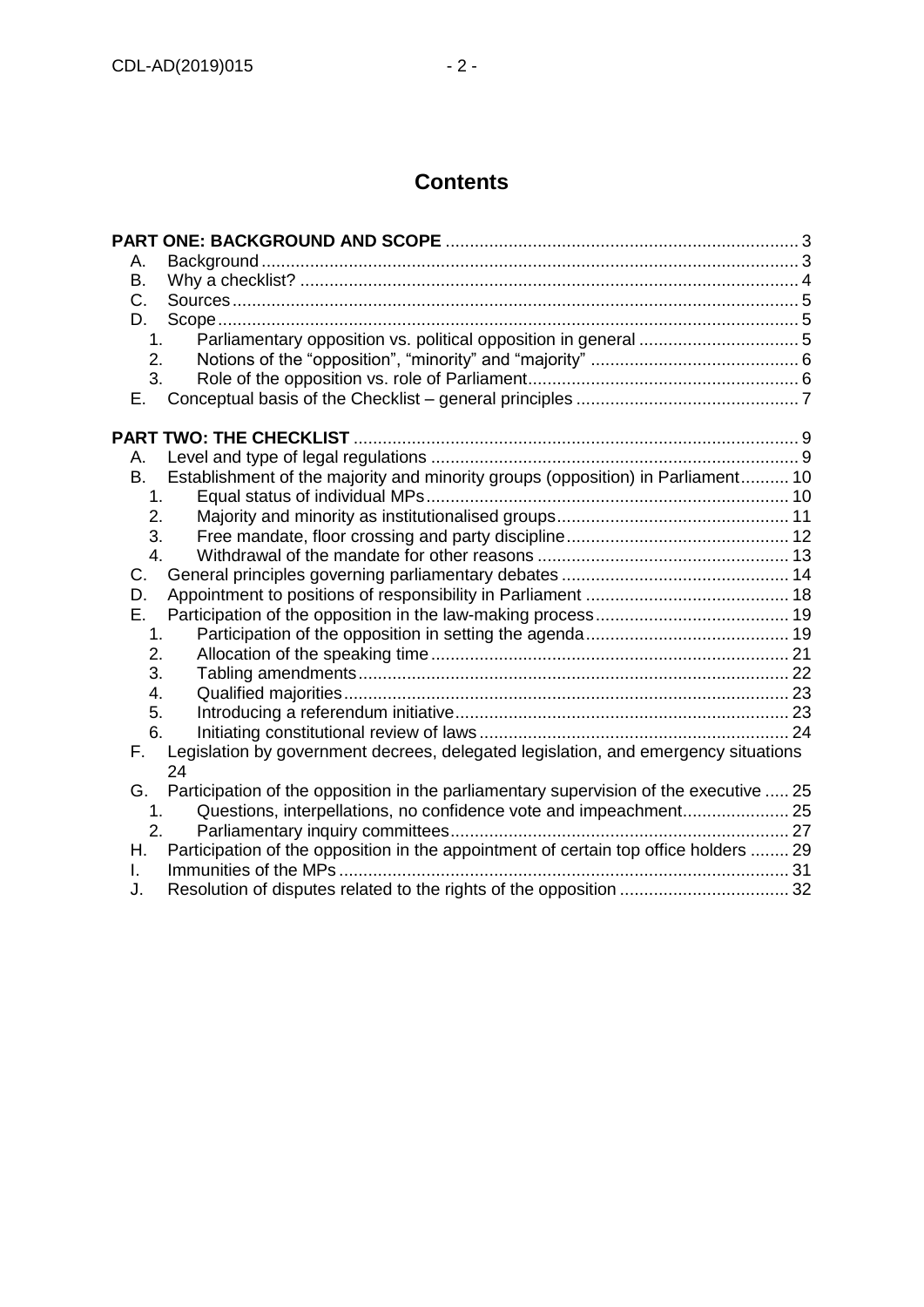### **PART ONE: BACKGROUND AND SCOPE**

# <span id="page-2-1"></span><span id="page-2-0"></span>**A. Background**

[8](https://rm.coe.int/CoERMPublicCommonSearchServices/DisplayDCTMContent?documentId=0900001680646af8)

1. On 23 January 2008 the Parliamentary Assembly of the Council of Europe (PACE) adopted Resolution 1601 (2008) on "Procedural guidelines on the rights and responsibilities of the opposition in a democratic parliament" (PACE Resolution 1601). Shortly thereafter, the Venice Commission decided to undertake a study which would supplement Resolution 1601. This study resulted in a report "On the role of the opposition in a democratic Parliament" (CDL-AD(2010)025, hereinafter the 2010 Report), adopted at the 84th Plenary Session of the Commission (Venice 15-16 October 2010).

2. In Resolution 1601 (2008) the PACE stated that the existence of "a political opposition inside and outside of parliament is an essential component of a well-functioning democracy", and the Venice Commission fully subscribes to this view. In the past decade the Venice Commission observed a worrying political trend in a growing number of countries, which is sometimes described by the formula "the winner takes it all". Following this trend, checks and balances restraining the power of the parliamentary majority are dismantled. Rushed adoption of laws without genuine political debate have become more frequent. Top judges and officials of independent agencies are appointed or dismissed single-handedly by the majority. In its relevant opinions, the Venice Commission has warned against reducing democracy to simple majoritarianism.<sup>1</sup> The 2010 Report, in § 159, was still optimistic, when stating that "democracy is today stronger in Europe than ever before in history". It may be that this is not the case anymore, as demonstrated by more tense relations between the majority and the opposition.

3. This worrying trend was also noted by the Secretary General of the Council of Europe in his 2016 annual report.<sup>2</sup> The Secretary General has asked the Venice Commission to formulate guidelines on the relations between the majority and the opposition. Following his call, the Venice Commission tasked a group of rapporteurs, including B. Aurescu (substitute member, Romania), R. Kiener (member, Switzerland), H. Suchocka (Honorary President, former member, Poland), K. Tuori (member, Finland), and B. Vermeulen (member, the Netherlands) with the update of the 2010 Report (assisted by A. T. Chisca and later by G. Dikov from the Secretariat).

4. On 6 and 7 April 2017, the Venice Commission, jointly with the President of Romania, and with the support of the Parliamentary Assembly of the Council of Europe, held a conference in Bucharest on "The interaction between the political majority and the opposition in a democracy", under the patronage of the President of Romania and of the Secretary General of the Council of Europe. After this conference the rapporteurs held several meetings. The rapporteurs agreed that the 2010 Report needs to be updated, in the light of the recent observations of the Venice Commission, and that it should also be supplemented with a new part – a Checklist. This Checklist was scrutinised by the Sub-Commission on Democratic Institutions on two occasions (on 14 March and 20 June 2019) and adopted at the  $119<sup>th</sup>$ Plenary Session in Venice on 21 June 2019.

<sup>-</sup>1 In two of its opinions (CDL-AD(2011)001, § 74, and CDL-AD(2013)012, § 136) the Venice Commission stressed as follows: "[i]t seems that some stakeholders were of the opinion that anything that can be done according to the letter of the Constitution is also admissible. The underlying idea may have been that the majority can do whatever it wants to do because it is the majority. This is obviously a misconception of democracy. Democracy cannot be reduced to the rule of the majority; majority rule is limited by the Constitution and by law, primarily in order to safeguard the interests of minorities. Of course, the majority steers the country during a legislative period but it must not subdue the minority; it has an obligation to respect those who lost the last elections." <sup>2</sup>[https://rm.coe.int/CoERMPublicCommonSearchServices/DisplayDCTMContent?documentId=0900001680646af](https://rm.coe.int/CoERMPublicCommonSearchServices/DisplayDCTMContent?documentId=0900001680646af8)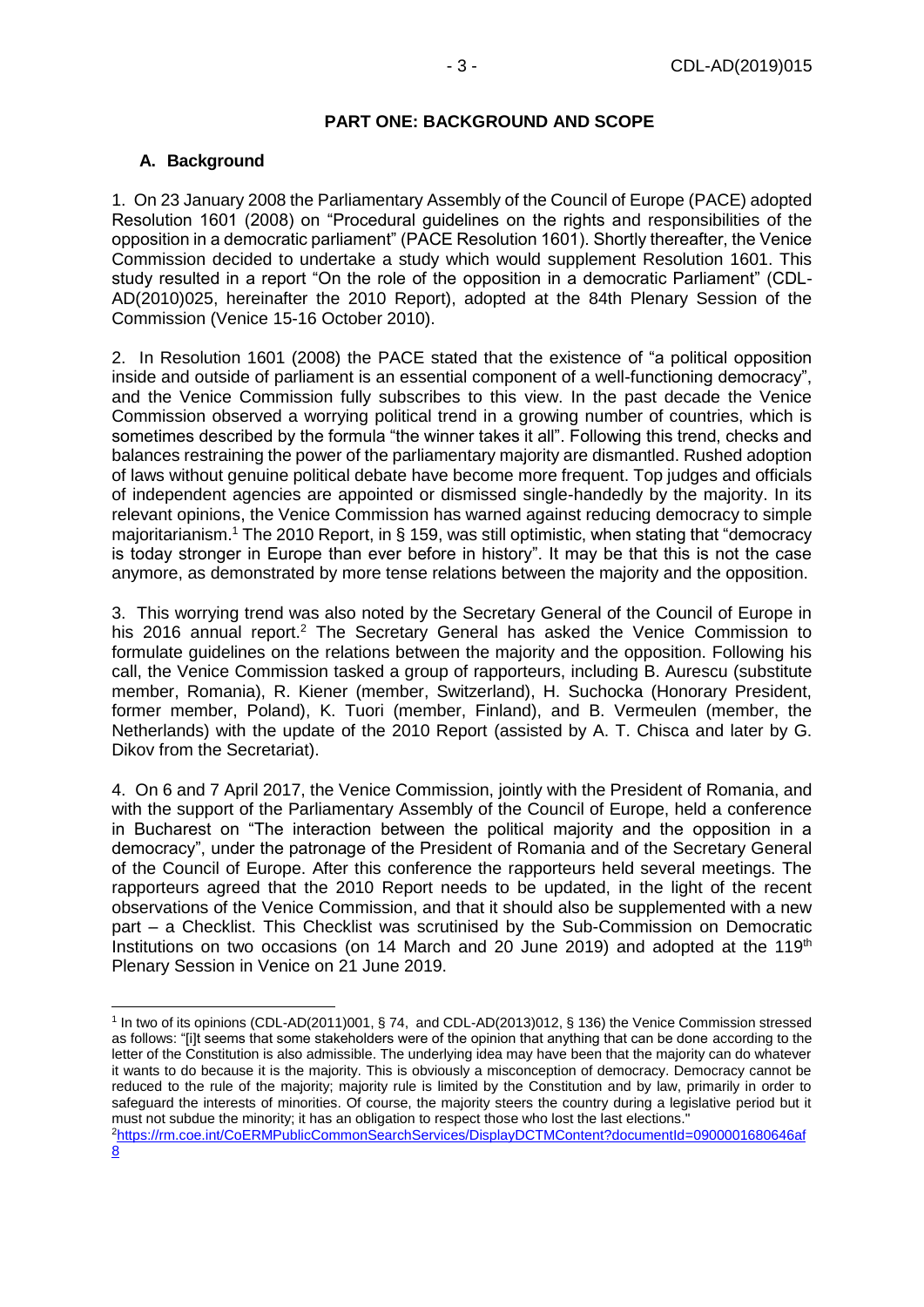# <span id="page-3-0"></span>**B. Why a checklist?**

5. The choice of the form of this document – a Checklist – is justified for two reasons. The first is that the need exists not only to update the 2010 report, but also to transform it into a more practical instrument, useful for an assessment of parliamentary organisation, procedures and practices.<sup>3</sup> This Checklist is destined to *systematise* the ideas contained in the 2010 Report, and adapt them for practical purposes, as a reference document for a variety of actors<sup>4</sup> who may need to assess the situation of the parliamentary opposition in a given jurisdiction and its relations with the ruling majority and with other State institutions.

6. The second reason why the format of a Checklist is chosen is the lack of established standards for many important issues. As noted in the 2010 Report, there is no common model defining the respective roles of the parliamentary opposition and majority. It is impossible to devise a comprehensive set of precise standards in this area, which would be valid for all democratic political regimes.

7. It is possible, however, to identify certain general principles which govern this relationship, and which reflect the common European constitutional heritage, and to explain their inner logic. Furthermore, based on the Venice Commission's recent observations, it is useful to point at some best practices, or, sometimes, at some negative examples.

8. The questions included in the Checklist permit to identify weak points in the domestic regulations. Many of these questions are open-ended, but each question is followed by a commentary which explains general principles, mentions best (or bad) practices and points at possible solutions. The structure of the Checklist allows it to be supplemented and adjusted in the future, in the light of the political and legal developments in the European and non-European democracies. The Checklist is intended to be a living instrument.

9. The Venice Commission emphasises the insufficiency of legal rules on their own. Even if all recommended legal mechanisms are formally in place, this does not guarantee that the respective regime is necessarily democratic. In the absence of a genuine political pluralism (which involves the existence of independent and sufficiently strong political parties, free media, fair elections, robust civil society, etc.), the legal guarantees for the opposition in Parliament will remain a dead letter. However, the focus of the Checklist is not on autocratic regimes but rather on "vulnerable democracies", where political pluralism exists but is nevertheless fragile. The Checklist is supposed to help legislators in those vulnerable democracies to formulate legal rules and develop unwritten "constitutional conventions" and best practices which would preserve the role of parliamentary opposition as a countervailing power and a viable alternative to the government in place. <sup>5</sup> Furthermore, it may also be useful to assist so-called "established democracies", which face the risk of imbalances undermining the culture of political pluralism.

<sup>-</sup><sup>3</sup> This approach was broadly inspired by the Rule of Law Checklist, adopted by the Venice Commission in 2016, CDL-AD(2016)007.

<sup>4</sup> These actors may include Parliaments and other State authorities (when addressing the need and content of legislative reform), civil society, as well as the political actors within the member-States, such as the political parties and their leadership, international organisations, such as the Council of Europe and the European Union (see CDL-AD(2016)007, § 27)

<sup>5</sup> See the enumeration of the main functions of the opposition in CDL-AD(2010)025, § 25. This Checklist therefore continues the work started in the 2010 report "to explore the ways and means by which the role of the parliamentary opposition can be formally better regulated and protected" (§ 161).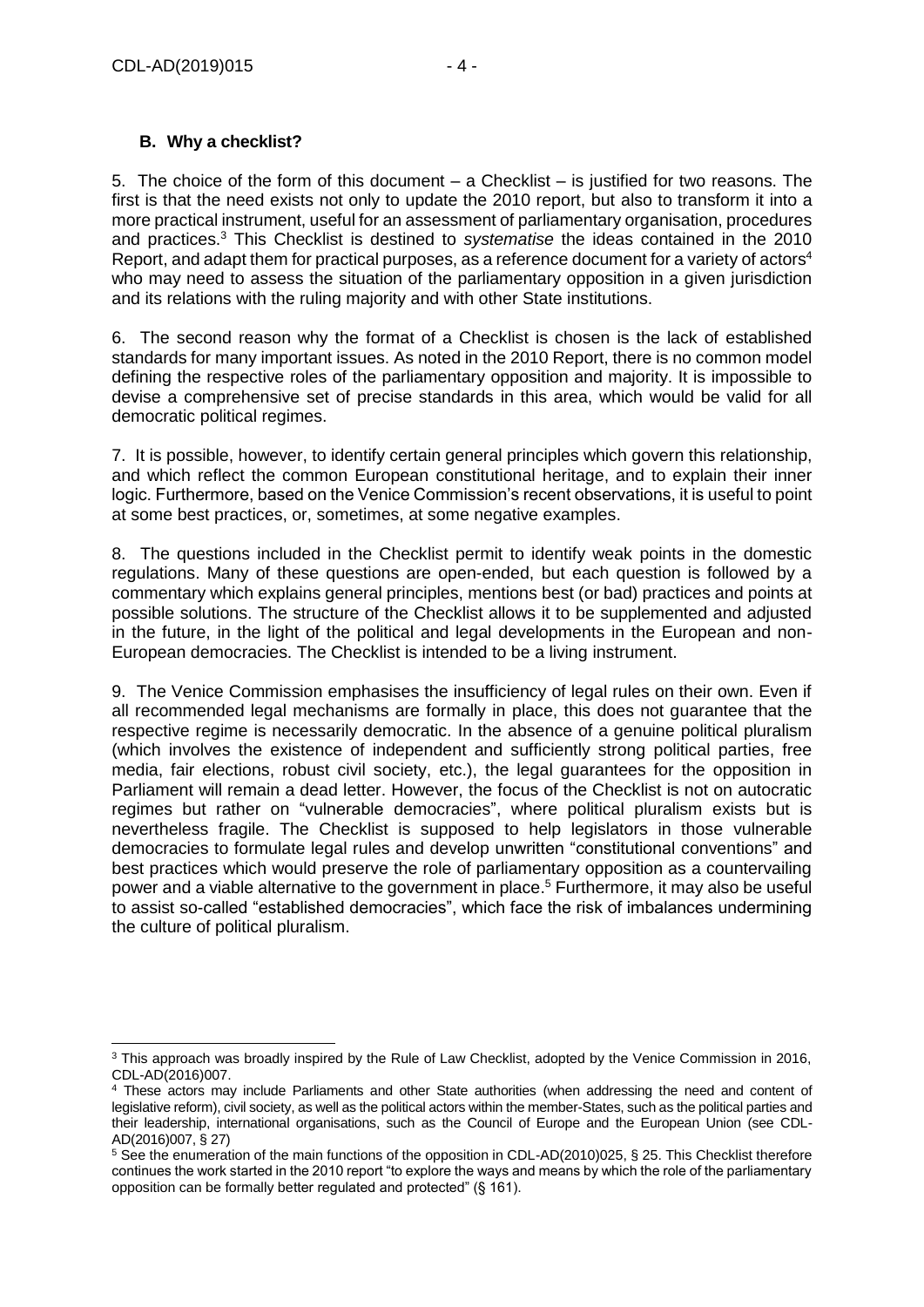## <span id="page-4-0"></span>**C. Sources**

10. Although democracy is one of the core values of the Council of Europe, $6$  and this notion is mentioned in many international agreements, there is no international treaty explicitly defining democracy (and, *a fortiori*, defining the standards related to the position of minority groups in parliaments).<sup>7</sup> The preamble to the Statute of the Council of Europe<sup>8</sup> and various human rights treaties speak of "democracy" and "democratic society" (see, for example, ICCPR, Article 22, or ECHR, Article 11), but do not define these concepts.<sup>9</sup> Some of the provisions of the European Convention on Human Rights (the ECHR) proclaim freedoms necessary for political participation (freedom of speech or freedom of association) or the obligation of the State to hold regularly free elections (Article 3 of Protocol no. 1 to the ECHR), which are essential for the existence of a political opposition.

11. The 2010 Venice Commission report, as well as the present Checklist, focus on the procedures within Parliament, and on the institutional relations between the parliamentary opposition, the majority and other State institutions. In this sphere, the human rights standards are of little help. This Checklist is based essentially on the "soft law" instruments, such as Resolution 1601 (2008) of the PACE, <sup>10</sup> and the Venice Commission's previous opinions and studies.<sup>11</sup> To some extent, the Checklist also draws from comparative material and from the reports of such international bodies as the Inter-Parliamentary Union, the Commonwealth Parliamentary Association, etc.

## <span id="page-4-1"></span>**D. Scope**

## <span id="page-4-2"></span>**1. Parliamentary opposition vs. political opposition in general**

12. The role of the parliamentary opposition is defined by a variety of factors, many of which are external to Parliament (the extent of political freedoms, pluralism of the media, free elections, etc.). Basic constitutional choices are also important, and the status of the political opposition in Parliament will vary depending on the type of the electoral system (majoritarian, proportionate, mixed), the type of the regime (parliamentary, semi-presidential or presidential), bicameral or unicameral organisation of the legislature, federal or unitary structure of the State, etc.

<sup>6</sup> And also of the United Nations; see <https://www.ohchr.org/EN/Issues/RuleOfLaw/Pages/Democracy.aspx>

<sup>7</sup> An attempt to regulate the notion of democracy was made by the Organization of American States (OAS) in the Inter-American Democratic Charter, adopted in Lima in 2011, <https://www.ohchr.org/EN/Issues/RuleOfLaw/CompilationDemocracy/Pages/Americas.aspx>

<sup>8</sup> <https://www.coe.int/en/web/conventions/full-list/-/conventions/rms/0900001680306052>

<sup>9</sup> Neither the concept of "democratic security" is better defined - see the 2018 Report by the Secretary General of the Council of Europe, [https://rm.coe.int/state-of-democracy-human-rights-and-the-rule-of-law-role-of](https://rm.coe.int/state-of-democracy-human-rights-and-the-rule-of-law-role-of-institutio/168086c0c5)[institutio/168086c0c5.](https://rm.coe.int/state-of-democracy-human-rights-and-the-rule-of-law-role-of-institutio/168086c0c5)

<sup>&</sup>lt;sup>10</sup> See also some regional instruments: the Inter-American Democratic Charter, adopted by the Organization of American States, [https://www.ohchr.org/EN/Issues/RuleOfLaw/CompilationDemocracy/Pages/Americas.aspx;](https://www.ohchr.org/EN/Issues/RuleOfLaw/CompilationDemocracy/Pages/Americas.aspx) the Guidelines on the rights and duties of the opposition in Parliament, adopted by the participants at the Parliamentary Seminar on Relations Between Majority and Minority Parties in African Parliaments under the aegis of the Inter-Parliamentary Union, [http://archive.ipu.org/splz-e/gabon.htm;](http://archive.ipu.org/splz-e/gabon.htm) the Commonwealth Parliamentary Association Recommended Benchmarks for Democratic Legislatures, [https://www.wfd.org/wp](https://www.wfd.org/wp-content/uploads/2018/10/Recommended-Benchmarks-for-Democratic-Legislatures-updated-2018-FINAL-online-optimized.pdf)[content/uploads/2018/10/Recommended-Benchmarks-for-Democratic-Legislatures-updated-2018-FINAL-online](https://www.wfd.org/wp-content/uploads/2018/10/Recommended-Benchmarks-for-Democratic-Legislatures-updated-2018-FINAL-online-optimized.pdf)[optimized.pdf](https://www.wfd.org/wp-content/uploads/2018/10/Recommended-Benchmarks-for-Democratic-Legislatures-updated-2018-FINAL-online-optimized.pdf) ; the intergovernmental Warsaw Declaration of 2000, [https://community](https://community-democracies.org/app/uploads/2016/10/2000-Warsaw-Declaration-ENG.pdf)[democracies.org/app/uploads/2016/10/2000-Warsaw-Declaration-ENG.pdf](https://community-democracies.org/app/uploads/2016/10/2000-Warsaw-Declaration-ENG.pdf)

 $11$  The comparative examples come partly from the Venice Commission own opinions and studies, and partly from external sources, reports by think-tanks, etc.; see, for example, [https://agora](https://agora-parl.org/sites/default/files/NDI%20Toward%20the%20Development%20of%20International%20Standards%20for%20Democratic%20Legislatures_A%20Discussion%20Document%20for%20Review%20by%20Interested%20Legislatures_0.pdf)[parl.org/sites/default/files/NDI%20Toward%20the%20Development%20of%20International%20Standards%20for](https://agora-parl.org/sites/default/files/NDI%20Toward%20the%20Development%20of%20International%20Standards%20for%20Democratic%20Legislatures_A%20Discussion%20Document%20for%20Review%20by%20Interested%20Legislatures_0.pdf) [%20Democratic%20Legislatures\\_A%20Discussion%20Document%20for%20Review%20by%20Interested%20Le](https://agora-parl.org/sites/default/files/NDI%20Toward%20the%20Development%20of%20International%20Standards%20for%20Democratic%20Legislatures_A%20Discussion%20Document%20for%20Review%20by%20Interested%20Legislatures_0.pdf) [gislatures\\_0.pdf](https://agora-parl.org/sites/default/files/NDI%20Toward%20the%20Development%20of%20International%20Standards%20for%20Democratic%20Legislatures_A%20Discussion%20Document%20for%20Review%20by%20Interested%20Legislatures_0.pdf)

[http://www.oecd.org/officialdocuments/publicdisplaydocumentpdf/?doclanguage=en&cote=PUMA/LEG\(2000\)2/R](http://www.oecd.org/officialdocuments/publicdisplaydocumentpdf/?doclanguage=en&cote=PUMA/LEG(2000)2/REV1) [EV1](http://www.oecd.org/officialdocuments/publicdisplaydocumentpdf/?doclanguage=en&cote=PUMA/LEG(2000)2/REV1) [; https://agora-parl.org/sites/default/files/Rules\\_of\\_Procedure\\_OPPD\\_160x230.original.pdf](https://agora-parl.org/sites/default/files/Rules_of_Procedure_OPPD_160x230.original.pdf)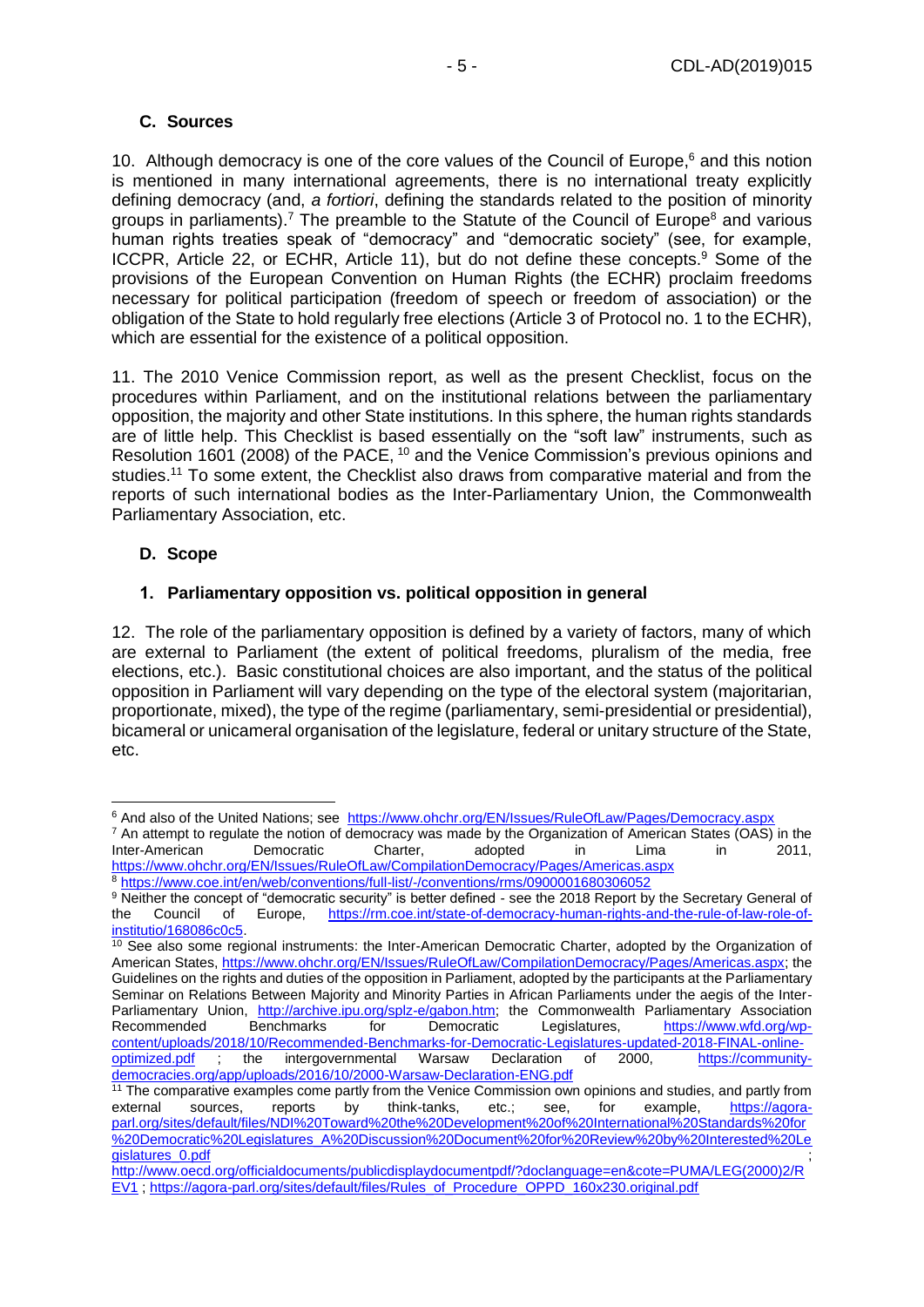13. The 2010 Report focused on the role of the opposition *in Parliament*. It did not deal with the political opposition in the society in general, with the level of human rights and freedoms or with basic constitutional choices. The present Checklist remains essentially within the same scope – it deals with the rules and principles pertinent to the functioning of the parliamentary opposition and to its interaction with the majority, and with other State institutions.

14. The 2010 Report and the present Checklist do not deal with the rules and procedures of the European Parliament and/or international bodies such as the Parliamentary Assembly of the Council of Europe, the Inter-Parliamentary Assembly of the CIS, and alike.

# <span id="page-5-0"></span>**2. Notions of the "opposition", "minority" and "majority"**

15. The term "opposition" does not lend itself to a short definition. The position of the opposition is different in a multi-party parliamentary regime like in the Netherlands, in a UK Westminster type of parliament, in a presidential regime like in the US where the executive does not need to have the confidence of the legislature, in a semi-presidential regime like in France, and in a Swiss "consensual" model of the federal government which is composed of members of all main parties represented in Parliament.

16. Most of the previous opinions of the Venice Commission where it has examined the role of the opposition in Parliament have concerned *multi-party parliamentary regimes*, where the parliamentary majority party (or a coalition) is at the same time a "governing" majority forming the Cabinet and determining its political program.<sup>12</sup> The 2010 report primarily described "the main situation, in which the opposition parties are in minority, and therefore in need of some level of protection in order to fulfil the basic legitimate opposition functions that are necessary in order to ensure effective and sustainable democracy" (§ 37). The present Checklist has the same focus.

17. In the Checklist both terms "opposition" and "minority groups" are used to denote groups of MPs politically opposed to the Government.<sup>13</sup> There are other minorities in Parliament (for example, ethnic, religious or gender minorities), but the Checklist focuses on political minorities only.

### <span id="page-5-1"></span>**3. Role of the opposition vs. role of Parliament**

18. The parliamentary majority is often but not always the *governing* majority, in the sense that it supports the Government (see above, §§ 15 and 16). <sup>14</sup> Hence, the Checklist will, inevitably, touch upon questions regarding the relation between the executive and the legislature. As a result, some issues discussed in the Checklist are not limited exclusively to the role of the opposition groups or opposition MPs, but also concern the proper functioning of a democratic Parliament in general. However, many of those issues are of predominant importance to the opposition: the publicity of parliamentary debates, the need for a qualified majority for certain decisions, etc.

19. Similarly, some of the questions and recommendations formulated in the Checklist have relevance not only for the "opposition MPs" but for MPs in general (e.g. free mandate, freedom of speech, withdrawal of mandate, safeguards against politicized prosecutions, etc.). This is natural, since the "opposition" and "majority" groups are often not homogenous. There is room

<sup>-</sup> $12$  In presidential systems the situation may be different; an executive President may be of the same political colours as a minority party in Parliament.

 $13$  As in the 2010 report, which spoke of the "legal protection of the parliamentary opposition and minorities" – see the title of Section 4.

<sup>&</sup>lt;sup>14</sup> In a presidential or semi-presidential regime, the situation may be different, and the party having majority in Parliament will not necessarily be the President's party.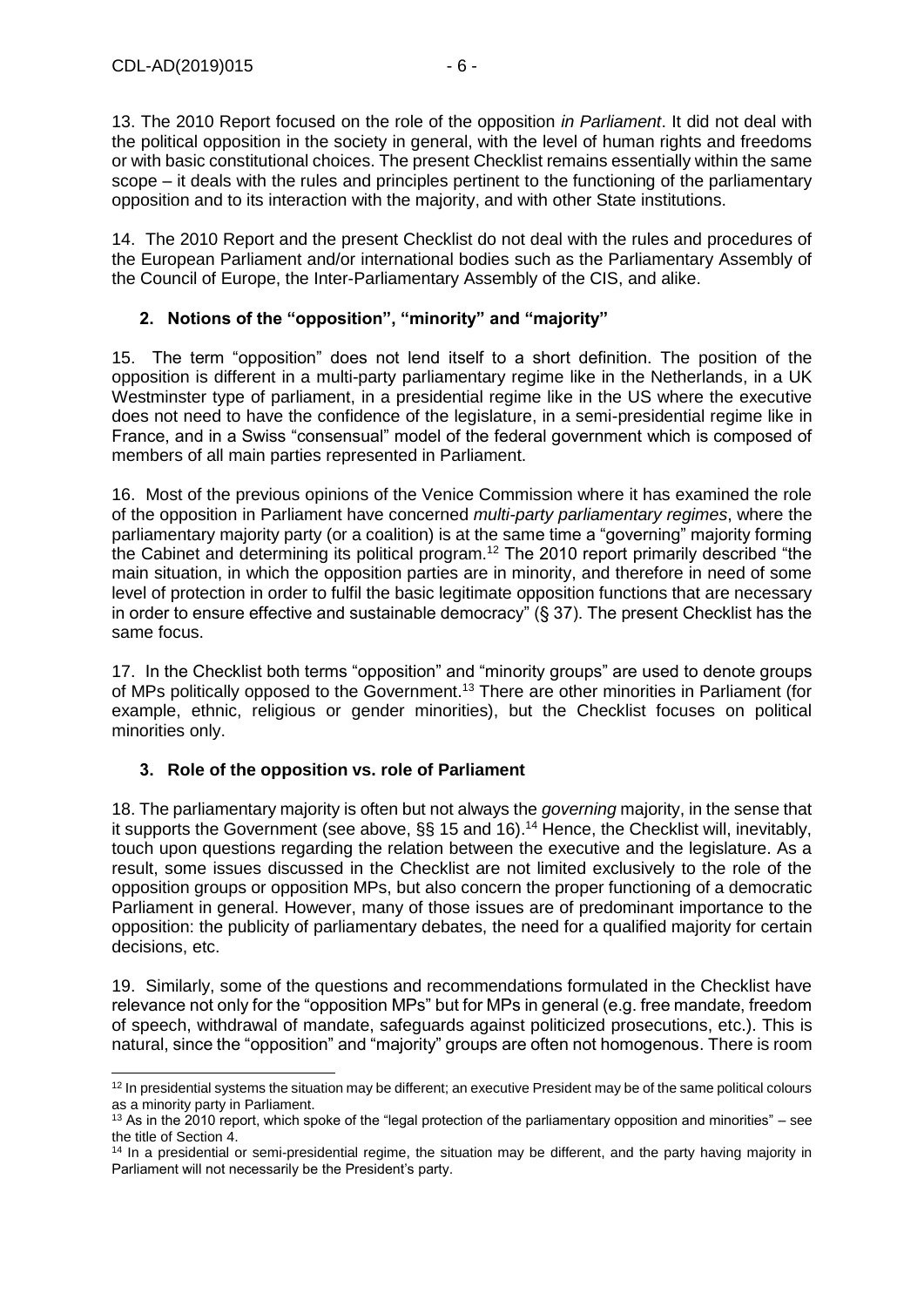for internal dissent and maybe even for the floor crossing, so certain safeguards should cover all MPs, irrespective of their declared political affiliation. However, these safeguards are particularly important for the opposition MPs, who are more exposed to pressure from the majority. Therefore, the Venice Commission considers it appropriate to discuss those general matters in the Checklist, together with the issues that concern *only* the opposition groups and opposition MPs in Parliament.

#### <span id="page-6-0"></span>**E. Conceptual basis of the Checklist – general principles**

20. Against the background of developments witnessed by the Venice Commission, in particular in the past decade, there is a clear need for ensuring that majorities do not abuse their otherwise legitimate rights just because they won the elections. The status of a governing majority implies certain responsibilities and limitations, which will be discussed in the Checklist below. When talking about the majority's responsibilities, one cannot ignore the tendency, in election processes across Europe, of a lower turnout, the effects of which are even stronger in constituency voting systems. This weakens the legitimacy of the majority's claim that it governs in the name of the population as a whole. In such a context, the political majority, even if it won the elections with a large percentage, is obliged to an even higher extent to deliver responsible governance.

21. There is a growing need to strengthen the framework of parameters and safeguards regarding the interaction between the majority and the opposition. In the absence of such safeguards for the opposition, the constitutional democracy may turn into an authoritarian regime. To avoid such degeneration, in addition to the rules of the Constitution and the legislation, certain overarching principles should be respected, which are outlined below. These principles reflect the imperatives of pluralism (§§ 20-21), cooperation (§§ 22-23) and effective decision-making (§§ 24-25) that are essential to a constitutional democracy.

22. *First*, a democratic State should respect values of pluralism and freedom. In a democratic society, the criticism by the opposition cannot be seen as a destructive element and cannot be interpreted as a lack of acceptance of the results of democratic elections. It is a part – as legitimate as the effort and activity of the majority – of a sound democratic system. The voice of the opposition – or of multiple oppositions – is not a voice against the country. And its voice must be audible, and its opinions must be treated with respect.

23. *Second*, a democratic State cannot exist without checks and balances amongst different State institutions. Since the exercise of the power is shared by various democratic actors, this exercise should require coordination amongst State bodies and officials with different institutional roles and interests, of different loyalties and convictions, etc. The checks and balances in the wider sense include also non-State actors (such as the civil society of the free press) which contributes to preventing an excessive concentration of power in one institution.

24. The *third* principle requires loyal and constructive cooperation amongst State bodies. Checks and balances require *constructive* cooperation in order to achieve the public interest, they require mutual respect between State institutions belonging to different powers, as well as an appropriate balance and mutual control among them.<sup>15</sup>

<sup>&</sup>lt;sup>15</sup> In this respect, the Venice Commission stated, in 2012, that "the respect for a Constitution cannot be limited to the literal execution of its operational provisions. […]. The purpose of these provisions is to enable a smooth functioning of the institutions based on their loyal co-operation. The Head of State, Parliament, Government, the Judiciary, all serve the common purpose of furthering the interests of the country as a whole, not the narrow interests of a single institution or the political party having nominated the office holder. Even if an institution is in a situation of power, when it is able to influence other state institutions, it has to do so with the interest of the State as a whole in mind, including, as a consequence, the interests of the other institutions and those of the parliamentary minority'' (CDL-AD(2012)026, § 87).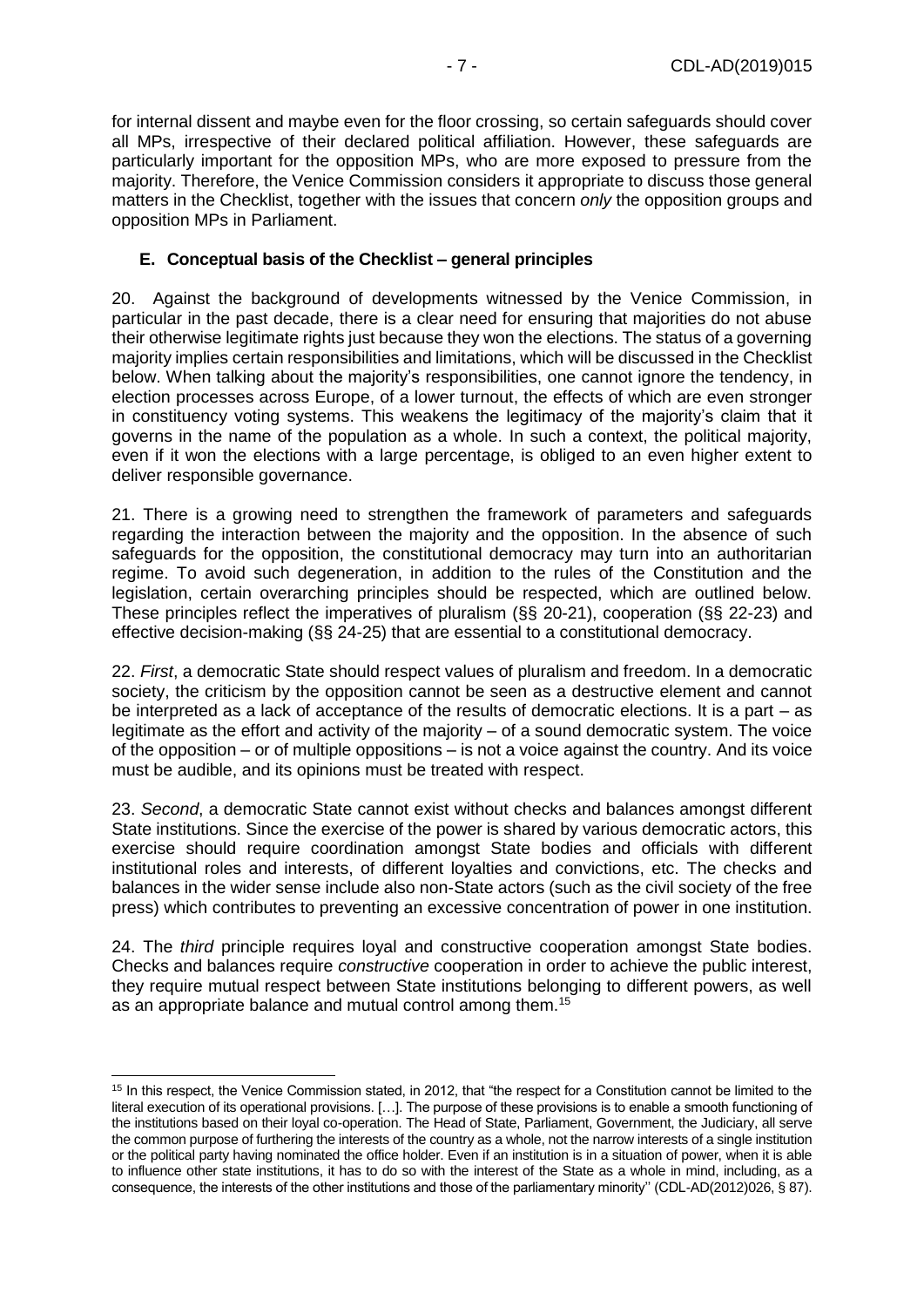25. The *fourth* principle is that of a shared responsibility of the majority and opposition towards society, or the principle of political solidarity, which should transcend party divisions. Both the majority and the opposition have to act based on the same joint and responsible commitment to the public interest of the citizens, who are the legitimate source of democratic power. This commitment has to come first, surpassing the stakes of any political confrontation – although such confrontations are normal and essential in a democracy. The majority, precisely because it is a majority, has to act in the exercise of power with self-restraint and with respect towards the opposition, in an inclusive and transparent manner, having in mind that probably in the future it will become, in accordance with the democratic rules, an opposition group. At the same time, the opposition or their MPs should not abuse their procedural rights either, and, in criticising the policies of the majority, should not call for violence or get involved in violent acts, or in the physical obstruction of the Parliament's work. However, the opposition must not be prevented from reasonably using tactics which delay or complicate political process, but which are allowed by the rules of procedure or are a part of the political tradition of the country.

26. *Fifth*, any changes to the system should keep open the "channels of political change".<sup>16</sup> Measures taken by the majority should not affect the Rule of Law and should not be aimed at changing the rules of a democratic "game", which ultimately means the possibility of alternation in power through free and fair elections. The majority should not abuse its powers to make it impossible (or very difficult) for the minority to become the majority. If the rules of the democratic "game" need to be changed, this should not be too easy to do, should be transparent and preceded by proper public consultation and by negotiations with the opposition, should not be aimed at undermining the basics of the democratic system and of the Rule of Law and should respect the rights of the minority.

27. *Sixth*, the system should allow for efficient decision-making. The majority should be able to pursue its political agenda<sup>17</sup> and the opposition, on its side, should not indulge in a deliberate obstruction of the normal work of Parliament, as mentioned above. <sup>18</sup> If parliamentary processes are too prone to compromise, it may lead to loss of interest in politics amongst the voters, to their political alienation or even their radicalisation. To put it simply, the minority should have its say, and the majority should have its way. The interaction between the majority and the opposition should always respect the imperative of ensuring a fair balance between the legitimate interests of the majority and those of the opposition, with both having a political duty of loyal and constructive cooperation.

28. These are basic general principles which distinguish a constitutional democracy: freedom, pluralism, checks and balances, loyal cooperation and respect for institutions, solidarity towards the society, possibility of alteration of power, efficient decision-making. To these principles, some meta-legal principles may be added (like, for example, equality and proportionality).<sup>19</sup> This list is not exhaustive, and those principles can be specified differently, depending on the political regime, the constitutional culture and historical traditions. Some of those principles are translated into more specific legal mechanisms and rules which are examined in the Checklist.

29. These principles are inter-connected. Thus, the regular change of political forces in power strengthens the culture of self-restraint and more constructive attitude of the opposition towards the majority. By contrast, if the majority abuses its dominant position in order to prevent the opposition from taking the power, there is a danger of general radicalisation of the opposition.

<sup>-</sup><sup>16</sup> J.H. Ely, Democracy and distrust: a theory of judicial review, 105 (1980).

<sup>&</sup>lt;sup>17</sup> Insofar as the daily politics are concerned; on more fundamental changes see the paragraph above

<sup>18</sup> CDL-AD(2011)016, § 13

<sup>19</sup> See the Rule of Law Checklist, CDL-AD(2016)007, § 41.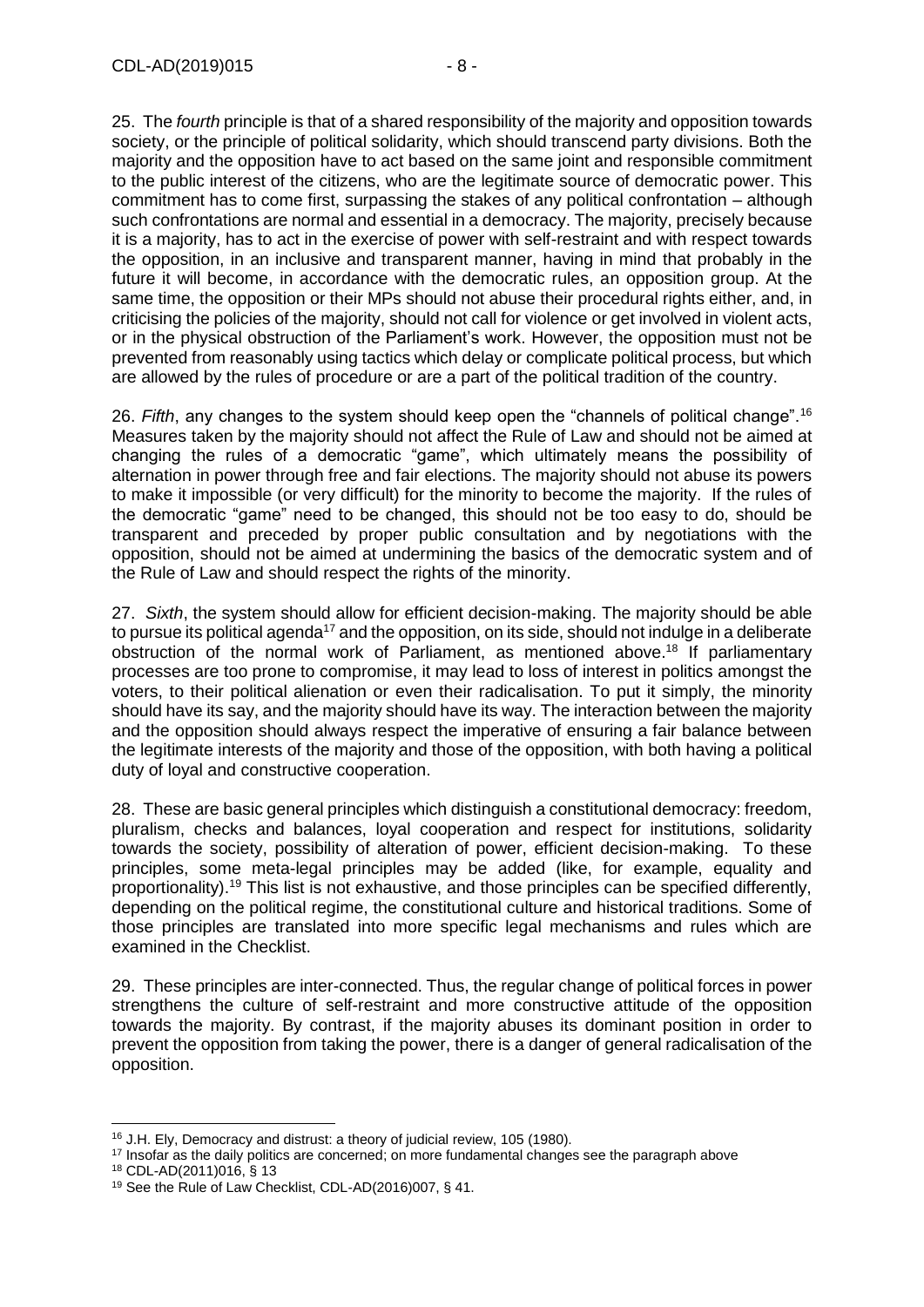#### **PART TWO: THE CHECKLIST**

#### **A. Level and type of legal regulations**

#### <span id="page-8-1"></span><span id="page-8-0"></span>*1. Should the rights of the opposition be guaranteed at the level of the Constitution, at the legislative level, or otherwise?*

30. Historical traditions play a major role here. In some older democracies such matters are regulated by constitutional custom and/or by lower-level regulations (CDL-AD(2010)025, 2010 Report, § 38).

31. In principle, and particularly in the younger democracies the constitutional entrenchment of the rights of the opposition is positive (CDL-AD(2014)037, § 19), <sup>20</sup> but, at the same time, it should be possible to adapt procedural rules to changing circumstances. Only the *most fundamental* principles should be set out in the Constitution or in an organic law (CDL-AD(2011)016, § 24) – such as the principle of proportionate representation in committees, reasonable opportunity to make legislative proposals, rules on qualified majorities required for taking certain decisions, etc.

32. As to more detailed regulations, these are better left to ordinary laws, rules of Parliament, standing orders or constitutional conventions. In certain situations, it is better not to regulate certain areas at all; for example, overly strict rules on coalition-building in Parliament may be counter-productive (CDL-AD(2017)026, § 43), and surely should not be regulated at the constitutional level.

33. In sum, the most fundamental rules on parliamentary opposition and minority rights should preferably be regulated in a form that the majority cannot alter at its own discretion (CDL-AD(2010)025, 2010 Report, § 88).

#### *2. If these matters are regulated by ordinary laws or Rules of Procedure (the RoP), how are those to be adopted?*

34. At the sub-constitutional level, there are various models of regulation of the rights of the opposition: by ordinary legislation,<sup>21</sup> by the Rules of Procedure of Parliament (Rules or the RoP), or by both.<sup>22</sup>

35. It is important to ensure the stability of those regulations (laws or the RoP). So, in some countries a heightened majority for their amendment is required, $23$  or there is an external check by the Constitutional Court on the amendments to those regulations.<sup>24</sup> It is also possible to  $int$  introduce a delay for the amendments to take effect, $25$  so that the incumbent majority cannot be the immediate beneficiary of the measures it proposes. That being said, it is difficult to exclude changes with immediate effect altogether.<sup>26</sup>

36. In some countries, the Rules of Procedure are not laid down in a law but in an autonomous regulation *sui generis* adopted by Parliament. This is explained by the fact that the adoption

 $20$  For example, the Constitution of Portugal (Article 114) guarantees certain procedural rights of the opposition.

<sup>&</sup>lt;sup>21</sup> For example, in the UK the status of the leader of the opposition is recognised by the Minister of the Crown Act <sup>22</sup> Like in Switzerland

<sup>&</sup>lt;sup>23</sup> For example, a two-thirds majority is required in Austria; in Spain an absolute majority is required, but in most countries only a simple majority is needed.

<sup>&</sup>lt;sup>24</sup> For example, in France amendments to the RoP, once voted by both Chambers, should be approved by the Constitutional Council.

<sup>25</sup> CDL-AD(2010)025, 2010 Report, § 88.

<sup>&</sup>lt;sup>26</sup> In the US each House of the Representatives adopts the RoP in the beginning of its term, so it is not bound by the previous rules.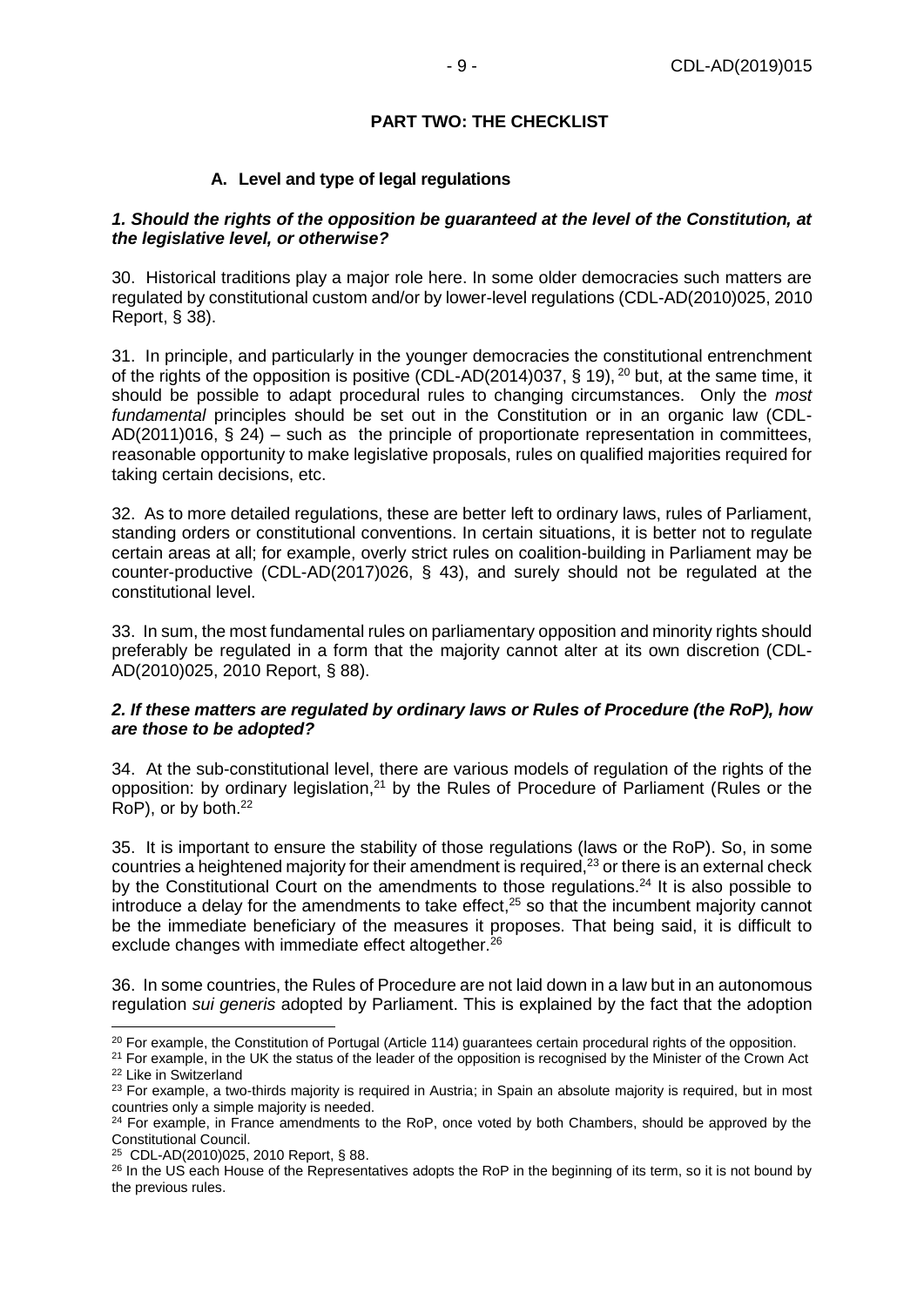of a law involves external institutional actors, such as the President, and it may be possible to challenge the law before the Constitutional Court, which may be seen as incompatible with the parliamentary autonomy (CDL-AD(2010)025, 2010 Report, § 94; CDL-AD(2017)026, § 23).

37. Although it is not the case for all countries, the Venice Commission recommends that those matters are regulated in the Rules of Procedure, rather than in a law, out of respect for parliamentary autonomy. In any event, any regulations in this area should be amendable with a qualified majority (while the Commonwealth Parliamentary Association, in Recommended Benchmarks for Democratic Legislatures, § 2.1.4, insists that changes to the Rules of Procedure shall be adopted with "near unanimity").

38. It is necessary to ensure that the Rules of Procedure are not changed implicitly on an *ad hoc* basis, even if the qualified majority (necessary for the amendments to the RoP) is in favour of a particular course of action in a particular case. Every change of the Rules should be properly discussed and adopted – preferably by a qualified majority – as a formal amendment to the Rules before a specific action in a particular case is taken. The Rules of Procedure should enjoy some stability and not be routinely changed to the detriment of the minority at the beginning of every mandate of the legislature, by the standing orders or otherwise.

### *3. What role does constitutional/parliamentary custom play in regulating parliamentary procedures?*

39. Constitutional custom is another method of requiating the rights of the opposition.<sup>27</sup> especially in older democracies. Unwritten "constitutional conventions" and best practices complement legal rules and contribute to the development of a constructive political culture in general. In time, such practices and conventions can gain the status of customary norms. Sudden and drastic diminution of the procedural rights of the opposition in parliamentary procedures may be avoided if the Speaker and other governing bodies of the legislature follow customs formed in more peaceful periods of its history.<sup>28</sup> Indeed, to amount to a custom the practice should be consistently followed and obeyed for a prolonged period of time, and be regarded as binding. The practice of the governing bodies of the legislature should be consistent irrespective of who is in the majority and who is in the opposition and should be taken into account in resolving internal disputes.

# <span id="page-9-0"></span>**B. Establishment of the majority and minority groups (opposition) in Parliament**

# <span id="page-9-1"></span>**1. Equal status of individual MPs**

# *1. Is there any difference between the status of the opposition and majority MPs?*

40. All MPs should have the same individual rights irrespective of whether they belong to the ruling majority, to the opposition, or are independent (PACE resolution 1601 (2008), p. 5). These rights, even if they belong equally to all MPs, have particular relevance for the opposition. These basic rights of all deputies typically include:<sup>29</sup>

- The right to vote (on legislation, budgets, etc.);
- The right to table bills and motions;
- The right to speak in debates;
- The right to ask oral or written questions of the Government;
- The right to participate in committee work;

 $27$  For example, in Canada the opposition party with the largest number of the MPs receives the title of "official opposition", as a matter of custom.

 $28$  The CPA Benchmarks, § 2.2.3: "The Presiding Officer decides all questions of procedure, and in doing so is guided by previous decisions and practice".

<sup>29</sup> See CDL-AD(2010)025, 2010 Report.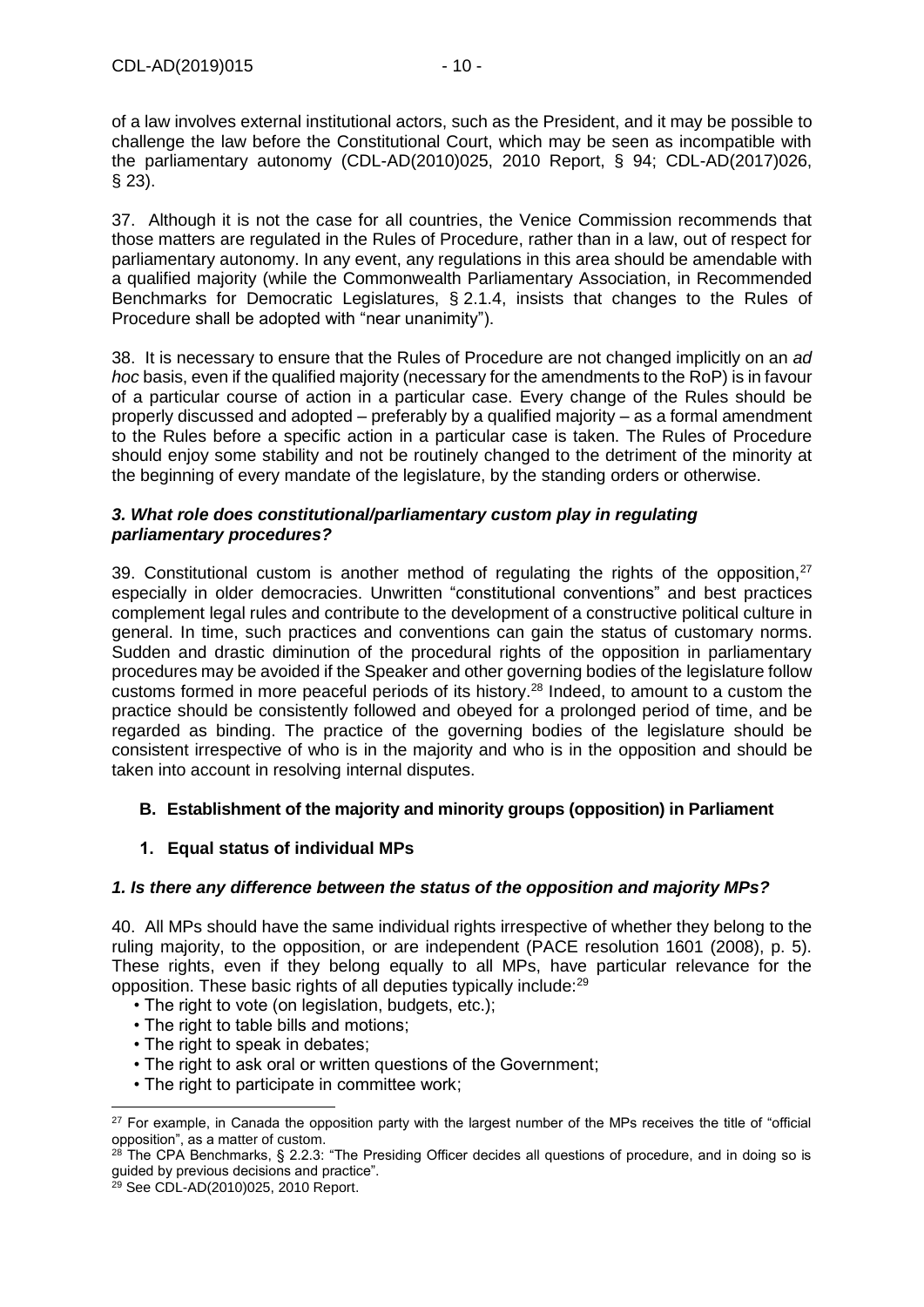• Parliamentary immunities, such as parliamentary non-liability (freedom of speech) and parliamentary inviolability (freedom from arrest);

• Freedom of political opinion, including protection from "imperative mandate" and the right to change party allegiance;

• The right to initiate cases before the Constitutional Court (where it exists).

41. Some of these rights do not depend on whether an MP is affiliated with the majority or the opposition: the right to vote, the right to have access to the materials prepared for the parliamentary debates, immunities, etc. Other rights have implied limitations, related to the status of an MP as a member of a particular group; it concerns, in particular, the access to certain leading positions in Parliament. These qualified rights are discussed in the following sections. The principle of equality of MPs therefore is normally supplemented by a principle of proportional representation and participation by party groups in the internal bodies of Parliament (CDL-AD(2010)025, 2010 Report, § 113).

42. The principle of equality does not exclude that some MPs having leadership positions within Parliament (the Speaker, heads of the permanent committees, rapporteurs, etc.) may have additional rights and privileges (like more personal assistants, additional indemnities etc.).

## <span id="page-10-0"></span>**2. Majority and minority as institutionalised groups**

## *1. Does the opposition or minority groups have any special status?*

43. There may be different degrees of institutionalisation of the opposition or minority groups. Opposition parties often do not form a single block, and their formal recognition and institutionalisation is not a *conditio sine qua non* for their political existence in Parliament. It is desirable, however, that party groups (both opposition groups and majority groups) are formally established and recognised for at least some purposes – for example, for the distribution of the leadership positions (in the Bureau or in the permanent committees of Parliament), for the allocation of the speaking time, for the allocation of additional financial and administrative resources, etc. In other words, certain benefits and prerogatives may be related to the institutionalized status of a parliamentary group.

44. Whether or not a political group is in opposition is defined, most often, with reference to one simple criterion, namely the behavior of the MPs at the moment of the appointment of the Government or adoption of the budget (CDL-AD(2013)032, § 90). The subsequent behavior of MPs in the context of law-making would no longer be relevant, and even MPs who are member of the opposition may support bills submitted by the Government, and vice versa (CDL-AD(2007)015, § 4), or the whole group may support some of the Government's initiatives without losing its "opposition" status.

#### *2. How many MPs may form a group having a special status? Is there an obligation of MPs to affiliate themselves with any of those groups? Should the groups govern themselves or be governed by the external rules?*

45. While some procedural rights belong to the MPs individually, additional rights may be given to institutionalised groups (fractions, parties in Parliament). Hence, it is important to define how many MPs may form such a group in order to enjoy those rights, and how those groups are formed.

46. Creation of many small parliamentary groups may be counter-productive, expensive and make procedures cumbersome. It is therefore possible to introduce a minimum membership threshold for giving an institutionalised status to a group of MPs. This threshold should not be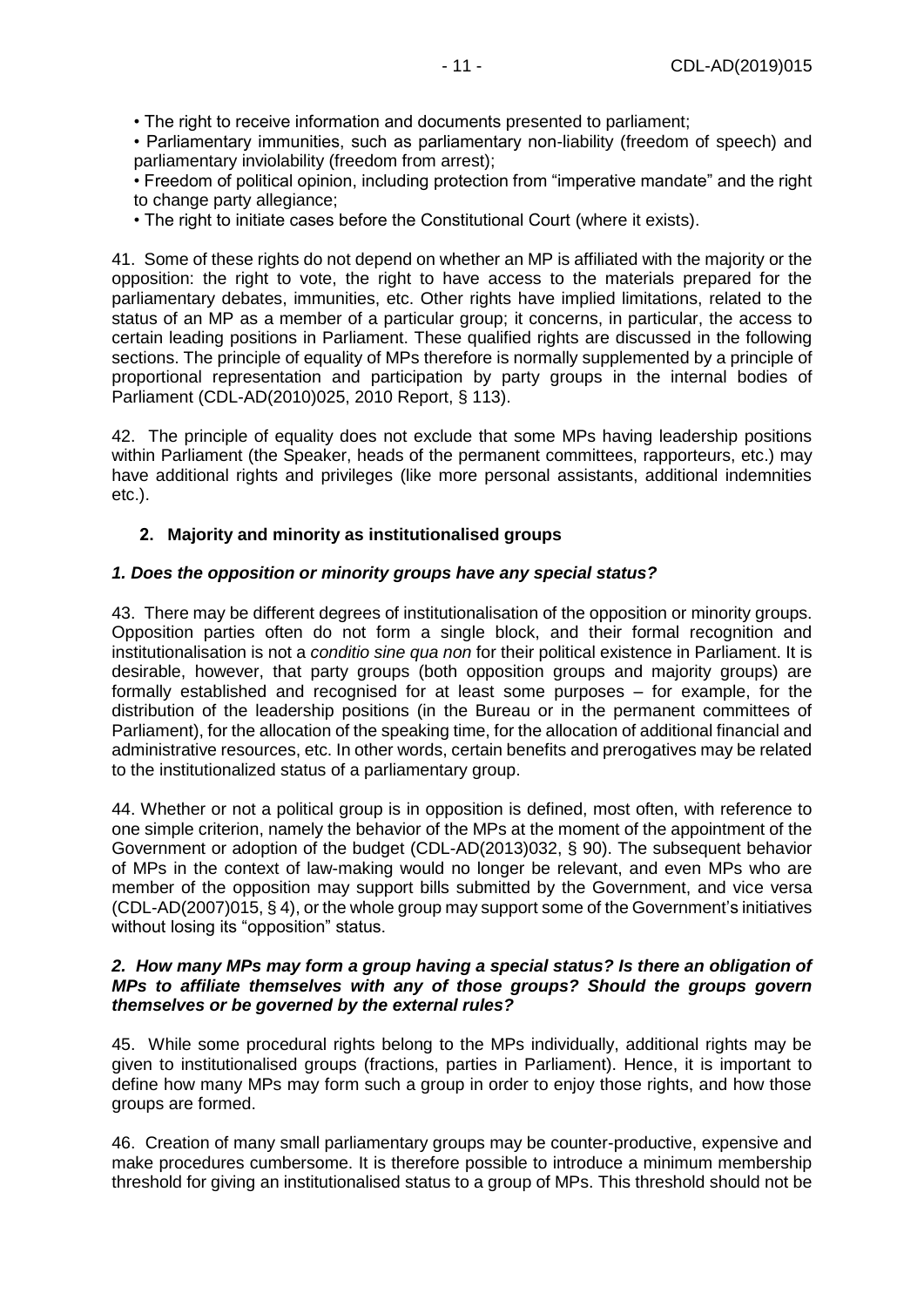set too high, but it is difficult to give a more precise recommendation since the correct threshold would depend on the political situation in the country and the level of political fragmentation in Parliament. It is reasonable to try to achieve a clear partition in Parliament between a parliamentary majority and a parliamentary minority to avoid "an excessive fragmentation of the legislative organ" (CDL-AD(2007)015, § 8). However, rules regarding group affiliation should not run counter to the basic principle of the free mandate. An MP should have the right to join a group or become an independent. It is perfectly legitimate to have a multy-party majority; as to the opposition, it may be represented by several factions which do not necessarily need to come together as a single group.

47. A "mixed" group composed of non-affiliated MPs may be a solution for those MPs who do not belong to any major party but who wish to accede to the additional collective rights enjoyed by the groups (CDL-AD(2009)025, § 44). The law (or other regulation) should not prevent alliances between non-affiliated MPs or MPs belonging to small political parties, and should also allow MPs to continue their work as independents.

48. It is important to respect the institutional autonomy of parliamentary groups and not to over-regulate those matters in external documents. Some external regulations may be acceptable, in order to maintain a relative stability of the political processes and of the Government, provided that "the deputies remain free to vote for or against the position of the fraction/party or coalition" (CDL-AD(2016)025, § 90). A parliamentary group can, but should not be obliged to publish its programme (CDL-AD(2007)015, § 17).

49. There should be a possibility for MPs from different political groups (majority and minority) to create cross-party caucuses, i.e. groups of deputies of the same ethnicity, gender, religion, conviction or other common interest or characteristic (see the Commonwealth Parliamentary Association Benchmarks for Democratic Legislature, the CPA Benchmarks, § 4.3.1).

### *3. Do the party groups receive additional financial and human resources from Parliament?*

50. To be able to exercise their functions efficiently, institutionalised minority groups should receive financial and administrative resources from the overall budget of Parliament on the same conditions as the majority, proportional to the size of their membership (in addition to resources available to each and every MP).<sup>30</sup> Attribution of resources and facilities should not "unduly advantage the majority party" (CPA Benchmarks, § 4.2.2).

# <span id="page-11-0"></span>**3. Free mandate, floor crossing and party discipline**

### *1. Is it possible for an MP to change political allegiance or vote against the party line without losing the mandate?*

51. The Venice Commission has always expressed preference for the free and independent mandate (CDL-AD(2009)027, § 39, CDL-AD(2017)026, § 33), even though some forms of imperative mandate exist in some European democracies. $31$  Free mandate means that the deputy may change party allegiance (or "cross the floor") or become independent without the risk of losing the mandate. Free mandate also implies that there is space for a dissenting vote, without definitive floor crossing.

<sup>-</sup><sup>30</sup> In Denmark, Finland, the Netherlands and Sweden, for example, all parliamentary groups receive grants which are used to pay secretaries, experts, press officers etc.

<sup>31</sup> Under Article 160 of the Portuguese Constitution, an MP loses his/her seat in the event that he/she "register as members of a party other than that for which they stood for election"..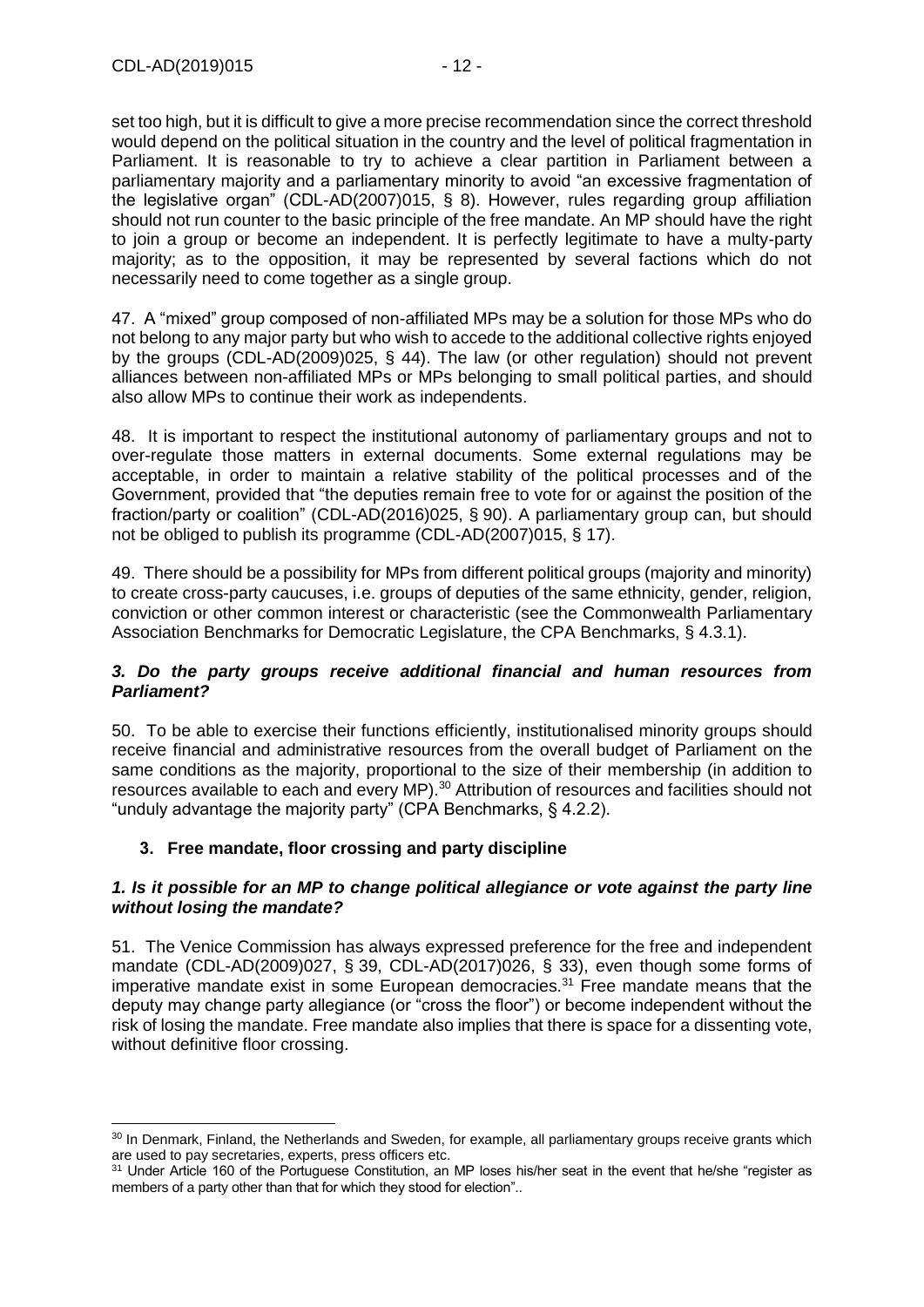52. That being said, the very notion of an institutionalised majority or opposition group in Parliament requires that MPs *normally* vote in line with their party policy. Certain legislatures have a member who plays the function of a party whip whose main task is to ensure the party discipline. Serious breaches of party discipline may entail exclusion from the parliamentary group and/or the political party, with the loss of special positions and privileges associated with the membership in this group/party, but should not result in the loss of mandate. However, where cross-party defections are common, the will of the voters is thwarted, so it is legitimate to introduce counter-measures preventing the "sale" of mandates (or of the votes, in relation to a particular bill) to the top payer (CDL-AD(2009)027, § 39). Some of these measures, falling short of the withdrawal of the mandate, will be examined below.

### *2. What legal mechanisms can be used to prevent floor crossing or for the breach of the party discipline?*

53. In many European states, party switching in Parliament is prevented not by constitutional or legal mechanisms but otherwise (CDL-AD(2009)027, § 17). Generally, it is better to maintain party discipline by political, rather than purely legal means; the only exception may relate to the special rights given to the MP as a member of a particular political group.<sup>32</sup> It should always be possible for a group to expel a deputy (CDL-AD(2015)014, § 51).

54. Measures against floor crossing may be adopted by parties individually or through interparties' agreements.<sup>33</sup> In some countries, floor crossing has been curtailed by specific mechanisms which however avoid depriving representatives from their mandates.<sup>34</sup>

55. The party leadership may try to put informal pressure on their members in order to prevent dissenting votes. Such pressure may be prevented, for example, by a secret voting procedure, which, if it is provided for in the regulations, should then be followed in practice (CDL-AD(2017)005, § 22). Secret voting may favour the internal opposition within the governing party (which is quite distinct from the formally recognised external opposition); $35$  however, it cannot be considered as a standard procedure appropriate for all situations.

# <span id="page-12-0"></span>**4. Withdrawal of the mandate for other reasons**

-

### *1. Is it possible to withdraw the mandate for a specific offence or due to the incompatibility?*

56. It should be possible to withdraw the mandate for a serious offence or for incompatibility with other activities or status.<sup>36</sup> It is important that the opposition is involved in the decisions related to the withdrawal of mandates.

57. It is preferable for the grounds for withdrawal of mandate for serious offences, as well as incompatibilities, to be set out at the constitutional level (CDL-AD(2009)024, § 52), at least in

<sup>&</sup>lt;sup>32</sup> For example, in Canada an MP voting against a bill proposed by the government supported by his group may be revoked from the position of a head of the parliamentary committee, allocated to this political group.

<sup>&</sup>lt;sup>33</sup> In Spain, thirteen parties represented in the national parliament signed in 1998 the Pact against floor crossing. Parties signing the pact commit themselves not to collaborate with representatives who cross the floor in the creation, maintenance or change of government majorities in any public body. Parties also committed themselves to reform all rules of procedure in local corporations for impeding that representatives who cross the floor may obtain in this way extra resources.

<sup>34</sup> In the Canada province of Manitoba, the provincial Legislative Assembly Act mandated that MPs who quit their political party are obliged to serve out the remainder of their term as independents.

<sup>&</sup>lt;sup>35</sup> In Europe, the secrecy of vote is required for elections under the parliamentary rules of procedure in Albania (under the Constitution, when electing the President of the Republic), Armenia, Austria, Belgium, Finland, France, Hungary, Lithuania, Republic of Moldova (under the Constitution), Monaco, Netherlands, Portugal and San Marino.

<sup>36</sup> The Venice Commission's Report on the exclusion of offenders from Parliament (CDL-AD(2015)036cor) gives a comparative overview of rules in this area.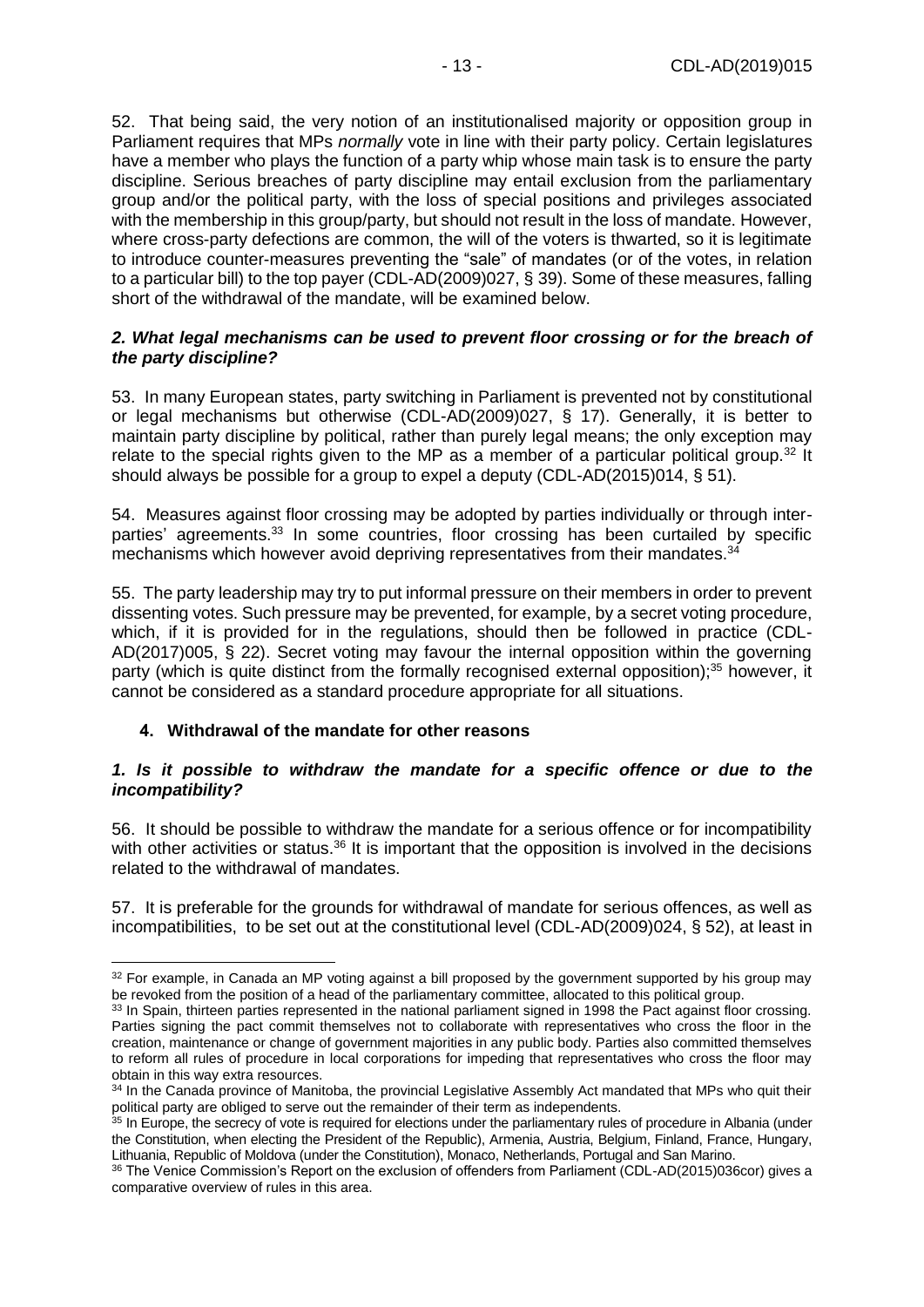the general terms, and not left to the level of ordinary laws and thus to majoritarian decisionmaking (CDL-AD(2008)015, § 40, CDL-AD(2009)024, § 52). This does not exclude, however, that some aspects relevant for the definition of offences or incompatibilities may be regulated at the sub-constitutional level. Less drastic sanctions, related to a disorderly behaviour of an MP (not amounting to a criminal act) will be discussed below, in Section J.

58. As regards the procedure, there is no single model amongst modern democracies concerning the process of removal of criminal offenders from Parliament. Some systems require the intervention of Parliament, whereas in other systems a criminal conviction involving deprivation of political rights automatically leads to the loss of the mandate. If such decisions are taken by a simple majority of votes in Parliament, without a clear constitutional basis, this may be used abusively against parliamentarians belonging to the minority (CDL-AD(2016)029, § 75). A combination of two mechanisms (approval by Parliament and decision by a judicial body) gives better protection to opposition MPs.<sup>37</sup> In the latter case it makes more sense to give controlling power to the Constitutional Court rather than an ordinary court (CDL-INF(1996)006, page 10).

59. Even where the mandate is not formally withdrawn, opposition MPs may be prevented from participating in parliamentary work by other means, for example if they are arrested in connection with a pending criminal investigation (CDL-AD(2017)005, § 26). Rules on inviolability (protecting the MPs from such measures) will be discussed separately below.

## *2. Can the mandate be withdrawn for unjustified absence of an MP from work?*

60. Political action may follow various paths, and attendance at sittings is not the sole form of action. It would nevertheless be conceivable for the Constitution to lay down a rule of attendance and indicate penalties on defaulting members, ranging from partial or complete withdrawal of indemnity to withdrawal of the right to vote, but without providing for the loss of the mandate (CDL-AD(2002)012, § 27 and 29). $38$  Some constitutions, however, provide for the automatic loss of mandate.<sup>39</sup> As to an organised and prolonged mass boycott of the work of Parliament by the opposition, it cannot entirely be ruled out as a legitimate form of political behaviour, but it is permissible only in rare and very extreme circumstances where the legitimacy of Parliament is in doubt due to the actions of the majority. Disagreements about current politics, even major ones, cannot justify boycott.

# <span id="page-13-0"></span>**C. General principles governing parliamentary debates**

### *1. Are the parliamentary debates accessible for the general public and the press?*

61. Publicity of the Plenary debate helps the opposition to effectively perform its functions and to attract public attention to problems and weaknesses of the Government's policies. Not all of the debates are of much interest for the public; yet, it is necessary to provide a reasonable accommodation for the members of the public or the journalists who want to follow them (in person or on-line). The general rule should require reasonable access of the media and of the general public to Parliament during the debates.

62. Rules governing the granting of passes to the media to the building of Parliament or licences on coverage of the debate may be subject to obvious safety and order requirements. They should ensure the pluralist and non-partisan character of the coverage and be

<sup>&</sup>lt;sup>37</sup> In France, the loss of the mandate should be confirmed by the Constitutional Council, which is a good practice, since it introduces an additional check on the majority's power to strip opposition MPs of their mandates.

<sup>38</sup> See, for example, see Article 63.3 of the Greek Constitution.

<sup>&</sup>lt;sup>39</sup> The MPs in Portugal lose their seat, under Article 160 of the Constitution, if "they do not take up their seat in the Assembly, or they exceed the number of absences laid down by the Rules of Procedure.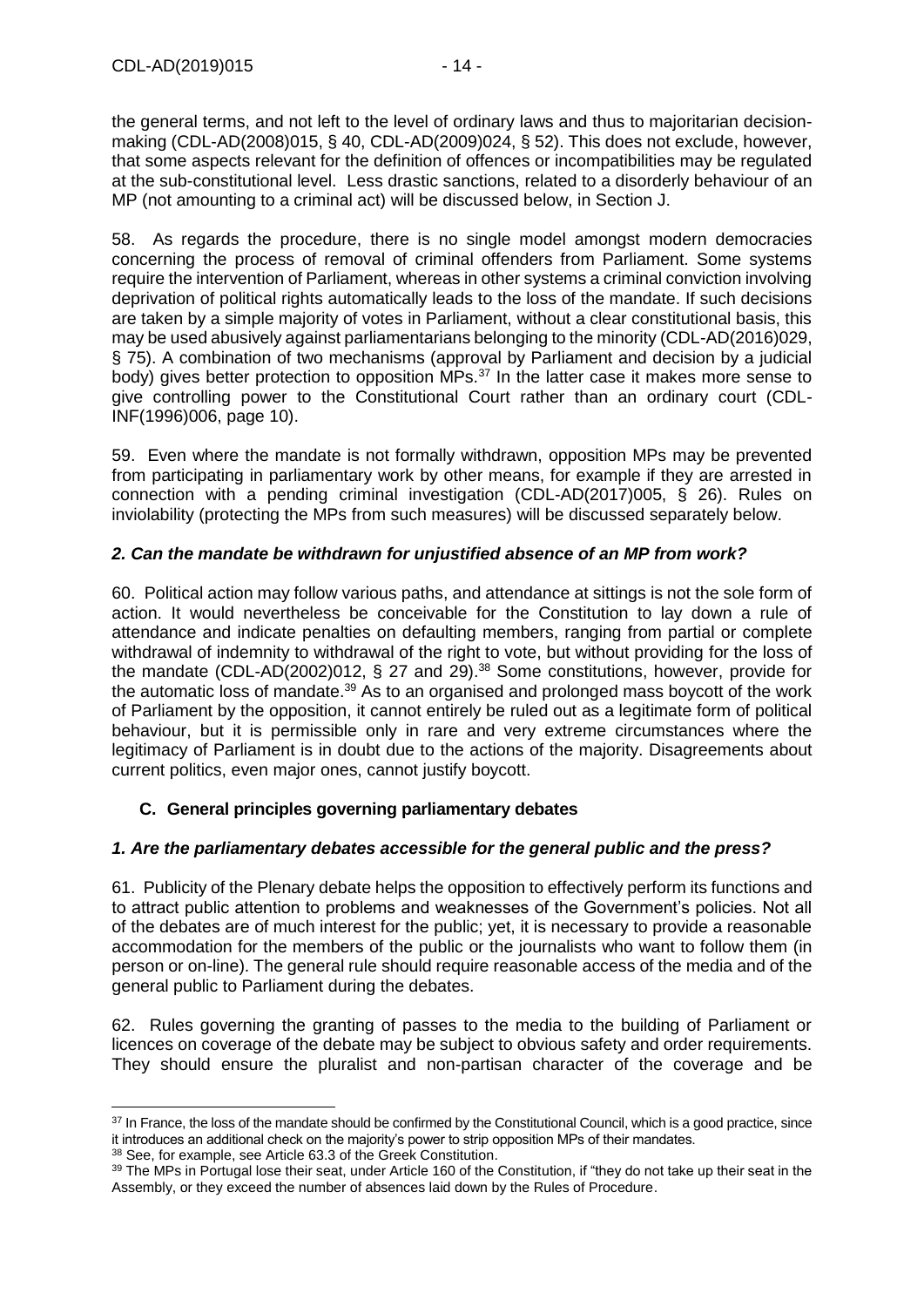administered by a press officer who is appointed after consultations with the leaders of the parliamentary groups.

63. The availability and modalities of live transmission or press-coverage of the debate are particularly important when constitutional amendments or other important reforms are discussed. In such cases the usual arrangements for the broadcasting on TV, radio and internet should be amended due to the importance of the matter; for example, the time-slots for the TV broadcasting should be extended (CDL-AD(2017)005, § 25).

64. There should be a possibility to conduct debates, exceptionally, in camera, where secret matters are discussed (defence, foreign policy negotiations, etc.). The decision to close the debate may be taken by plenary Parliament, preferably by a qualified majority, provided that the decisions taken at the session in camera are published afterwards (CDL-INF(1996)006, page 11).

65. The general rule requiring publicity of deliberations in the committees and recorded individual voting in the committees (on substantive or procedural issues) is a more delicate issue, since it may have side-effects: increase the influence of the lobbyists, transform committee deliberations into a platform for political campaigning, and make political negotiations and compromises more difficult. Committees are more likely to examine classified information (CDL-AD(2014)013, § 13). Committee deliberations may be closed for the public, for solidly justified reasons, such as national security.

### *2. How many MPs and party groups should participate in the debate and in the voting?*

66. The decision-making process should be inclusive, i.e. involve all political groups in Parliament. Rules on quorums give additional legitimacy to the decisions taken by Parliament. Quorum rules should not, however, be unrealistically high – otherwise the normal functioning of Parliament may be disturbed (CDL-AD(2008)015, § 47).

67. Certain political processes – such as the amendment of the Constitution – require the broadest political support. Even if the governing majority has the necessary number of votes to pass the amendments, it does not absolve the Government and Parliament from conducting a genuine all-inclusive and open debate in which the media and civil society can also participate. Democracy cannot be reduced to the rule of the majority, but encompasses as well guarantee measures for the opposition (CDL-AD(2018)015, §§ 17 and 18).

### *3. How are the votes in Parliament counted?*

68. It is important to ensure that the process of counting of votes is fair and transparent, that the procedure cannot be manipulated by the majority,  $40$  and that the opposition has a possibility of controlling the process of counting.

69. There should be procedural mechanisms in place to ascertain the quorum and record the results of the voting, as a general rule, or at the request of a minority group (CPA Benchmarks, § 2.6.2).<sup>41</sup> This does not exclude the possibility of relying on the oral vote in some other, less controversial, situations.<sup>42</sup>

70. The risk of manipulations exists even in Parliaments having an electronic voting system, where decisions may be taken by the MPs having electronic "voting cards" of their absent

<sup>40</sup> See the example of the non-respect of the quorum rules in Germany in 1933, CDL-AD(2012)010, § 43.

<sup>&</sup>lt;sup>41</sup> For example, in the US Senate 1/5 of the quorum of senators may require a roll call vote.

<sup>42</sup> Oral vote exists, for example, in the US, UK and India.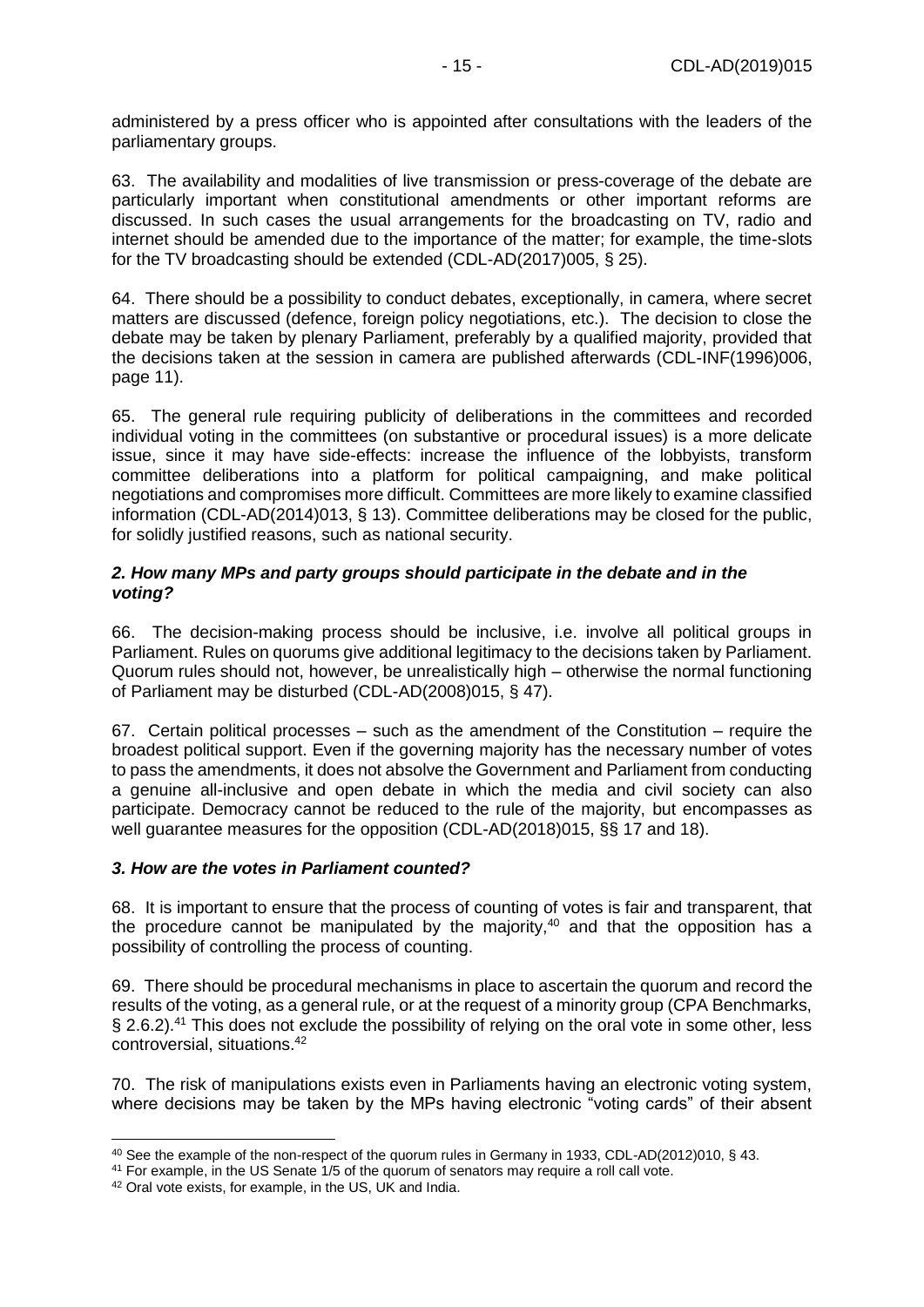colleagues, (ECtHR, *Oleksandr Volkov v. Ukraine*, 9 January 2013, § 141), even though the manipulations are possible not only by the majority but also by the opposition.

### *4. How much time is allocated for public consultations and for the preparation of a plenary debate in Parliament?*

71. It is difficult to define *in abstracto* how much time is necessary for debating a bill in Parliament. The legislation or the RoP may provide for certain basic rules preventing rushed adoption of laws, such as intervals between readings and deliberations in a committee.

72. Constitutional amendments should be the result of a "slow and incremental" process and should follow other procedures than those of everyday politics (CDL-AD(2010)001, § 75).<sup>43</sup> Sometimes constitutional amendments are subject to repeated decisions with a "reflection delay" in between, intervening elections (which means that afterwards a second reading debate in the new parliament will take place) and referendums, and other procedural impediments which are supposed to slow down the process and make the final decision more informed and well-considered.<sup>44</sup> These mechanisms may help the parliamentary opposition to resist constitutional change proposed by the majority.

73. As regards ordinary legislation, whether Parliament (and in particular the opposition) has adequate time to discuss the bill should be decided by the body responsible for setting the agenda of Parliament and of its committees in the light of all relevant circumstances, and in particular the complexity and importance of the bill.<sup>45</sup> The sufficiency of time for parliamentary debates may only be assessed in the specific context, and no uniform standard is appropriate in this respect.

74. Laws changing fundamental institutional arrangements – for example, the composition and the principles of functioning of the Constitutional Court – need more time than ordinary legislation (CDL-AD(2016)001, § 132). Complex and controversial bills would normally require particularly long advance notice, and should be preceded by pre-drafts, on which some kind of (internet-)consultation takes place.<sup>46</sup> The public should have a meaningful opportunity to provide input (CDL-AD(2017)028, § 24). Allocation of additional time for public consultations increases the ability of the opposition to influence the content of the legislative proposals by the Government or the majority. The majority should not manipulate the procedure in order to avoid such public consultations.

75. By contrast, for the passage of minor and uncontroversial legislation shorter time-frames and simpler procedures (for example, not involving a separate examination in a relevant committee) may be designed. However, such cases shall be clearly defined and tightly circumscribed in the regulations. In an emergency situation there should be a possibility to speed up the procedure and to reduce time allocated for the general debate (CDL-AD(2009)025, § 52). The Venice Commission has previously criticised the practice of using an accelerated procedure for adoption of acts of Parliament regulating important aspects of the legal or political order (CDL-AD(2018)021, § 39). Thus, for example, the Government should not use the accelerated procedure provided for private bills (i.e. bills introduced by individual MPs of the majority rather than by the Government itself) in order to avoid meaningful public consultations which would otherwise be required for a Government-

<sup>&</sup>lt;sup>43</sup> For example, two months was considered too short a period by itself to allow the general public, politicians, civil society and experts to analyse and discuss the reform which modifies 29 articles of the Constitution ().CDL-AD(2016)029, § 18

<sup>44</sup> See, as an example, Article 88 of the Danish Constitution; Article 137 of the Dutch Constitution (second reading in Parliament).

<sup>45</sup> For example, in most countries of the OECD Parliaments receive the budget bill between two and four months in advance of the new fiscal year.

<sup>46</sup> As it is the case in the Netherlands.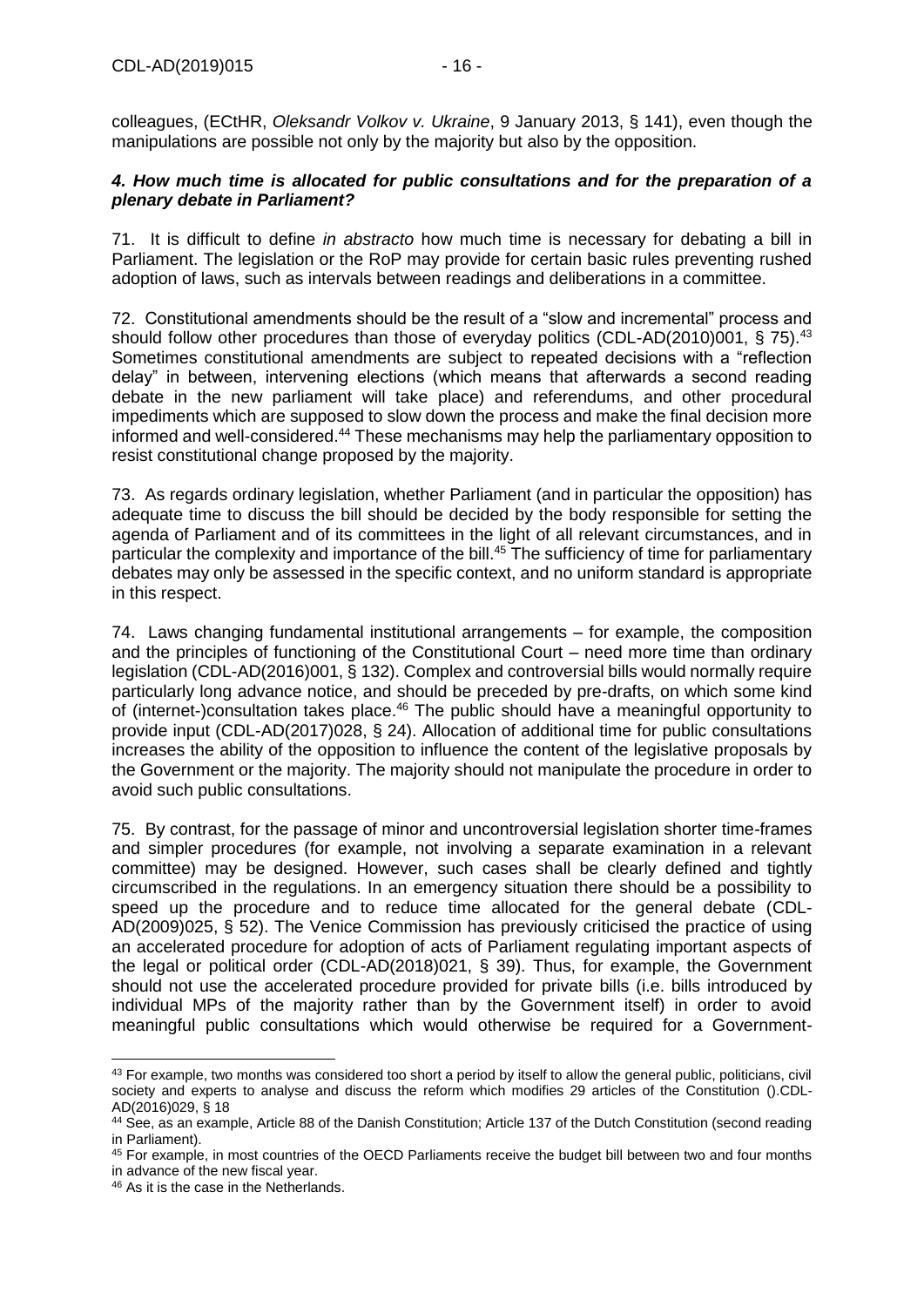sponsored bill (CDL-AD(2017)028, § 24), and should not use the Government ordinances for regulating matters which otherwise should be regulated by law discussed and adopted following a normal procedure. The Venice Commission criticised the recourse to legislation through a Government ordinance in a situation where the ordinance affected the status of a fundamental state institution (the Constitutional Court), and where the urgency of such measure had not been established (see CDL-AD(2012)026, § 27). See more on the legislation by Government decrees in Section F below.

76. The suspensive veto, which may be imposed on the bill by the President in several countries, may have the same effect – to delay the adoption of the law. The Venice Commission has recommended, however, that the suspensive veto may be overcome by a simple majority and not a qualified one (CDL-INF(1996)006, page 12).

#### *5. How may the public, stakeholders, experts and witnesses participate in the parliamentary debates?*

77. Not only should the discussions be inclusive (in the sense of involving all political groups in Parliament), they sometimes require hearings with external participants, such as experts (i.e. professionals in the relevant field) and stakeholders (for instance those who represent social, ethnic, professional, religious etc. groups affected by the policy at issue).

78. Hearing of external participants is most appropriate in the relevant parliamentary committees' meetings. Minority members should be able to invite experts and stakeholders to be heard at the committee meetings, and such requests should be, as a rule, granted. The choice of external participants should ensure that hearings cover diverse perspectives (the CPA Benchmarks, § 3.2.4). The time-limit set in the agenda for the discussion of the relevant items should give due regard to the need to hear those external figures. Committees should have sufficient resources for the payment of their services (the CPA Benchmarks, § 3.2.4).

79. External input to the law-making process may be obtained not only through the participation of the experts and stakeholders in the relevant committee meetings, but also through the process of public consultations in which members of the general public may address their proposals and comments in writing to the relevant committees and to the Plenary, or express their opinion through other means (by signing petitions, for example). Public consultations, in one form or another, are particularly important when constitutional amendments are discussed (CDL-AD(2014)010, § 27; CDL-AD(2011)001, §§ 18-19). The process of public consultations should be accompanied by an (informal) public discussion in the media and in the civil society, facilitated by a pluralist media coverage and respecting political freedoms (such as the freedom of speech, freedom of assembly etc.).

#### *6. Does the opposition have reasonable access to the bills, reports and other supporting materials?*

80. The agenda of the upcoming period should be published, and the supporting material made available in advance to the opposition and the general public to prepare for the debates on a particular issue/bill (the CPA Benchmarks, § 6.2.3).

81. The Government may try to avoid scrutiny of its legislative proposal by the practice of *cavalier législatif* ("legislative rider", or "omnibus laws") which means inclusion of provisions unrelated to the subject of the law in which they are included (CDL-AD(2008)035, § 121). The motives of the government in using this procedure may vary, but generally it aims to circumvent the ordinary, strict conditions of the deposit and discussion of legislative initiatives, so it should be avoided.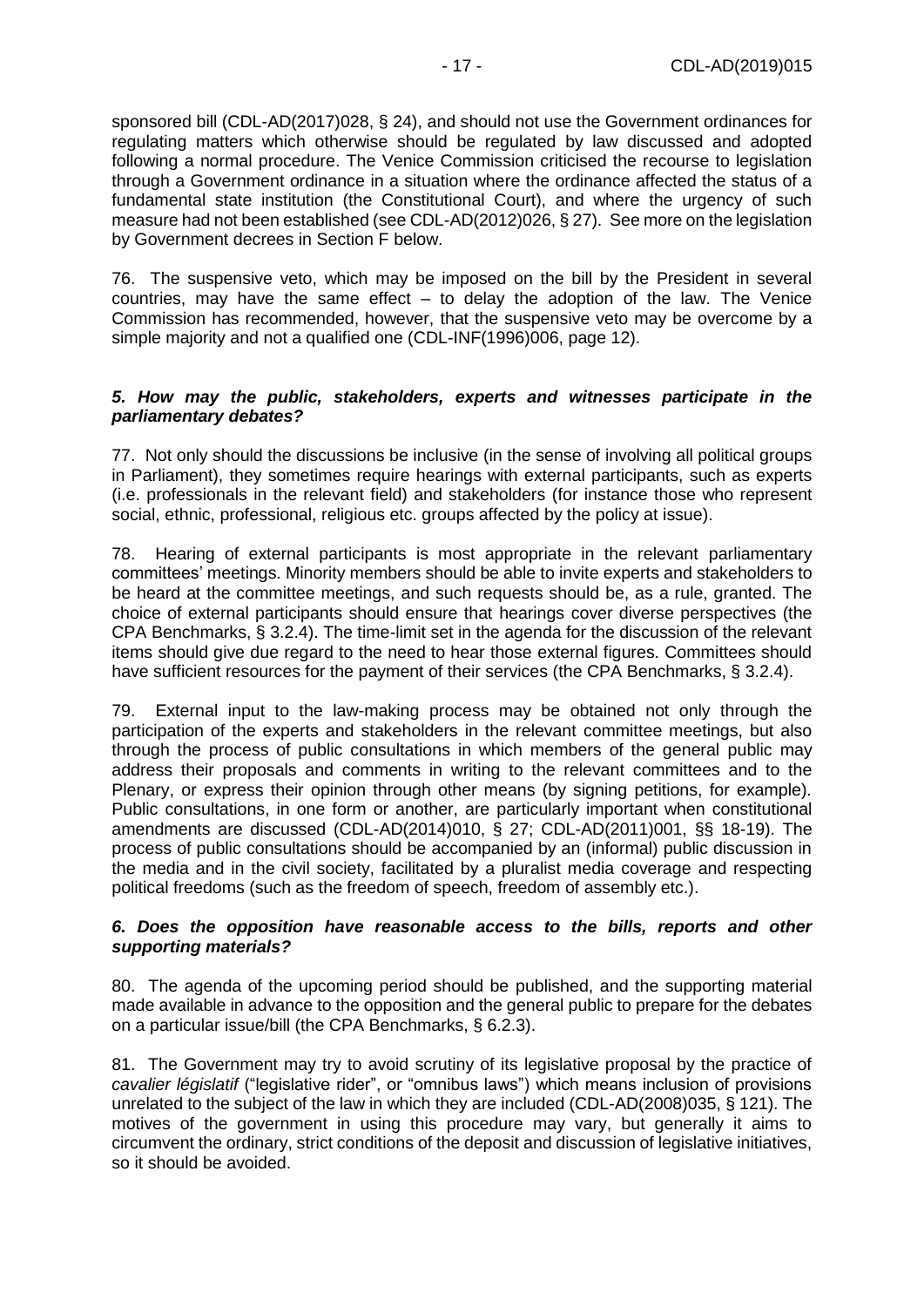82. The internal rules of Parliament should ensure that the texts proposed for vote are clear and accessible to MPs with sufficient time before the vote, that the results of the vote are properly recorded, and that texts adopted are not modified after the vote (except for purely technical corrections, not affecting the substance).

# <span id="page-17-0"></span>**D. Appointment to positions of responsibility in Parliament**

### *1. How are the positions of responsibility allocated?*

83. If all appointments to the positions of responsibility within Parliament (the Speaker, the heads and members of the permanent committees, etc.) can be made by a majority alone, there is a risk that the opposition will be entirely excluded from the governing bodies of Parliament.

84. A better solution is to formulate a rule ensuring the opposition fair access to the positions of responsibility in Parliament (PACE Resolution 1601 (2008), § 2.3.1). This rule may be established by a law, the RoP or constitutional custom. Sometimes the distribution of the positions of responsibility is a result of *ad hoc* political agreements,<sup>47</sup> but in the younger democracies it is better to formulate this rule in some legal regulations, whereas in the older ones it may be a matter of constitutional custom.

85. The Speaker should ideally be a unifying figure, acting as an arbiter in internal conflicts, so it is desirable to elect him or her with a qualified majority of votes. That being said, in some democracies the Speaker is one of the leaders of the majority party.

86. The Venice Commission endorses the principle of proportional representation in the positions of responsibility as an important instrument for ensuring opposition rights (CDL-AD(2010)025, 2010 Report, §§ 63 – 66; CDL-AD(2009)025, § 18).<sup>48</sup> In most important committees (for example, responsible for the budget or for the oversight of the security services) <sup>49</sup> it is recommended to reserve certain seats for the opposition even going beyond its actual representation in Parliament, or give the opposition the chairmanship positions (PACE Resolution 1601 (2008), § 2.5.1; CDL-AD(2018)024, § 30). The principle of proportionate representation is also recommended for the composition of delegations of the national parliaments to the international parliamentary associations and other similar bodies.

### *2. How is the staff of Parliament appointed and managed?*

87. Parliament shall have non-partisan professional staff to support its operations, including the operations of its committees (the CPA Benchmarks, § 5.1.1), particularly the non-partisan media relations facility (ibid., 10.1.4). It is particularly important that the chief of staff and the media relations officer of Parliament are appointed either on the basis of a consensus or following inclusive and serious consultations with all political groups, enjoy sufficient independence from the majority, and that their mandate outlives the term of the current legislature. Some positions in the secretariat (for example, personal assistants to the MPs and those in the secretariat of parliamentary groups, factions etc.) may be reserved to staff members appointed by the MPs or parliamentary groups themselves.

<sup>-</sup><sup>47</sup> In Romania, for example, the composition of the Bureau is decided in negotiations between leaders of the parliamentary groups.

<sup>&</sup>lt;sup>48</sup> The principle of proportionate representation exists, for example, in Denmark, Greece, Portugal, Bulgaria, Canada, France, Germany, Hungary, Switzerland, the United Kingdom, and the United States. Inter-Parliamentary Union (Guidelines, III.2) also adheres to the principle of proportionate representation.

<sup>49</sup> In Germany, France, UK, and Canada the head of the committee dealing with budget and finance is a member of the opposition.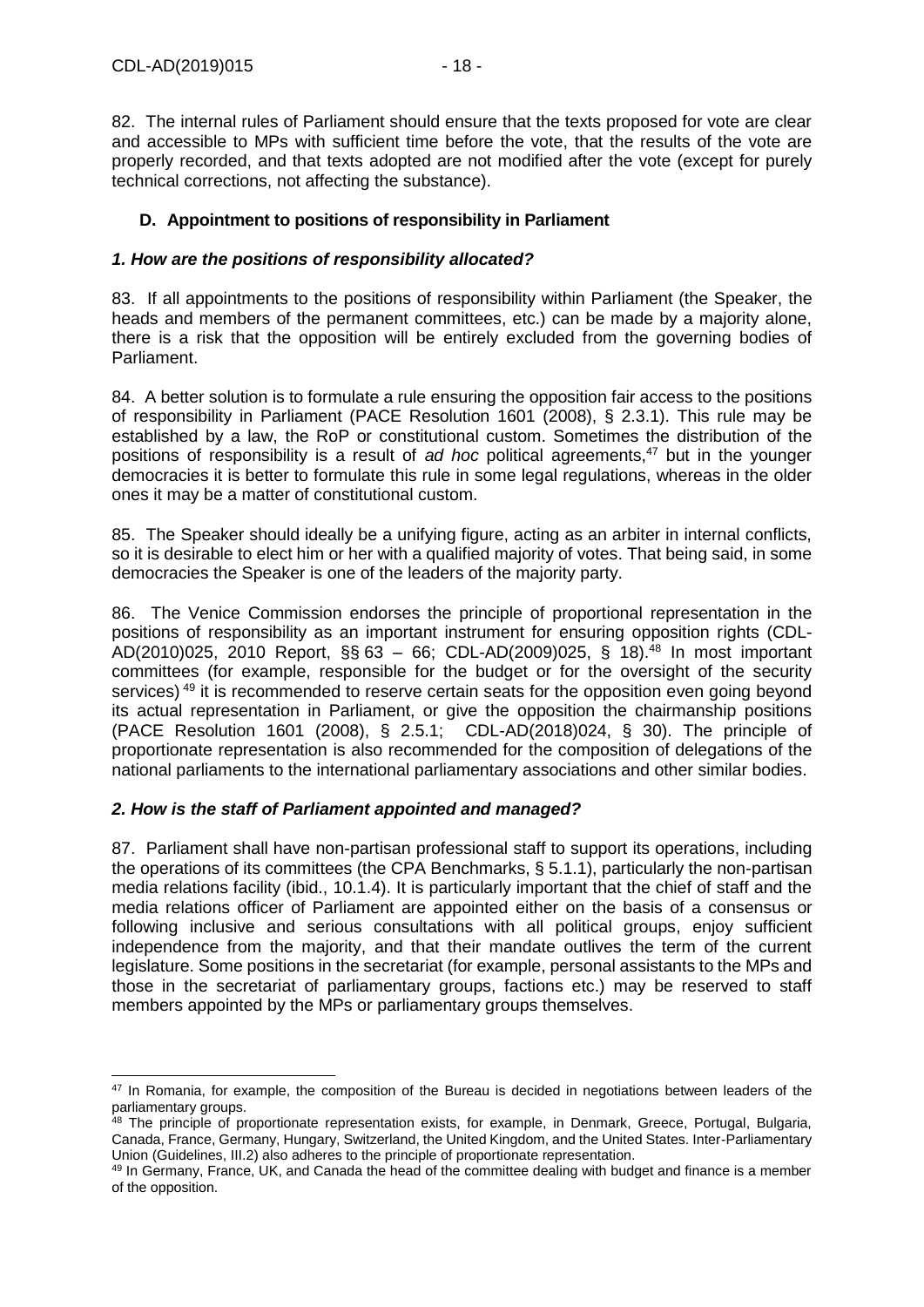## *3. How are the procedural decisions made within Parliament?*

88. Proportional representation will be useless if all important procedural decisions concerning the functioning of Parliament (setting the agenda, establishing the liability of individual MPs, etc.) are taken by the Speaker alone (CDL-AD(2009)025, § 39), or by a simple majority in Parliament. Therefore, representatives of the opposition should have a say in the collective bodies of Parliament, which should have sufficient powers in such procedural matters.

89. Strong presence of the opposition is *a fortiori* more important in those structures of Parliament which have the competence to set internal procedures and rules or to resolve disputes – like the Bureau, the Ethics Commission etc. – and which, consequently, may affect the rights and the privileges of the opposition itself. Here the proportionate representation principle may be supplemented by additional mechanisms, such as a qualified majority voting, or giving the opposition a blocking power in respect of certain most important procedural decisions. In addition, in some countries decisions made by such bodies should receive crossparty support (i.e. support from a certain number of members representing the opposition). If a consensus-based decision is impossible, the representatives of the opposition on the committee should be able to table a minority report.

#### *4. What role do the permanent committees play in the law-making and in other parliamentary procedures?*

90. The rule of proportional representation in permanent committees would be devoid of any sense if the majority can bypass the permanent committees or if the permanent committees do not have sufficient powers within the legislative and other processes in Parliament. Committees usually have the power to hold closed meetings (or public hearings), to request documents, and summon and hear officials, experts, etc. (the CPA Benchmarks,  $\S$  3.2.1);<sup>50</sup> some permanent committees also have a power of amendment, and, ideally, the power of legislative initiative. Minority members of such committees should be able to co-report (CDL-AD(2007)015, § 24).

91. Parliament should not create special procedures and *ad hoc* committees aimed at circumventing the normal law-making process and the scrutiny of the bills by the existing permanent committees (CDL-AD(2018)021, § 34).

92. Permanent committees should exercise efficient control in their area of competency, which should not be restricted to the examination of reports submitted by the State bodies and officials, but should also include a more pro-active scrutiny of the actions of the executive and of the independent agencies. In the context of the parliamentary oversight of the security services, for example, the Venice Commission insisted that the relevant sub-committee, in addition to discussing the yearly report of the security service, should be able to look into the specific files, question the staff of the security service, etc. and have other investigative powers (CDL-AD(2018)024, § 29). On similar powers of the inquiry committees, see section G (2) below.

### <span id="page-18-0"></span>**E. Participation of the opposition in the law-making process**

# <span id="page-18-1"></span>**1. Participation of the opposition in setting the agenda**

### *1. Can the opposition convene an extraordinary session of Parliament?*

93. In most modern democracies Parliament is in session permanently, except for holiday periods, and extraordinary sessions have lost most of their relevance. However, in a

<sup>50</sup> Which is the case, for example, in the Czech Republic, Georgia, and Romania.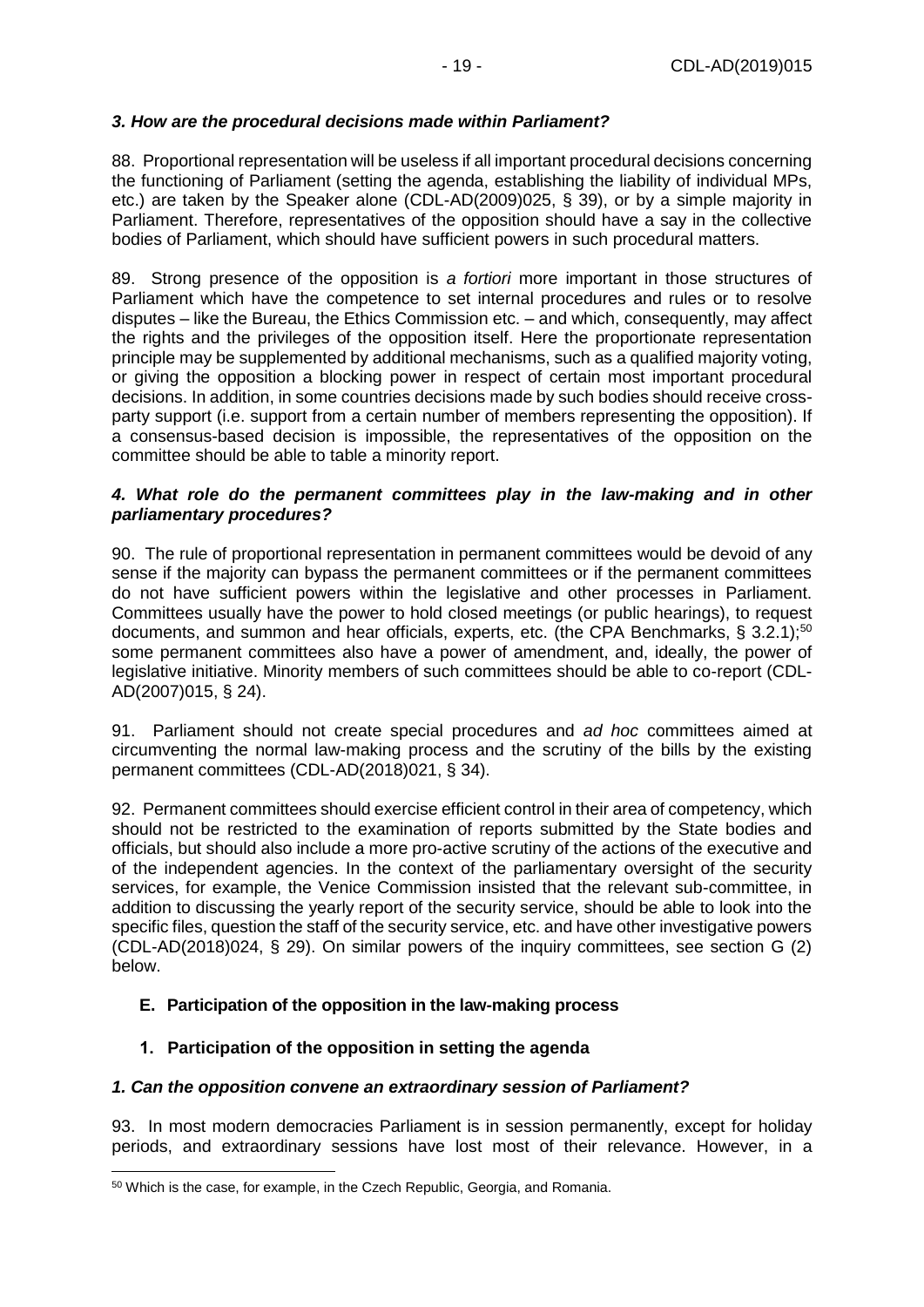recess/holiday period the opposition, or a qualified minority of members, should be able to convene an extraordinary session, and such request should be granted if a quorum of one quarter of members is reached (PACE Resolution 1601 (2008),  $\S$  2.2.5).<sup>51</sup> That being said, in certain democracies an absolute majority is required for calling an extraordinary session.<sup>52</sup>

#### *2. What role does the opposition play in setting the agenda for an upcoming session? Does the opposition have the right to table bills?*

94. According to the principle of parliamentary autonomy in the field of the internal organisation, Parliament generally is the master of its order of business (CDL-AD(2008)035, § 112). The right to set the agenda is linked to the right of legislative initiative. The latter may belong to each individual MP (which is the case in most European parliaments, CDL-AD(2010)025, 2010 Report, § 57), or to a qualified minority of MPs (CDL-AD(2008)035, Report on Legislative Initiative, § 42), in addition of course to the Government.

95. However, "in the vast majority of regimes the inclusion of a legislative initiative is not automatic (CDL-AD(2008)035, Report on Legislative Initiative, § 111). There are different models of how the agenda of the upcoming session is approved: by the plenary Parliament,<sup>53</sup> by the Bureau, by the agreement amongst leaders of the political groups,  $54$  etc.  $55$ 

96. In some countries the Government-sponsored bills have precedence over the bills introduced by the individual MPs.<sup>56</sup> Where there is such a domination of the governing majority on the Parliament's agenda, this may lead to a weakening of the legislative initiative of Parliament (CDL-AD(2008)035, § 103).<sup>57</sup>

97. The opposition should have a reasonable opportunity to influence the agenda, for example by proposing items for the inclusion in the agenda at the request of a qualified minority.<sup>58</sup> The powers of the governing majority to set the agenda may also be counterbalanced by the inclusion of "opposition days" in the plenary session,<sup>59</sup> which should be seen as a good practice (CDL-AD(2009)025, § 36).<sup>60</sup> The right to include items on the agenda, at some regular intervals, concerns not only legislative proposals but other issues related to the control of government actions and evaluation of public policies and spending (PACE Resolution 1601 (2008), § 2.2.6).

<sup>51</sup> Thus, under Article 47 § 1 of the Constitution of the Republic of Korea, an extraordinary session may be convened at the request of ¼ of the total number of MPs. In Denmark, an extraordinary session is convened at the request of 2/5 of the MPS, and in Japan at the request of ¼.

<sup>52</sup> For example in France.

<sup>&</sup>lt;sup>53</sup> In Belgium, the agenda is defined by the plenary session of Parliament, but may be amended at the request of the Speaker, of the Government, or of 8 MPs (Article 17 (2) of *Règlement de la Chambre des Représentants*).

<sup>&</sup>lt;sup>54</sup> In Italy the agenda of the upcoming session is defined by unanimous decisions of the leaders of the political groups; where such unanimity cannot be achieved, it is defined by the Speaker.

<sup>&</sup>lt;sup>55</sup> In Portugal, all parliamentary groups may contribute to the setting of the agenda, depending on their respective weight in Parliament.

<sup>&</sup>lt;sup>56</sup> Like in the UK, where the government-sponsored bills have precedence in the order of business, and private bills rarely succeed to being discussed.

<sup>&</sup>lt;sup>57</sup> For example, the constitutions of Spain and of France before the constitutional reform of July 2008.

<sup>&</sup>lt;sup>58</sup> In the Republic of Korea an item can be put on the agenda at the initiative of twenty MPs.

<sup>&</sup>lt;sup>59</sup> Under Article 48 of the French Constitution, the opposition groups in the relevant House have the right to set the agenda for one day of sitting per month. In the UK and Canada the opposition has a certain number of days during the year when it can define the agenda (in the UK these are 20 opposition days per session, which are divided amongst the opposition parties).

 $60$ In CDL-AD(2007)015, § 23, the Venice Commission recommended that "the number of the opposition days could be raised from one day per session to a higher number".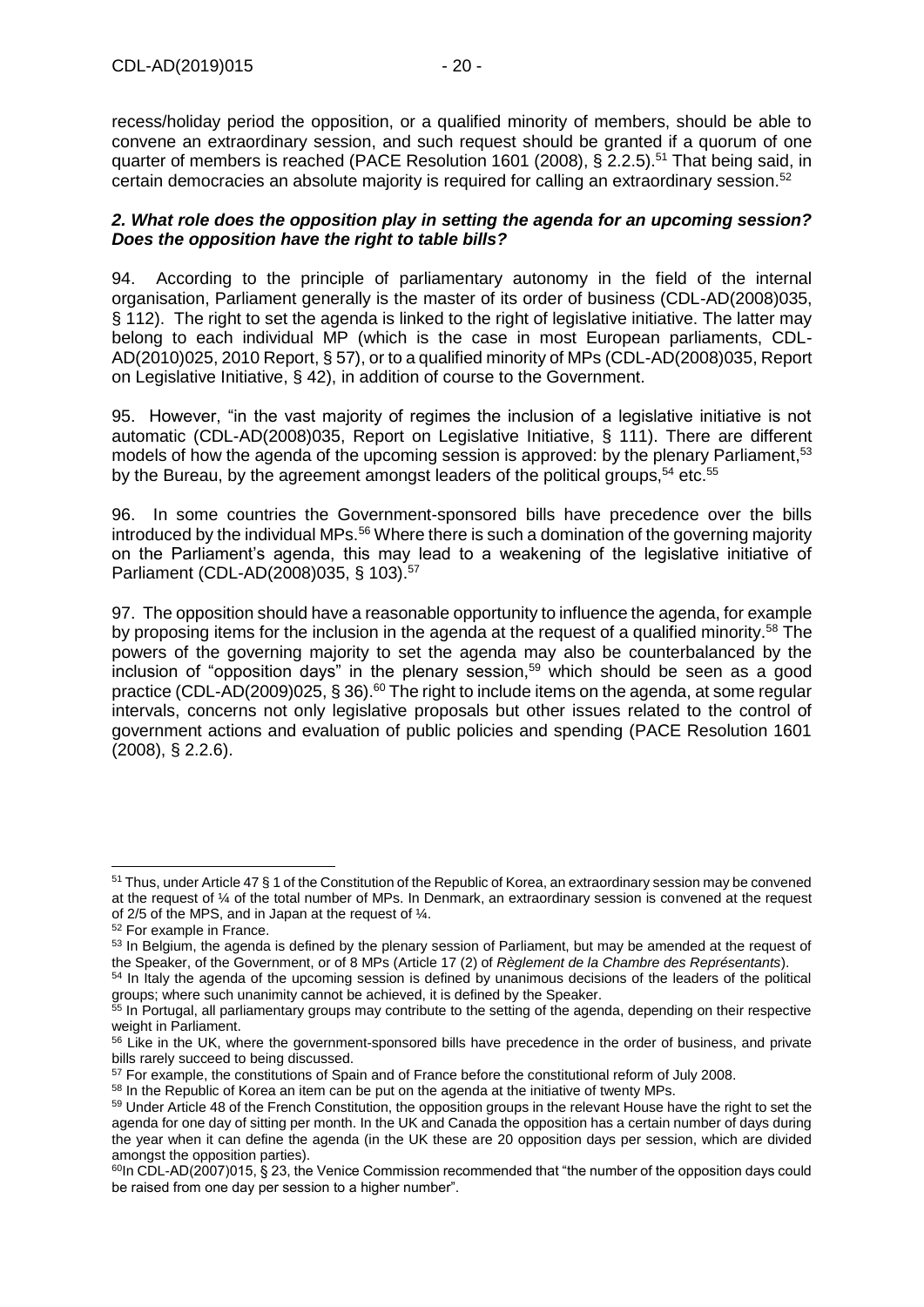98. Some constitutions explicitly specify that parliamentary groups and parliamentary committees also have the right of legislative initiative.<sup>61</sup> Higher quotas can be required for legislative initiatives which aim at amending the Constitution.<sup>62</sup>

99. There are other mechanisms (besides the threshold requirement) which limit the possibility of the opposition to table bills. Some constitutions prevent MPs from tabling bills which may increase public spending;<sup>63</sup> or even from amendments increasing public spending. The latter is problematic for parliamentary minorities, as many amendments will involve additional public spending (see further § 109). Certain types of bills may be introduced exclusively by the Government, for example budget laws, or laws with regard to international issues. "The Government tends to have an exclusive right to propose for adoption by the Parliament bills related to the ratification of international treaties signed by the executive" (CDL-AD(2008)035, § 27).

#### *3. Is it possible for the opposition or majority to add an item on the agenda urgently, in the course of a session?*

100. Opposition MPs should have the right to ask for debates to be held, including urgent or current affairs debates, "which should be granted if a quorum of one quarter of members is reached" (PACE Resolution 1601 (2008), 2.2.7). Alternatively, a specific time-period every week or every month may be allocated to the opposition, when opposition groups can define the agenda.

101. The right to add items to the agenda urgently (out of order) may also belong to the Government, but in this case, there is a risk that the Government may abuse this possibility in order to prevent the opposition from discussing matters seriously.

# <span id="page-20-0"></span>**2. Allocation of the speaking time**

### *1. How is the speaking time allocated at the plenary debate?*

102. Normally, speaking time should be distributed not to individual MPs but to the groups (CDL-AD(2010)025, 2010 Report, § 56), in proportion to their weight in Parliament.<sup>64</sup> It is also possible to give the opposition a bigger share of time, especially as regards bills introduced by the Government or private bills sponsored by majority MPs.<sup>65</sup> A particular sequence of taking the floor may be indicated in the RoP or governed by the custom.<sup>66</sup> Allocation of an equal speaking time between majority and opposition, irrespective of their strength, should be privileged under certain circumstances (PACE Resolution 1601 (2008), § 2.2.9).

### *2. Is it possible to reduce speaking time or withdraw it completely, and by whom?*

103. There should be a possibility for the Speaker to regulate speaking rights of the individual MPs, within margins set by the agenda, to limit irrelevant or too lengthy speeches, abusive language etc. However, this power may be easily abused by a Speaker affiliated with the

<sup>-</sup><sup>61</sup> For example, Estonia, Latvia or Switzerland.

 $62$  In Estonia the support of one fifth of the MPs is required for an amendments to the Constitution.

 $63$  For instance, the Constitution of France in its Article 40 provides specifically that "bills and amendments introduced by members of parliament shall not be admissible where their adoption would have as a consequence either a diminution of public resources or the creation or increase of an item of public expenditure". In the UK the establishment of additional financial burdens or incomes must be approved by a Resolution of the House of Commons and can only be introduced by a Minister.

<sup>&</sup>lt;sup>64</sup> This is the rule in the Netherlands, for example.

<sup>&</sup>lt;sup>65</sup> In Italy the speaking time given to the opposition is, in certain circumstances, superior to the speaking time given to the majority during the discussion on the draft legislation.

<sup>&</sup>lt;sup>66</sup> In Canada, the leader of the opposition is allowed to take the floor immediately after the relevant Minister expressed the Government's point of view.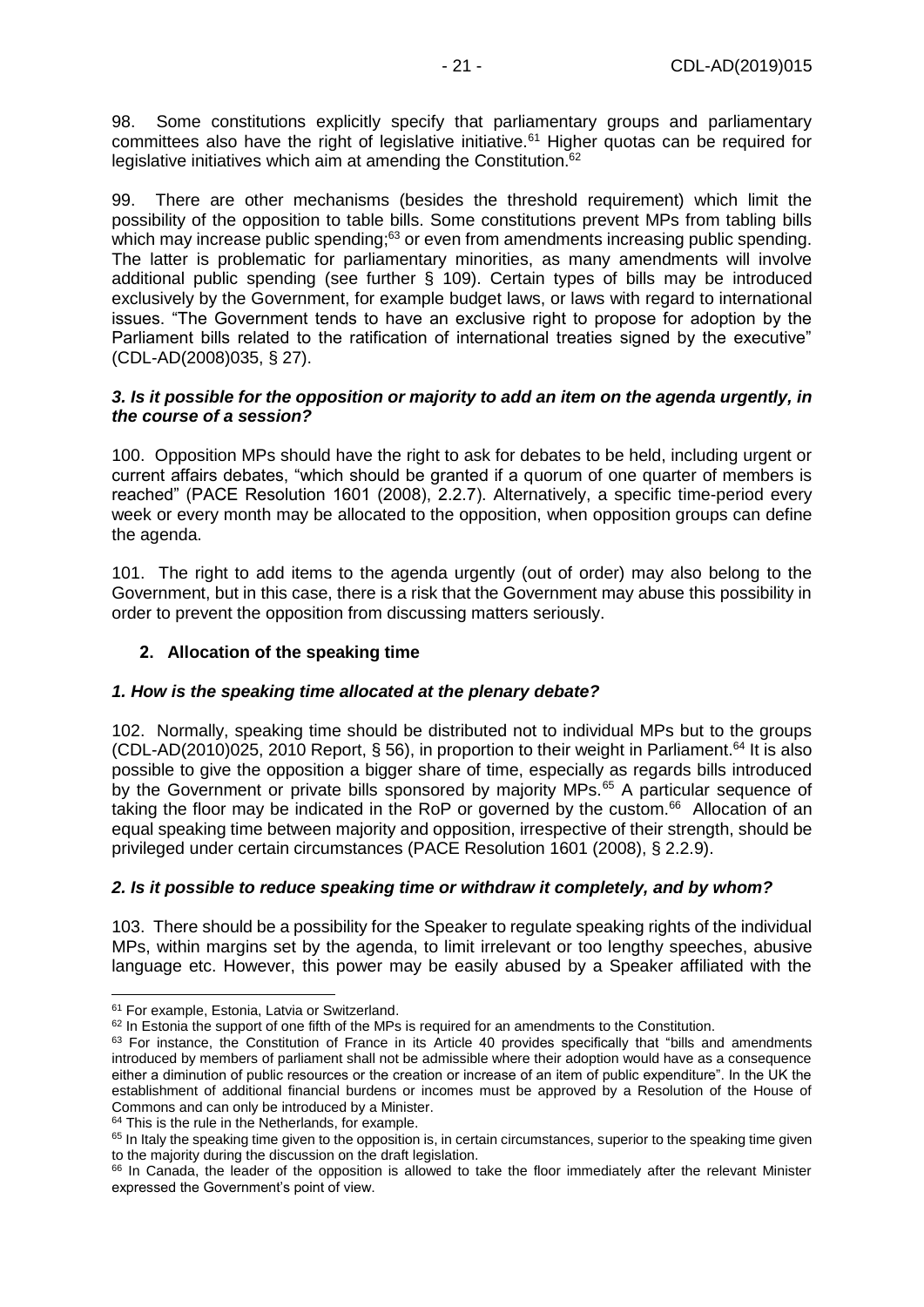majority, in order to silence legitimate criticism expressed by the opposition MPs. Hence, there should be the possibility to appeal the Speaker's decisions (relating to the speaking time and, more general, to the conduct of the procedures in Parliament) to a collective body where the opposition is adequately represented (for instance, a council composed by committee presidents, provided that the presidencies have been allocated in proportionate manner).

### <span id="page-21-0"></span>**3. Tabling amendments**

### *1. Who may table amendments and what are possible limitations of this right?*

104. As a general rule, opposition MPs or groups should have the right to table amendments to the bills proposed by the Government. However, the right of amendment is not absolute.

105. First of all, the right of amendment cannot be exercised at any moment of the legislative process. It must fit into the progression of the parliamentary deliberations. The RoP should therefore frame some temporal order as to the exercise of this right (CDL-AD(2008)035, § 122).

106. Next, the right of amendment shall be constitutionally framed by the subject-matter of the bill it is supposed to amend (CDL-AD(2008)035, § 55). The amendments should not unnecessarily re-introduce proposals which have been already discussed and rejected by Parliament in connection with the bill under examination (CDL-AD(2008)035, § 124).

107. The question is who is controlling the relevance and the originality of the amendments. The "filtering" function may be entrusted to a relevant committee, to the Speaker etc. $67$  It is important, however, that the "filtering" body is a neutral arbiter (CDL-AD(2008)035, § 130) or that this function is exercised by an appropriately composed body where the opposition is properly represented, or there is a possibility of appeal to such a body.

108. The discussion of all amendments can bring about a parliamentary obstruction, and every Parliament will have its own solutions to dealing with this issue. Some chambers prefer to discuss the amendments in a chronological order, others will use the criteria of relevance to initial text (CDL-AD(2008)035, § 128).

109. Sometimes, the right of legislative initiative in certain areas belongs solely to the Government and not to individual MPs. Thus, in many countries strict limitations to the right of amendment on issues related to the Budget Act will be imposed on the MPs. These restrictions aim to ensure the coherency and the balance of the Budget Act. Parliamentary amendments which may increase public expenditure or decrease public incomes are sometimes subject to prior governmental approval.<sup>68</sup> The Venice Commission has acknowledged that this limitation exists in some western constitutions, but expressed reserves, since "examining and amending the proposed Budget should be one of the main prerogatives of Parliament" (CDL-AD(2004)008, § 34, and CDL-AD(2018)005, § 36).

110. In some countries the Government may request a bulk vote on the whole draft without amendments<sup>69</sup> This permits to avoid delaying the adoption of the bill or its deformation by hundreds of amendments which otherwise can be tabled by the opposition. However, the Venice Commission has expressed strong reserves about this mechanism, since it deprives Parliament of the right of amendment, which is "an essential requirement for the exercise of its legislative function." (CDL-AD(2002)012, § 42).

<sup>-</sup>67 In the UK House of Commons, according to Standing Order n°32, the Speaker can select those amendments to be discussed.

<sup>&</sup>lt;sup>68</sup> This is the case in Spain or Republic of Moldova, for example.

<sup>&</sup>lt;sup>69</sup> This is the case in France under Article 44 part 3 of the Constitution.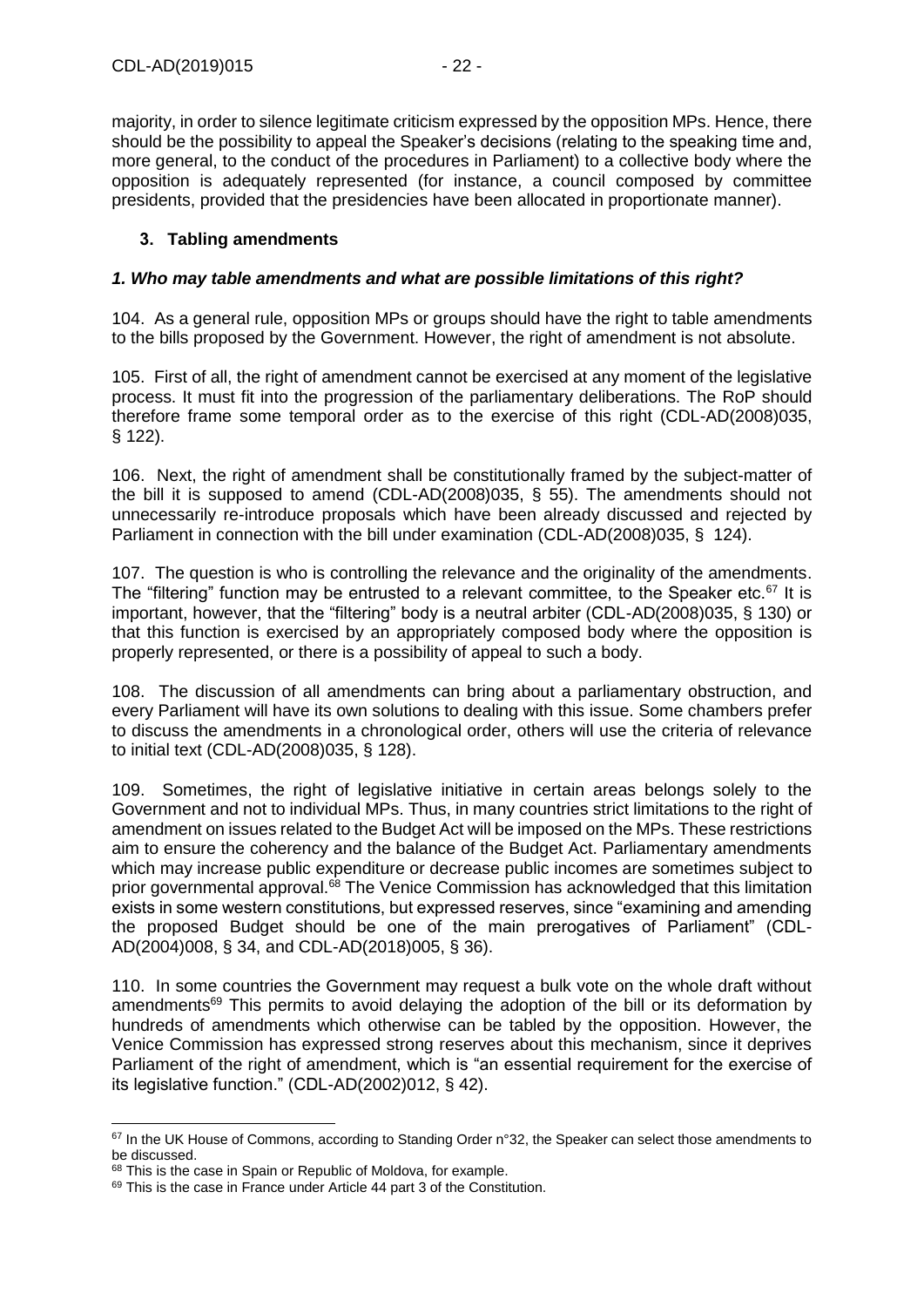### <span id="page-22-0"></span>**4. Qualified majorities**

### *1. Which bills require a qualified majority?*

111. Most of the qualified majority rules relate to constitutional amendments.<sup>70</sup> although different models for constitutional revision are possible (CDL-AD(2012)010, § 58). A constitutional requirement that amendment of the Constitution needs at least a qualified majority of votes (in addition to other safeguards) strengthens the role of the opposition and in principle is welcome.

112. A qualified majority may also be required for organic laws to preserve the reinforced protection of certain important matters (such as the composition of the Chambers of the Parliament, the acquisition of citizenship, protection of property, the freedom of association, the status of the Public Defender, participation of political associations in elections, the election of the President, the immunity of the President, the Constitutional Court, the appointment of the judges, the National Bank and the Council of National Security and local self-government, etc. (CDL-AD(2010)028, § 23). However, the subject-matter of organic laws should be defined with sufficient precision; for example, it is inappropriate to require that all human rights matters should be regulated by an organic law since the notion of "human rights" is too broad and imprecise (CDL-AD(2013)032, § 96).

113. A qualified majority is recommended for the adoption of the Rules of Procedure of Parliament, and of other regulations concerning the internal organization and procedures in Parliament. Finally, a qualified majority may be required to overcome a presidential veto, which may make the President a tactical ally of the opposition.

114. What majority is needed to adopt a particular legislative act (2/3, 3/5, ¾ etc.) varies from country to country and its significance to a considerable extent depends on the electoral system. Thus, the requirement of a certain qualified majority is not carved in stone. At the moment of quick transition to a new political regime a high qualified majority requirement may be counter-productive. This is also the case where the governing coalition has the qualified majority: it may use it to cement its policy choices for several electoral cycles ahead. A wide use of organic laws is problematic: "functionality of a democratic system is rooted in its permanent ability to change. The more policy issues are transferred beyond the powers of simple majority, the less significance will future elections have, and the more possibilities does a two-third majority have of cementing its political preferences and the country's legal order (CDL-AD(2011)016, § 24). There are issues which in general should be left to ordinary legislation and simple majorities, such as social and taxation regulations or economic policy.

### <span id="page-22-1"></span>**5. Introducing a referendum initiative**

# *1. Is it possible for the opposition to initiate a referendum or oppose it?*

115. The possibility of holding referendums on matters which normally belong to the legislature is a matter of constitutional choice. Where such a choice is made, the opposition should be able to initiate a discussion on the necessity of holding a referendum but declaring a referendum should not be too easy (CDL-AD(2009)007, § 10), and the decision to hold a referendum should usually belong to the majority in Parliament. Alternatively, where it is provided by the Constitution, the opposition may choose the procedure of collecting signatures of voters if it wishes to have a referendum, when the majority blocks the initiative of the referendum. If a referendum could be asked by the opposition, be it through a parliamentary

<sup>-</sup> $70$  Thus, a  $2/3$  majority is required, for example, in Belgium, Finland, Mexico, Netherlands, Norway, Japan, Korea, and Spain (in Spain the 2/3 threshold is applied to certain special amendment procedure).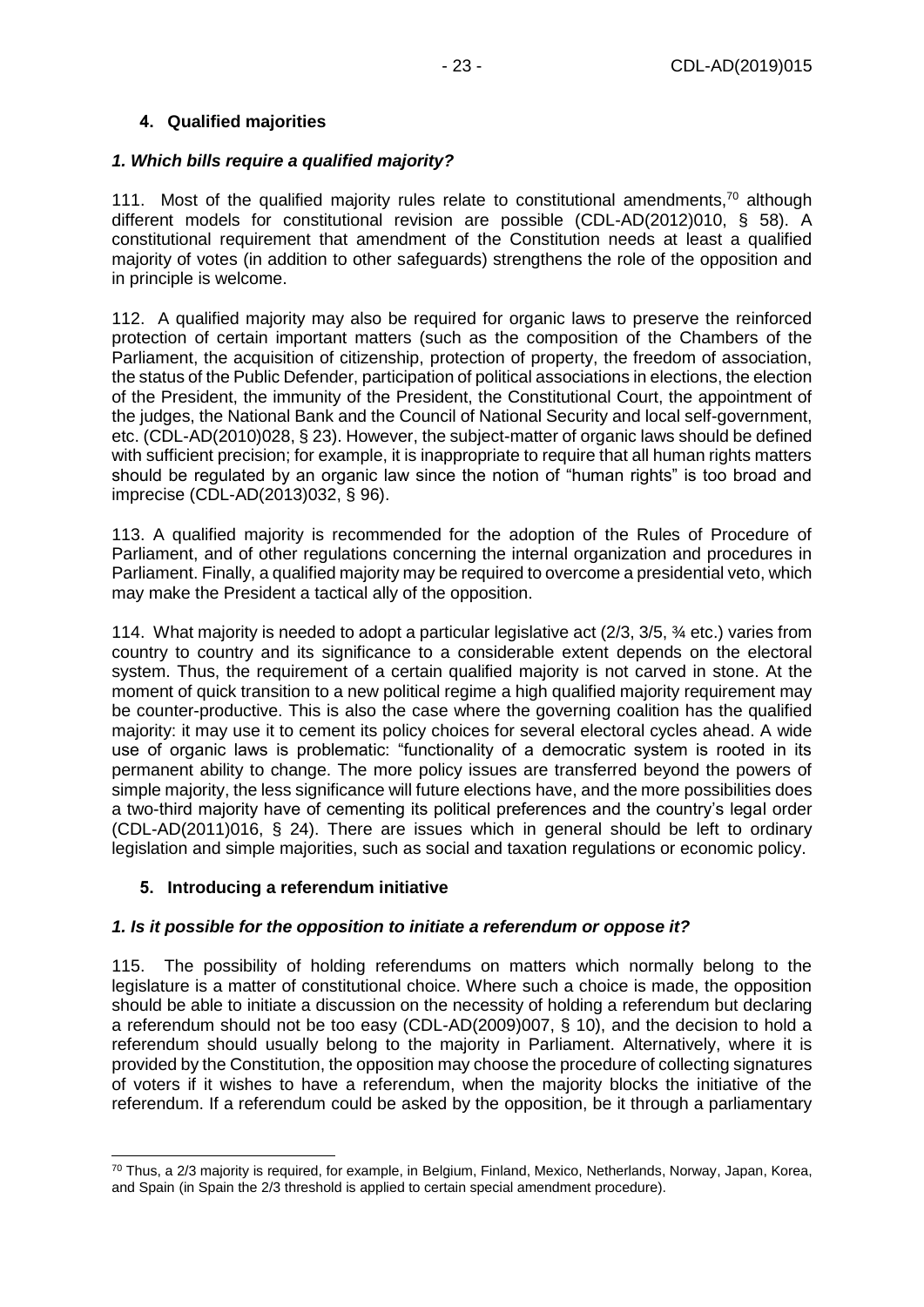minority or through a part of the electorate, the threat of a referendum could lead to a compromise (CDL-AD(2008)010, § 31).

116. The majority may wish to use the referendum in order to circumvent the normal parliamentary procedures, or to turn the referendum into a plebiscite of support, and thus create political pressure on the minority. The Venice Commission has warned against constitutional referendums without a prior qualified majority vote in Parliament (CDL-PI(2016)009, § 25). The possible abuses that cause representative institutions to be undermined include above all the misuse of referendums to increase the power of the executive vis-à-vis Parliament, either directly or indirectly (CDL-AD(2005)028, § 16). In particular, referendums leading to an amendment to the Constitution (*de facto* or *de jure*) 71 must be authorised by the Constitution (CDL-AD(2014)002,  $\S$  $\frac{5}{5}$  7 – 10).

# <span id="page-23-0"></span>**6. Initiating constitutional review of laws**

## *1. Can the opposition challenge the constitutionality of a law or a bill?*

117. Not all democracies have the possibility of judicial review of statutes.<sup>72</sup> In some of those which do have such a review, it may only be triggered in a specific case (*in concreto*), by the alleged victim of the violation of constitutional rights.<sup>73</sup> In some countries of continental Europe constitutional review is also available in respect of a legislative text as such (*in abstracto)*, and sometimes even before a bill becomes law. Availability of the review of constitutionality of laws and bills is a matter of political choice, but where this choice is made, there are good reasons to give the power to trigger such a review also to a minority group in Parliament (CDL-AD(2002)16, § 46, PACE Resolution 1601 (2008), § 2.7.1-2:).<sup>74</sup> For the Venice Commission, submitting a bill to a constitutional court should be possible at the request of "one third or one quarter of the members" (CDL-AD(2003)14, § 29), but the threshold may be even lower, especially where the legislature is much fragmented (for example, 1/5 of all MPs).

### <span id="page-23-1"></span>**F. Legislation by government decrees, delegated legislation, and emergency situations**

### *1. Is it possible for the executive to legislate, and what are the mechanisms of parliamentary control in such a case?*

118. In some legal orders, the executive (the Government or the President) have legislative functions. The executive may have such functions either directly by virtue of the Constitution or by virtue of a delegation received from Parliament. Where the Government has legislative power, Parliament and in particular the opposition may lose control of the law-making process (CDL-AD(2018)028, § 92; CDL-AD(2013)032, § 95) and may, for practical reasons, feel bound to accept the Government's decree as a *fait accompli*. Moreover, the executive may be tempted to use legislative powers to change institutional arrangements and curtail political dissent and weaken the system of checks and balances. It is therefore necessary to circumscribe the power of the executive to legislate as narrowly as possible, to exclude the possibility of institutional changes curtailing the rights of the opposition, and to introduce

<sup>-</sup> $71$  For instance, a referendum leading to an organic law that gives a contested interpretation of the Constitution may be regarded as such a *de facto* amendment.

 $72$  For example, it is virtually absent – at least in its strong forms – in the UK. In the Netherlands, the absence of constitutional review is compensated by judicial review of statutes on the basis of international law, having higher legal status than national law including the Constitution.

 $73$  Like in the US, for example.

 $74$  In Germany,  $\frac{1}{4}$  of the MPs of the Bundestag may lodge a case with the Federal Constitutional Court to rule on the constitutionality of laws. In France, and act of Parliament may be referred to the Constitutional Council, before its promulgation, by sixty MPs of the National Assembly or sixty Senators. In Hungary, Article 24 (2) e) of the Fundamental Law rules that the Constitutional Court shall, at the initiative of one quarter of the Members of the National Assembly review the conformity with the Fundamental Law of any law.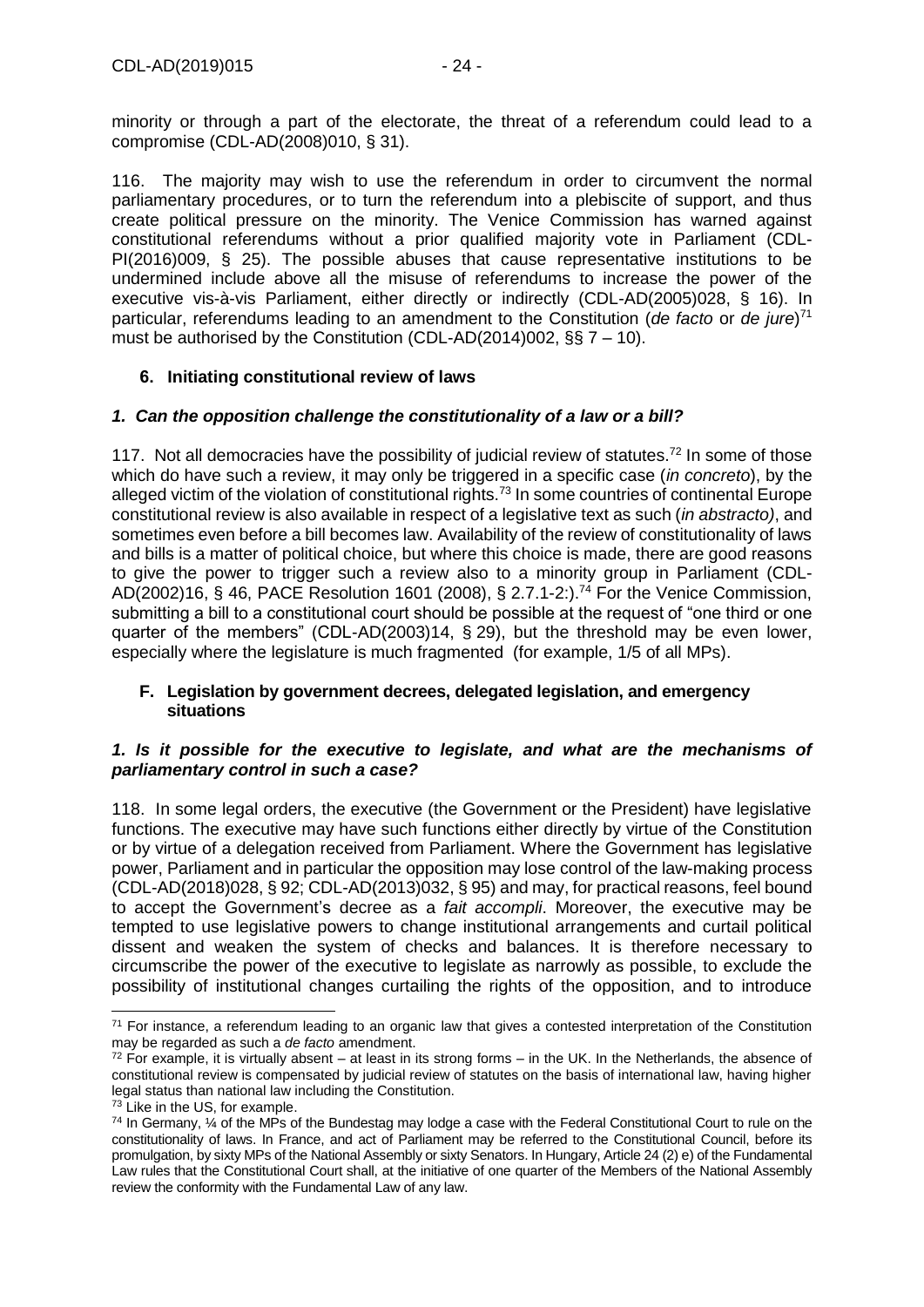mechanisms of parliamentary control over the Government's legislative acts, involving the opposition, including by providing the possibility to use judicial or constitutional review of such acts. In any event, Parliament should be entitled to overrule any legislation enacted by the Government.

119. The Venice Commission is critical to the idea of a general legislative power being given to the executive directly by the Constitution (CDL-AD(2017)010, § 36). At the least, such powers should be limited in time and in scope (CDL-AD(2002)033, § 21), and may only be used for good reasons, such as a state of emergency (see below, § 121), and should be phased out as quickly as possible.<sup>75</sup>

120. Furthermore, Parliament may decide to delegate some legislative functions to the Government on an *ad hoc* basis. Such practice may be explained by the complexity of the legislative procedure (CDL-AD(2014)010, § 167), but in this case the delegating law should limit the substantive scope for delegated legislation (by indicating areas where the Government may or may not legislate), by setting time-limits, etc. In any event, Parliament should be able to revoke the delegated power and revoke/amend specific decrees.

121. Many constitutions provide for the possibility of the executive to legislate in emergency situations. Parliament should be involved in this process through the approval of the declaration of the state of emergency, and/or through *ex post* scrutiny of the emergency decrees or any extension of the period of emergency.<sup>76</sup> Participation of the opposition in those matters may be ensured by requiring a qualified majority for the prolongation of the state of emergency beyond the original period (CDL-AD(2016)006, § 63). It may also be useful to limit the legislative powers of the executive in emergency situations to certain specific matters, so that the executive cannot use its legislative functions to suppress opposition rights.<sup>77</sup> The Venice Commission has emphasised that parliamentary life should continue throughout a state of emergency, and indicated that Parliament should not be dissolved during the exercise of emergency powers (CDL-AD(2016)006, § 62). It is recommended not to undertake constitutional amendments during situations of emergency (CDL-AD(2017)005, § 29).<sup>78</sup> These limitations prevent the executive from using an emergency as a pretext for curtailing the rights of the opposition.

# <span id="page-24-0"></span>**G. Participation of the opposition in the parliamentary supervision of the executive**

### <span id="page-24-1"></span>**1. Questions, interpellations, no confidence vote and impeachment**

#### *1. What are the modalities for the regular reporting of the executive before the plenary Parliament?*

122. The schedule of parliamentary debates should give the opposition a reasonable opportunity to hear Government, ministers and other officials of the executive and specific agencies (such as the security service) at regular intervals, and to put questions to them, orally or in writing (CDL-AD(2009)025, § 45). The obligation to report regularly to Parliament is also provided for certain independent agencies and officials (such as the Ombudsperson, the

<sup>-</sup> $75$  Indeed, it is normal for the executive to keep regulatory powers in the areas not regulated by law, provided that those regulatory powers are subordinated to the law.

 $76$  In Italy, for example, (Article 77 of the Constitution), the executive may, in extraordinary situations, adopt provisional measures which have the force of law, but if those measure are not confirmed by Parliament within a 60 days' period they lose legal effect.

<sup>77</sup> Thus, under the Spanish Constitution (Section 86), in case of extraordinary and urgent need, the Government may issue temporary legislative provisions which shall take the form of decree-laws, but these decree-laws "may not affect the legal system of the basic State institutions, the rights, duties and freedoms of the citizens contained in Part 1, the system of Self-governing Communities, or the general electoral law".

<sup>&</sup>lt;sup>78</sup> Such a prohibition is contained, for example, in Albania, Estonia, Georgia, Lithuania, Republic of Moldova, Montenegro, Poland, Portugal, Romania, Serbia, Spain, Ukraine.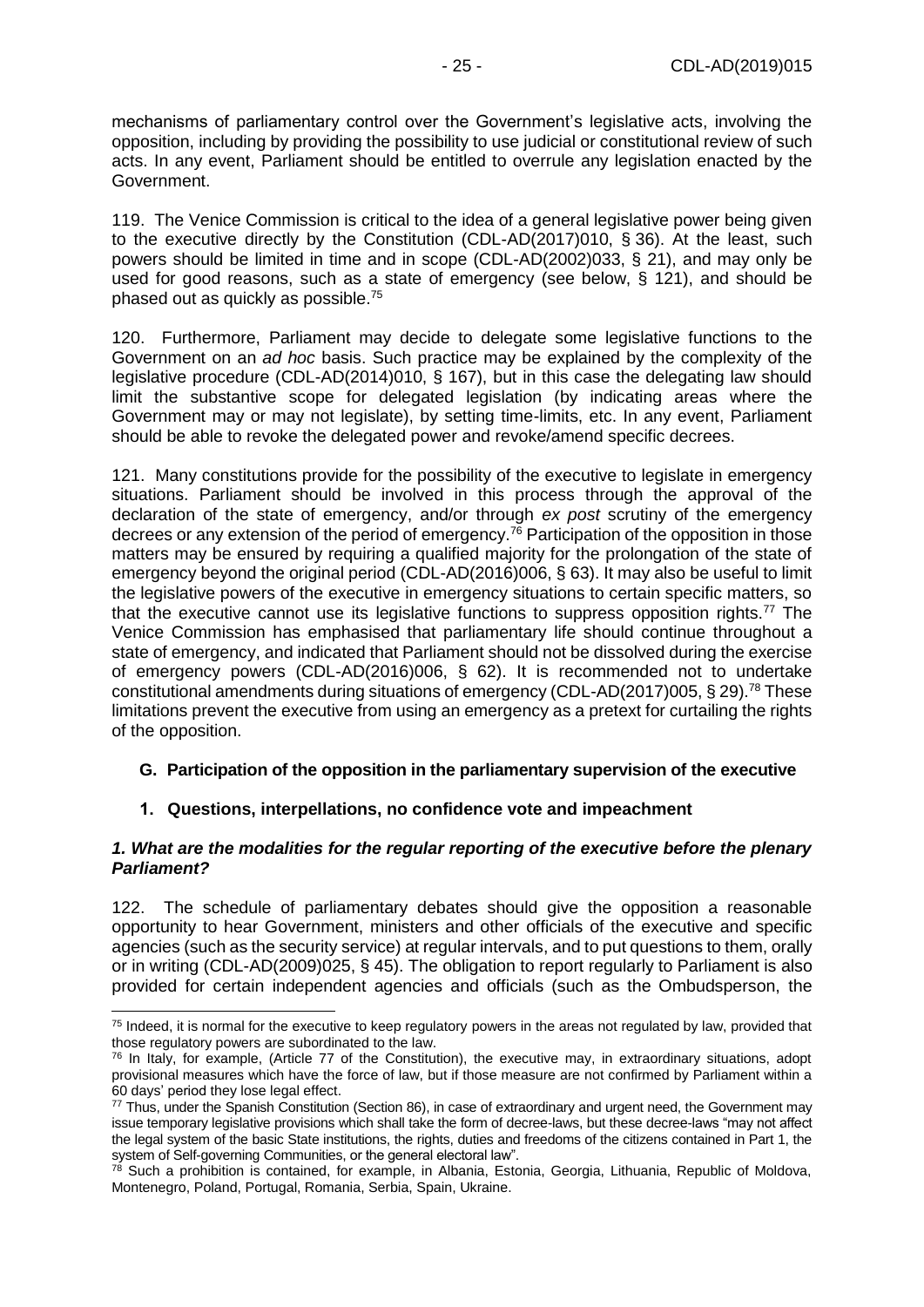-

Prosecutor General, the Audit Chamber, etc.), and for major state-owned enterprises (the CPA Benchmarks, § 7.1.4). The possibility to address Parliament is at the same time a privilege of those officials and a duty.

123. The process of submitting reports to Parliament should not be one-sided and should provide for a question time. During this question time, the opposition may address questions to the reporting official to which he or she has to answer. The opposition should have the right to open question time and to ask more questions to the Government than members of the majority (PACE Resolution 1601 (2008), § 2.2.2-3).

#### *2. How may the opposition obtain answers from the State bodies outside of the regular reporting mechanism?*

124. The opposition should be able to obtain information and answers from the State bodies outside of the questions time. The State bodies should be under a duty to provide timely responses questions (the CPA Benchmarks § 7.1.2).

125. In some legal orders MPs have the power to address individual inquiries to the State bodies and officials outside of the sessions and committee meetings. However, this power may be abused, if the MPs request information and answers too often or for irrelevant reasons.<sup>79</sup> Thus, the law or the RoP should specify whether the MPs have the right to obtain documents which are not otherwise in the public domain (for example, internal correspondence), whether the MP should demonstrate interest in obtaining documents, and which documents/information can/cannot be obtained in this way.

126. A minority member of the relevant parliamentary committee should have the right to request appearance of a Government official or a person designated by him or her at the committee meeting.<sup>80</sup> Appearance of the official is then usually ordered by the chairperson of the committee.

127. In some systems, the right to speak at the plenary Parliament is strictly regulated and limited to mainly MPs and Government ministers. The strongest political tool in the hand of the opposition members is the right of interpellation (accompanied by a debate), which is often connected with the right to move a motion of no confidence (PACE Resolution 1601 (2008), § 2.2.4). Interpellations are followed by a debate where all political groups have the right to participate (CDL-AD(2009)025, § 37). In order to reduce the risk of abuse of the right of interpellation by minority MPs, a threshold requirement may be introduced for such motions (requiring that interpellation requests are supported by a qualified minority of the MPs).<sup>81</sup> The Venice Commission has recommended separating the interpellation procedure (which may lead to the vote of no confidence) from a simple inquiry, in order to avoid the danger of artificial escalation of conflicts (CDL-INF(1996)006, page 11). Other forms of interaction between the MPs and the members of the executive are also possible: thus, opposition members may invite Government officials to appear before a relevant committee to respond to their inquiries; again, such requests may be conditioned by the approval of the head of the committee or require a qualified minority to pass.

<sup>&</sup>lt;sup>79</sup> The Venice Commission expressed doubts whether, for example, the State Treasury should be obliged to give accounts on every single payment from the budget (CDL-AD(2007)015, § 21).

<sup>80</sup> For example, in the Netherlands the RoP provide for consultations with the Government minister or a civil servant on a document referred to the executive or on a general question related to its area of competency.

<sup>81</sup> The threshold for interpellation varies in different countries: thus, for example, under Article 61 of the Constitution of Lithuania, one-fifth of the members of the Seimas may direct an interpellation to the ministers (29 deputies out of 141 member). In Northern Macedonia, interpellation of a government official may be triggered by a motion of five MPs or more, out of the overall number of 120 deputies (article 72 of the Constitution); in the Netherlands 30 out of 150 members are required.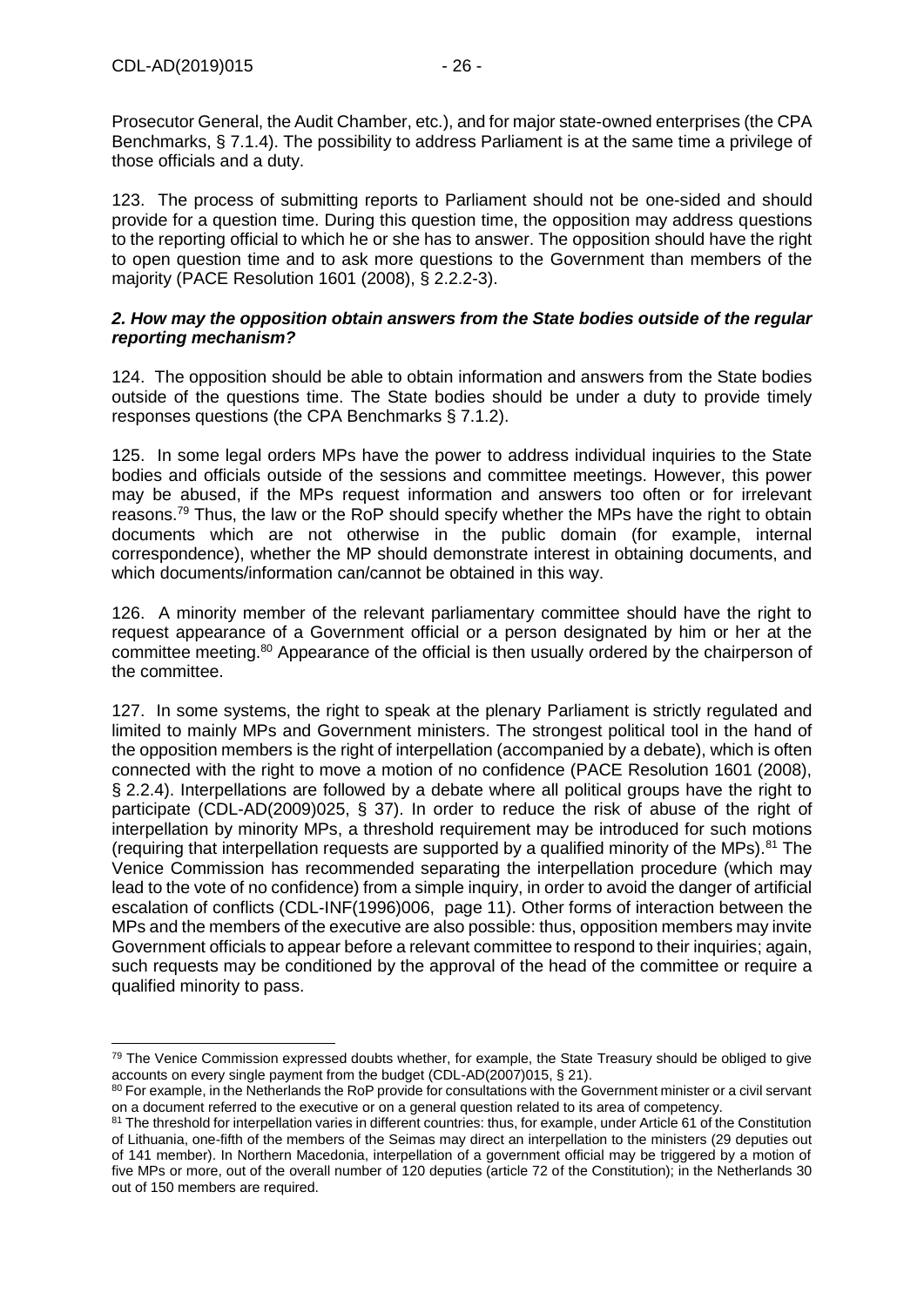### *3. May the opposition initiate a vote of no confidence or trigger an impeachment procedure in respect of a State official?*

128. In a parliamentary regime, it is essential that the opposition should be able to trigger the vote of no confidence<sup>82</sup> in the Government as a whole (and not individual ministers). A number of Council of Europe member states also allow Parliament to dismiss individual ministers through votes of no confidence.<sup>83</sup> However, this mechanism can be abused and may make the Government more fragile: thus, a vote of no confidence in respect of individual ministers was not recommended by the Venice Commission in the particular Ukrainian political context (CDL-AD(2009)024, § 59).

129. A no confidence vote should be a collective rather than individual initiative of MPs (CDL- $INF(2001)026$ , § 28).<sup>84</sup> To remove a Government, an absolute majority of votes should suffice (CDL-AD(2016)025, § 85), but the motion can be put on the agenda by a qualified minority of the MPs. The Venice Commission has previously expressed, in a particular national context, preference for a constructive vote of no confidence (CDL-AD(2009)024, § 59).

130. A vote of no confidence with regard to the Government (political responsibility) should be distinguished from the impeachment procedure in respect of the Head of the State or a Government minister (for the commission of specific wrongful acts). Starting an impeachment procedure and obtaining the impeachment would require higher majorities than initiating and obtaining the vote of no confidence, especially if the potential outcome is to impeach an elected President.<sup>85</sup> However, those majorities should not be too high to make impeachment virtually impossible.<sup>86</sup> On the other hand, a higher threshold required for impeachment may benefit the opposition parties which are of the same political colour as the President, during the periods of so-called "co-habitation" of the executive President with Parliament dominated by political groups opposed to the President.<sup>87</sup>

# <span id="page-26-0"></span>**2. Parliamentary inquiry committees**

#### *1. How are the inquiry committees created, and how may the opposition participate in their work?*

131. In most countries the opposition has the right to request the creation of an inquiry committee (IC) or a similar body.<sup>88</sup> The mandate of an IC is to investigate specific events or

<sup>-</sup><sup>82</sup> The procedure of the vote of no confidence has no place in the pure presidential regimes.

<sup>&</sup>lt;sup>83</sup> Examples are Italy (in the 1996 Mancuso case, the Italian Constitutional Court interpreted art. 94 of the Italian constitution to allow individual ministers being subject of motions of no confidence), Poland, (the Constitution of Poland, Article 159), the Netherlands (it appears to follow from practice, that has gained status as constitutional customary law, see: <https://www.government.nl/topics/parliament/> relationship-between-government-andparliament), Greece, (the Constitution of Greece, Article 84), as well as all Nordic countries (see the Constitution of Norway, Article 15; the Constitution of Denmark, Article 15; the Constitution of Sweden, Chapter 6. Article 7; the Constitution of Finland, Article 64. In Iceland, no confidence motions are not regulated in the Constitution, but it follows from practice that they can be addressed to individual minister, as illustrated recently by the no confidence motion addressed to minister of justice Sigríður Andersen on 6 March 2019 as a result of the ECtHR judgement *Guðmundur Andri Ástráðsson v. Iceland)*. The use or threat of using the vote of no confidence against a minister may in some cases help defusing a political conflict between the opposition and an individual government minster, and does not necessarily reflect a loss of confidence in the government as a whole.

<sup>84</sup> The Venice Commission suggested that a motion of no confidence may be tabled by 10 or 20 MPs.

<sup>&</sup>lt;sup>85</sup> In Spain, a charge of treason or of any offence against the security of the state brought against ministers needs the initiative of one quarter of the members of Congress and the approval of the absolute majority thereof. In Romania, either Chamber or the President of the Republic have the right to ask for criminal proceedings against members of government.

<sup>86</sup> Thus, the opening of the investigation requiring three-fifths majority was considered to be a high bar which is difficult to meet (CDL-AD(2017)005, § 102)

<sup>&</sup>lt;sup>87</sup> In some countries - for example, in Italy- it is for parliament to decide whether to initiate criminal proceedings against ministers, but if they do so, then the process is left to the ordinary criminal courts.

<sup>88</sup> For example, in Greece, Portugal, and Germany.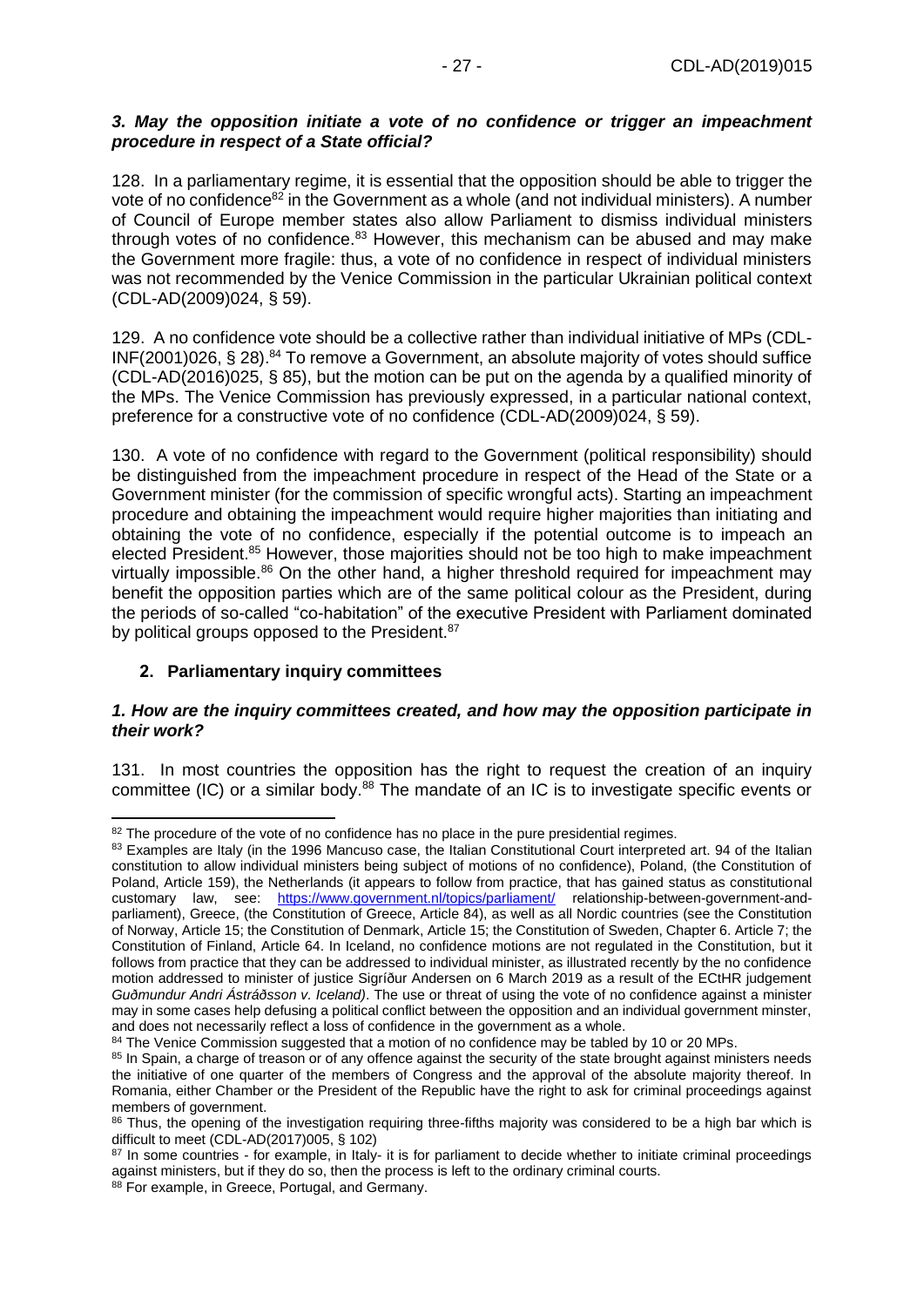situations (for example, corruption allegations against Government officials, mismanagement in case of natural disasters, poor state of the national health system etc.). The primary function of an IC is to ensure parliamentary supervision of the executive, but it may also be created for other purposes, for example collecting information for law-making purposes (CDL-AD(2014)013, § 7). In some countries ICs are composed of MPs, while in others they are composed of outside experts, acting on behalf of and reporting back to Parliament. Alternatively, a permanent committee may receive a special mandate of that kind.

132. However, if the power to create an IC is not limited, it may paralyse the work of Parliament. While the proposal to create an IC may be introduced by a small number of MPs or even by an individual MP,<sup>89</sup> the decision to establish an IC and to define its mandate and other parameters of its work may require a higher threshold.<sup>90</sup> The PACE recommends that a qualified minority of 1/4 of the representatives should have the legal competence to demand the setting-up of an IC (see PACE Resolution 1601 (2008), § 2.2.8). The Venice Commission has observed that the threshold of one fourth in most political systems would be regarded as rather low (CDL-AD(2010)025, § 123).<sup>91</sup> The IPU (Guidelines, III.3) recommends that "each parliamentary group shall be entitled, at intervals fixed following consultations, to have a commission of inquiry established on the subject of its choice. In this case, the opposition shall be represented thereon".

133. Members of the IC perform an investigative and even a quasi-adjudicative function; hence, it is desirable that they act in their individual capacity and are not bound by party discipline. The principle of proportionate representation of opposition and majority MPs is fully applicable to the IC (CDL-AD(2009)025, §§ 55-56), which however does not preclude creating an IC where the opposition members will be in a majority or where the IC will be chaired by an opposition MP.

#### *2. What are the powers and the outcome of the inquiry and how may the opposition influence them?*

134. The establishment of an IC would be of no use for the opposition members who requested it, unless the IC has sufficient powers to conduct an effective inquiry and its findings are then presented to Parliament and debated there.

135. The IC should have procedural powers which are necessary to perform their functions: the right to hear witnesses and experts, and to obtain documents, including those of restricted use. Public employees have an obligation to cooperate with the IC. According to comparative law studies, the powers of the ICs go much further: generally, they can avail themselves of all the powers assigned to investigating judges (CDL-AD(2013)032, § 89).<sup>92</sup> Opposition MPs – IC members – should be able to cross-examine witnesses and study documents on equal footing with the majority MPs; they may request disclosure of evidence, especially held by State authorities and officials. The IC may have rules of procedure specifying, in particular, how the decisions regarding attendance and questioning of witnesses and discovery of other evidence are made.

<sup>-</sup>89 Article 156 (f) of the Constitution of Portugal gives every MP the right to "request the formation of parliamentary committees of inquiry".

<sup>90</sup> Under the German Constitution (Article 44 § 1), an IC must be established if requested by one-fourth of the MPs. Under Article 45a § 2 the permanent Defence Committee may receive the powers of an IC, if it is requested by onefourth of its members.

<sup>91</sup> In another opinion the Venice Commission observed that "the reduction of the number of MPs required for establishing a parliamentary commission [to one fifth of MPs] might help to strengthen the role of smaller opposition parties and is therefore to be welcomed" (CDL-AD(2010)028, § 25).

<sup>92</sup> In one of its opinions the Venice Commission took a more restrictive stance noting that "the committee of inquiry has no power over individuals, except to call them to testify" (CDL-AD(2014)013, § 30).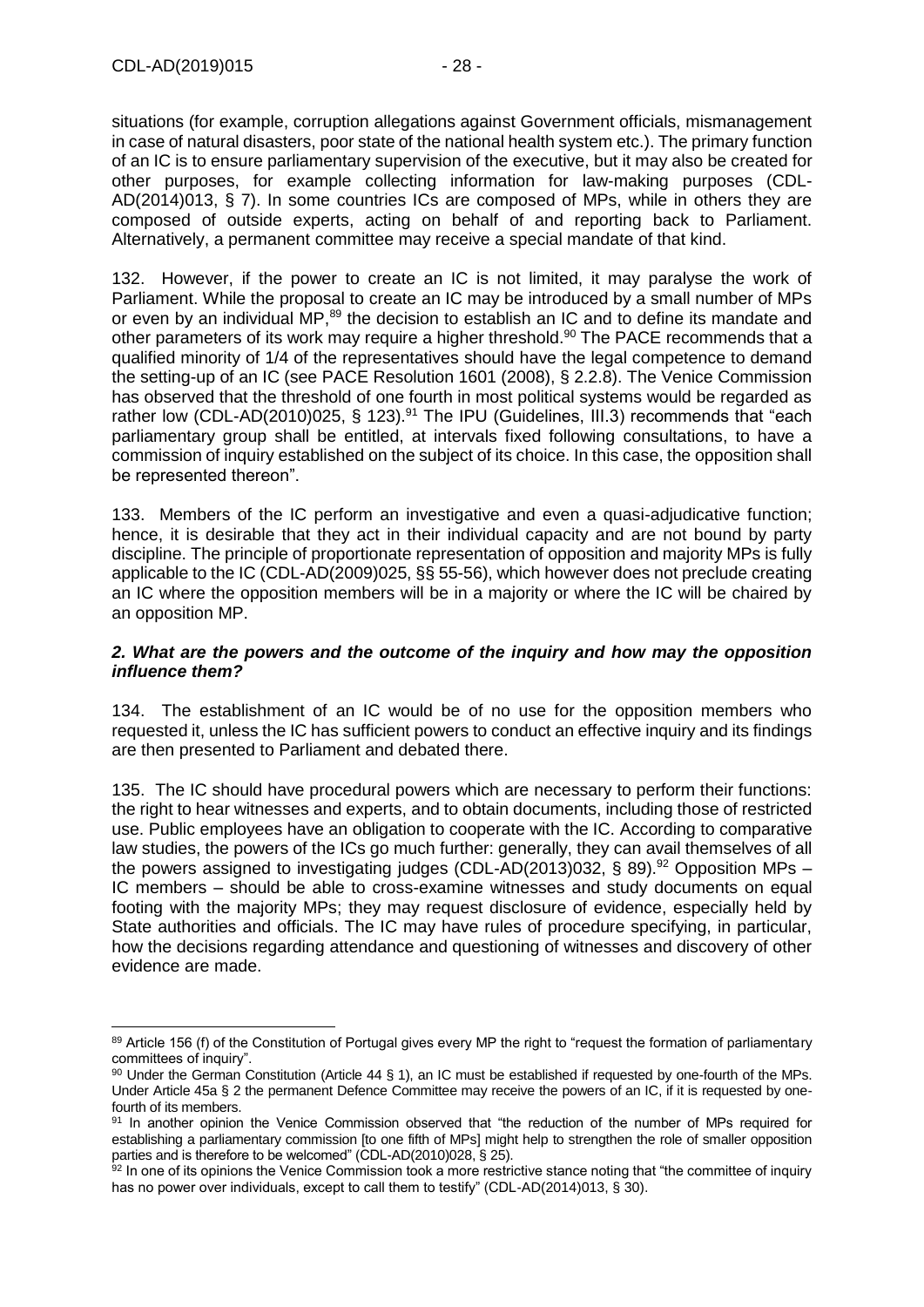136. The discovery of possible criminal offences should not in itself stop a process of inquiry. The inquiry should go on, and the IC should continue to look into the case and to make its own (political) assessments of the facts of the case, even if these facts may also be of relevance to the criminal proceedings (CDL-AD(2014)013, § 31), provided that the two procedures (a criminal procedure and a political procedure before the IC) are kept clearly separate.

137. The IC should be able to formulate its conclusions and recommendations in a report, to present the report for a discussion at a plenary session of Parliament (CDL-AD(2014)013, § 18), and to publish it for the general public. It will then be for Parliament to decide whether the process should lead to political sanctions (such as a vote of no-confidence) or legislative or budgetary reforms. IC reports should not replace or pre-empt findings of the prosecution or the judicial bodies (CDL-AD(2014)013, § 19, CDL-AD(2014)010, § 124, CDL-AD(2014)013, § 30) except for very specific situations where the legal responsibility of certain top officials (akin the impeachment process) is discussed. The relation between on-going criminal investigations and the IC proceedings should be clarified in the law.

138. If the decisions of the IC are to be made by a majority of votes, it is important to reserve certain procedural rights to the members of the IC representing the opposition, and provide for the possibility to be co-rapporteurs or provide an alternative "minority report".<sup>93</sup>

# <span id="page-28-0"></span>**H. Participation of the opposition in the appointment of certain top office holders**

#### *1. How does the opposition participate in the appointment of top office holders who do not belong to the Government?*

139. Appointments to certain top positions outside the Government or to independent collegial bodies and agencies need to be depoliticised. Therefore, the procedure of selection, nomination and appointment should be, to the maximum extent possible, based on a crossparty consensus. At least, mechanisms should be in place which would reduce the dominance of the parliamentary majority within such collective bodies or limit the relevance of the affiliation of the office-holders with the governing party or a coalition.

140. The list of independent agencies and office-holders vary from country to country; it usually includes judges of the Constitutional Court, lay members of the High Judicial Council and of the High Prosecutorial Council,<sup>94</sup> the Prosecutor General, the Ombudsperson, the President of the Central Bank, the President and the members of the Central Electoral Commission, the head and the members of the media regulatory authority, the head and the members of the Audit Chamber, and alike.

141. The most evident solution ensuring political neutrality of those officer holders is to provide for a qualified majority for their election (CDL-AD(2003)019, § 34 – regarding the head of the security services, anti-monopoly authority and broadcasting authority; CDL-AD(2008)015, § 42 – regarding the ombudsperson; CDL-AD(2007)047, § 122 – regarding the members of the Constitutional Court; CDL-AD(2010)040, § 40 – regarding the Prosecutor General, CDL-AD(2010)040, § 66 – regarding the members of the Prosecutorial Council).

142. The qualified majority required for an appointment (3/4, 2/3, 3/5 etc.) would depend on the political context of each particular country (CDL-AD(2016)009, § 21).<sup>95</sup> However, a

<sup>93</sup> The practice of minority reports is common in countries such as Austria, Finland, Germany, Italy, Norway, Sweden and Switzerland.

<sup>94</sup> It must be stressed that members of certain collective bodies are not to be elected solely by Parliament. For example, at least half of the members of the Judicial Councils should be judges elected by their peers.

<sup>95</sup> For example, the German Law on the Constitutional Court provides for a procedure of electing the judges by a twothird majority in Parliament.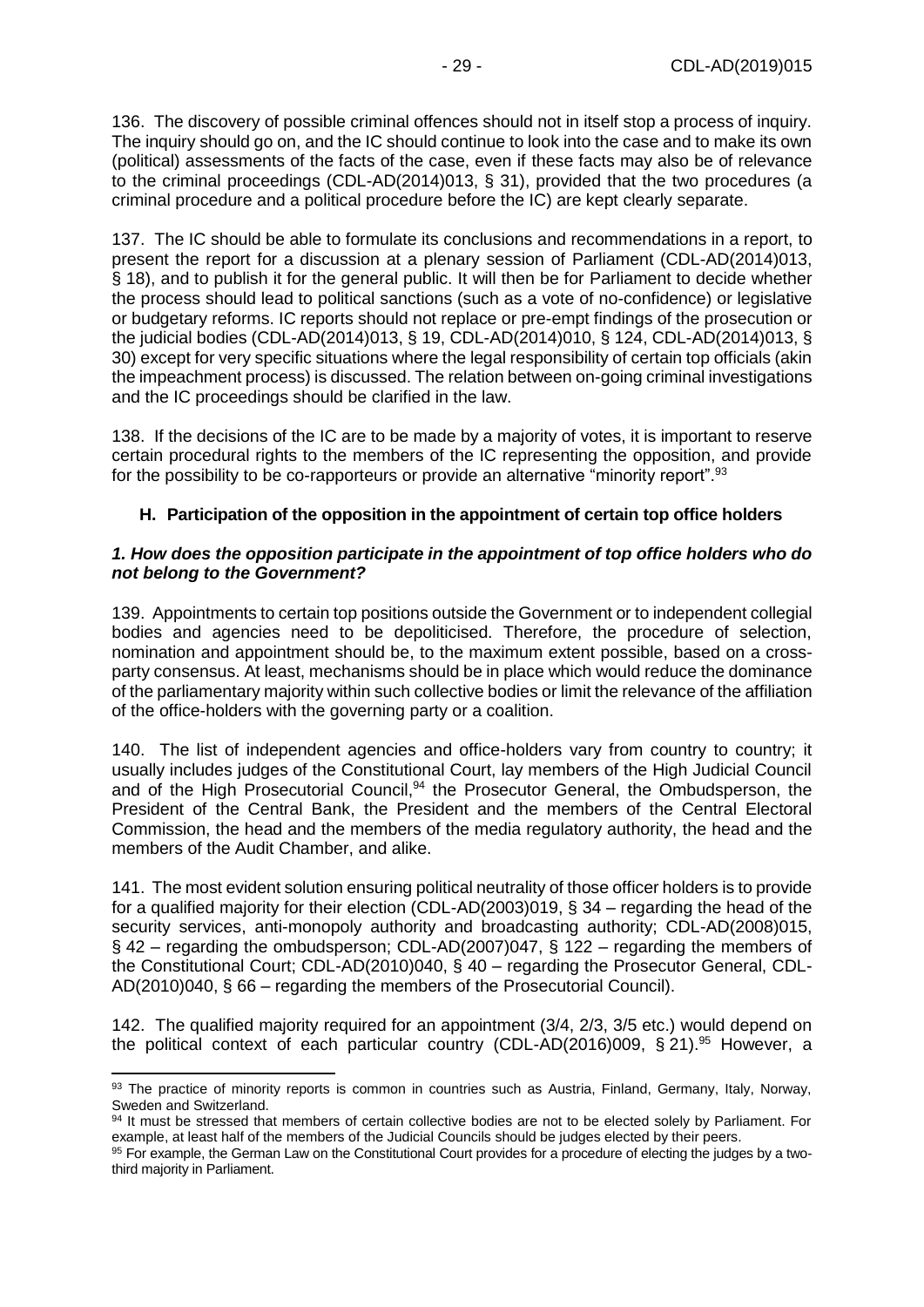qualified majority rule will not have any use in a system where the Government party or a block already has the necessary number of votes to appoint candidates single-handedly. In that case, the requirement of a qualified majority may be even detrimental to the opposition in the long run, if it is not supplemented with an efficient anti-deadlock mechanism: without such a mechanism the replacement of an official at the end of his or her term (and probably in the next electoral cycle) may be problematic, and the qualified majority rule will therefore help to cement the influence of the current governing majority.

143. Other mechanism may involve proportional representation: members of a collective body may be appointed on a proportionate basis by the majority and the opposition, or quotas for the opposition may be provided for (CDL-AD(2015)039, § 51). The opposition may also control, to some extent, the process of pre-selection of candidates (CDL-AD(2015)005, § 132). A mixed system is also possible, where a collective body includes members elected by a simple and a qualified majority. Finally, it is possible to introduce, in collective bodies, the possibility of members nominated by the other, more neutral actors (professional associations, civil society, etc.) in order to counterbalance the dominance of the political appointees in such bodies (CDL-AD(2018)014, § 52; CDL-AD(2015)039, § 52). These mechanisms may ensure political neutrality of the body if the decision-making procedure within those bodies is designed in such a manner that the members affiliated with the parliamentary majority will not be able to govern alone, and, for taking certain most important decisions, will have to seek alliances either with non-political members, or with the members affiliated with the opposition. In sum the system of appointments to a collective body should ensure that its members are appointed on the basis of a reasonable compromise amongst various political forces and other stakeholders, or on the basis of a proportionate representation. The decisions-making process within this body should be organised in such a manner as to stimulate internal dialogue and coalition of members of different backgrounds and political colours.

## *2. How to avoid dead-locks in the appointment procedures?*

144. A qualified majority requirement in the law-making process gives the opposition an absolute right to block some legislative initiatives of the governing majority (provided that the opposition has the necessary number of votes to block such initiatives). By contrast, a qualified majority rule in the matters of appointment should not prevent, at least not for a very long time, the appointment of an office-holder or members of a collective body, since without them the State cannot function adequately. Hence, the "blocking power" of the opposition is not absolute and may be overridden, on the condition that this blocking power is not devoid of substance.

145. In such situations an effective anti-deadlock mechanism should be in place, stimulating all political actors to reach a compromise. The risk of paralysis of an institution is not always a sufficient deterrent, so other dead-lock breaking mechanisms should be devised. Antideadlock mechanisms have to discourage the opposition from behaving irresponsibly. This is why they should be limited in time and, while avoiding permanent blockages they should not aim at avoiding any blockage at all, which can be an expression of the need for political change (CDL-AD(2018)015, § 15).

146. Some systems provide that, if in the first round of elections a necessary qualified majority cannot be reached, a second round is held, which requires a smaller majority for the election (and sometimes a simple majority). In such systems the deadlock is avoided, but the governing majority or coalition will not be strongly inclined to find a compromise with the opposition, and may simply wait for the second round (CDL-AD(2013)028, § 23). A possible solution would be to entrust the appointment to a neutral body or actor (CDL-AD(2015)037, § 162), so that, if the politicians are unable to reach a compromise, they would lose the power of electing the candidate(s). Who this "neutral body" is depends on the legal order; for example, the President in a parliamentary regime may play the role of such a neutral arbiter  $C(DL-AD(2015)022, \S 51)$ .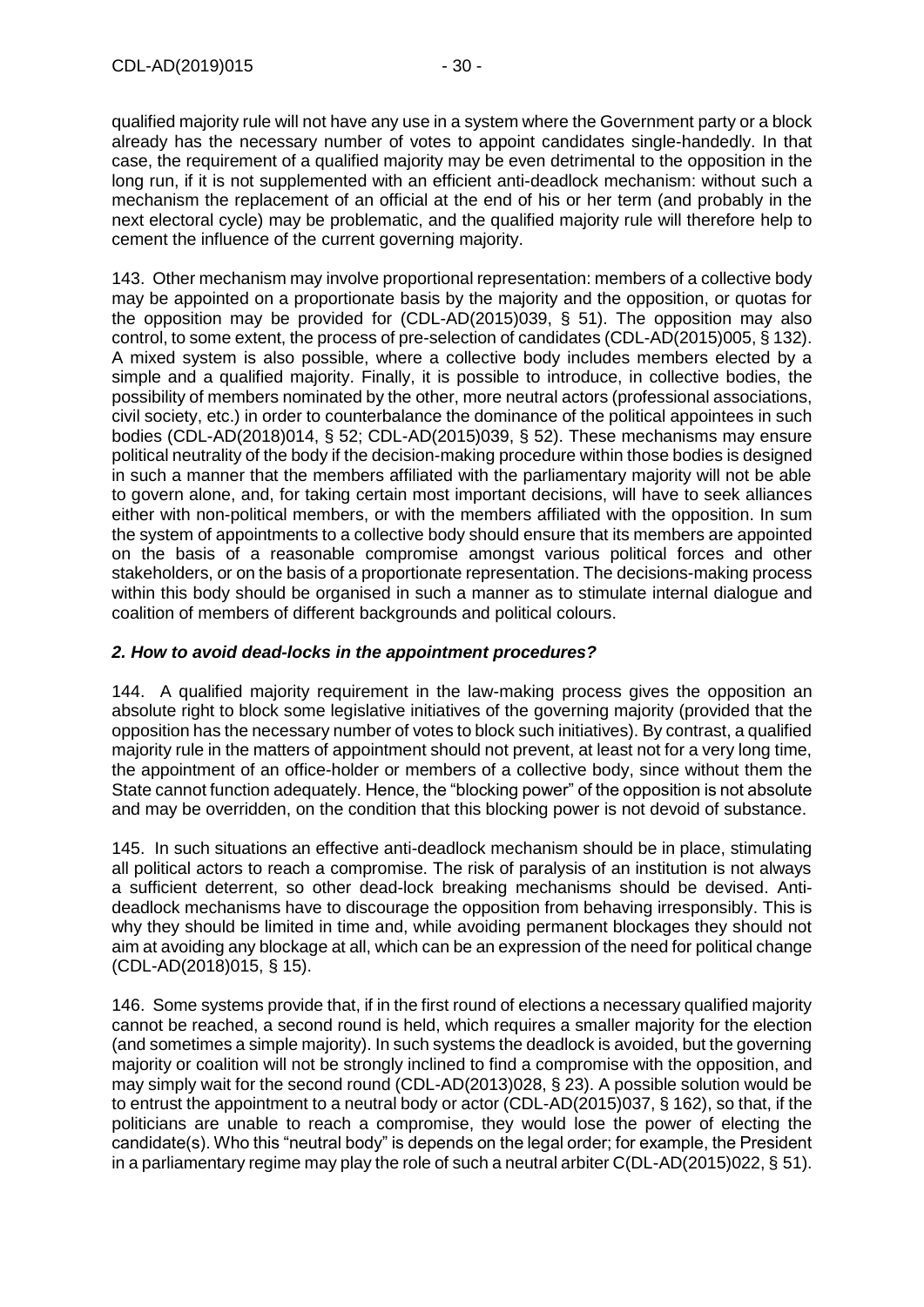In the case of a dead-lock, the incumbent official or his or her deputy may continue to perform functions *ad interim*, until the replacement is found.

### <span id="page-30-0"></span>**I. Immunities of the MPs**

#### *1. What is the scope of the immunity enjoyed by the MPs in connection with their work in Parliament?*

147. Although immunity is a general safeguard for all MPs, it has a specific meaning for the opposition, especially in countries where law-enforcement bodies may be subservient to the majority. Indeed, if the MPs enjoy privileges and immunities, they should be applied equally to all MPs, irrespective of the fact whether they belong to the majority or to the opposition. The core of parliamentary immunity protects the freedom of speech (expressed in votes and in opinions) of an MP in Parliament (the CPA Benchmarks, § 1.4.1). It is important to define in the law the scope of any immunities enjoyed by the MPs and devise procedural safeguards which would make lifting of the immunity and subsequent prosecution harder.

148. Immunity can be of two sorts: non-liability (which essentially means that an MP may not be brought to liability in connection to the votes and opinions related to the exercise of his or her mandate) and non-violability (which means that an MP cannot be subjected to certain coercive measures, like, for example, arrest, without permission of Parliament or a body of Parliament).

149. Parliamentary immunity relating to parliamentary rights (opinions and votes expressed in Parliament) should apply not only during a member's term of office, but should be perpetual and final (CDL-AD(2013)032, § 99), as is the case in some countries.<sup>96</sup> While the speech uttered within Parliament and on parliamentary business enjoys very strong protection, other forms of expression (outside of Parliament's work or inside Parliament but on purely private matters) may give rise to liability.

150. Substantive immunity (as opposed to non-violability – see the next question) means that the voting of the MP in the plenary session or in the parliamentary committees, or opinions expressed during the discussions enjoys very strong protection and, in many countries, cannot give rise to liability at all.<sup>97</sup> This is the basic principle of European political tradition (ECtHR, *A. v. the United Kingdom* (no. 35373/97)). However, there are substantial differences with regard to the scope of protection: it normally protects MPs against all sorts of external legal action, including criminal prosecution as well as civil lawsuits, but in some countries it only applies to penal procedures (CDL-AD(2014)011, §§ 52 and 54). In many countries MPs are immune from charges of defamation or insult, but in some countries such expressions are exempted from immunity, allowing members to be sued on this basis in the same way as other citizens (CDL-AD(2014)011 § 69).

### *2. Who may lift the immunity of an MP and how?*

151. The Venice Commission considers that there should be procedural safeguards which would protect members of the minority from politicised prosecutions. At the same time, those procedural safeguards should not make criminal prosecution impossible. Several legal mechanisms can be devised: the requirement of a qualified majority in Parliament to lift

<sup>-</sup>96 As for example, France and Belgium.

<sup>97</sup> Thus, Article 58 of the Belgian Constitution provides for a substantive immunity against any prosecution and even investigation "with regard to opinions expressed and votes cast by him in the exercise of his duties". It simply cannot be regarded as an offence.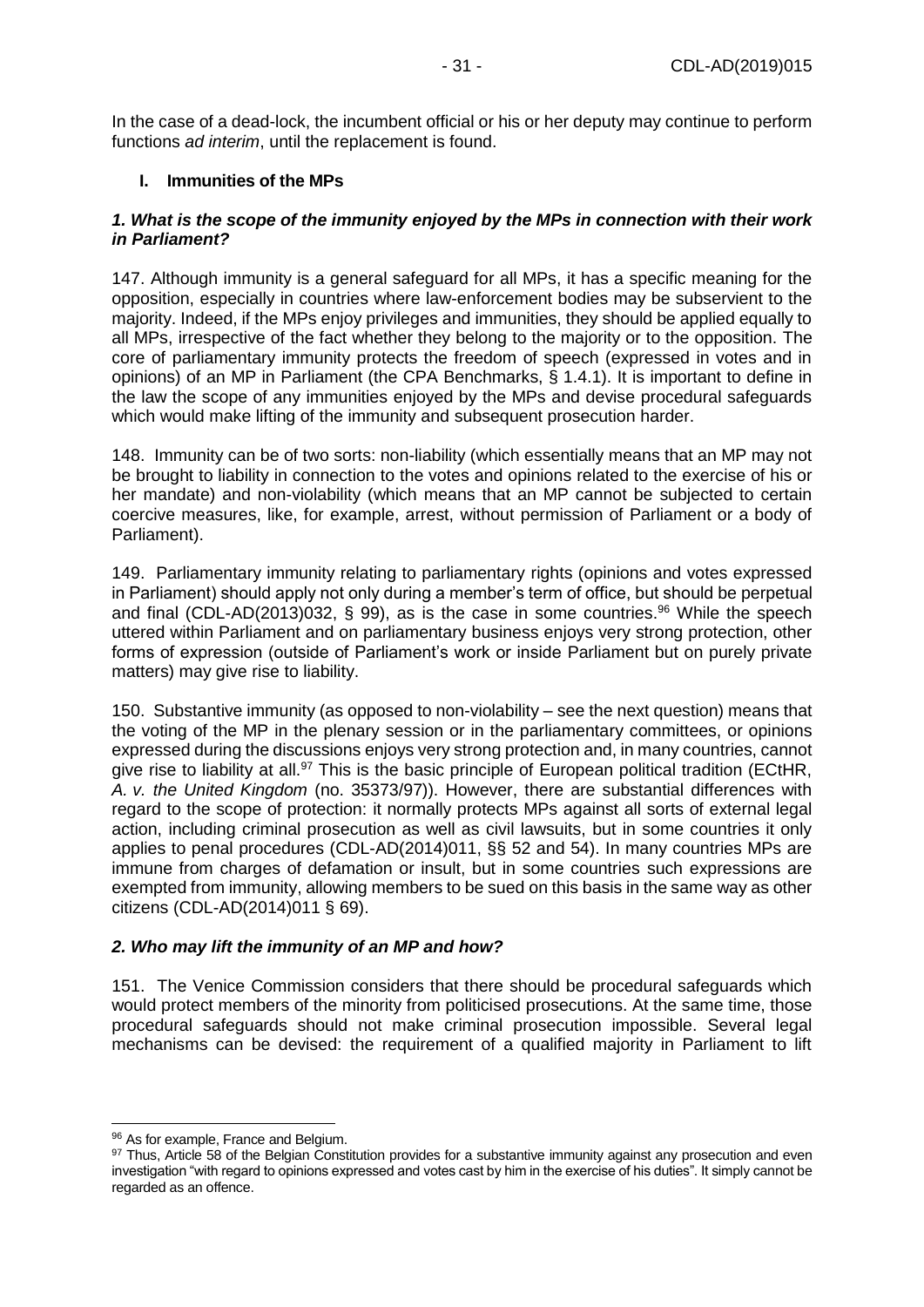$immunity<sup>98</sup>$  (which is, however, not a universal rule), $99$  involvement of an external judicial authority (CDL-AD(2014)011, § 96), or involvement of an internal parliamentary committee composed on the representatives of the majority and opposition in equal parts. As a good practice, the Venice Commission recommended a model where prosecutors and ordinary judges would be obliged to inform Parliament about the arrest of, and the institution of criminal proceedings against an MP, in which case a minority of the MPs (maybe one-third of its members) would then be entitled to complain against the arrest and prosecution to the Constitutional Chamber within a given deadline. The measures taken against the MP would then remain suspended until the Chamber decides on the matter (CDL-AD(2015)014, § 44).

152. That being said, immunity should not give protection to MPs for common criminal offences, not linked to the normal exercise of their mandate. In some countries in transition the misuse of immunity regulations constitutes a widespread problem, and the lifting of the immunity by Parliament becomes virtually impossible, as the majority tends to protect corrupt MPs irrespectively of their political colours due to an otherwise rare instinct of cross-party solidarity (CDL-AD(2010)015, § 43). Immunity should not apply to preliminary investigations, for cases where a deputy is caught in flagrante delicto, or for minor or administrative offences (e.g. traffic violations) (CDL-AD(2015)014, § 44).

### <span id="page-31-0"></span>**J. Resolution of disputes related to the rights of the opposition**

### *1. Who may examine ethical breaches by individual MPs? How are the disputes between party groups in Parliament resolved?*

153. There is a need to maintain good order in Parliament and resolve disputes related to the rights and behaviour of individual MPs or groups. Even if members of parliament are protected from external legal action for their opinions and remarks, they may still be subject to internal disciplinary sanctions (CDL-AD(2014)011, § 100), devised and implemented within Parliament. At the same time, internal bodies dealing with disciplinary and other procedural matters should not become a tool of political manipulations in the hands of the majority.

154. In countries with a strong tradition of parliamentary autonomy (which means, *inter alia*, that the decisions of internal bodies of Parliament are not susceptible to any external review), disputes related to internal procedures and ethical breaches are usually decided within Parliament itself (the CPA Benchmarks, § 1.4.4).<sup>100</sup> Most parliaments have internal rules of procedure or codes of conduct (House Rules) under which the members can be silenced or disciplinary sanctioned for certain remarks or behaviour, although the nature of such sanctions vary greatly (CDL-AD(2014)011, § 55).

<sup>-</sup>98 In Finland, the proposal to lift non-liability is made by the person competent to do so depending on the circumstances, such as a police officer, a prosecutor or a plaintiff, and the decision to lift non-liability is taken by a majority of 5/6 of votes cast in Parliament. In Greece, the decision to lift non-liability is taken by the Chamber, which must decide within 45 days. In Hungary, the proposal to lift non-liability is submitted to the President of the National Assembly by the Prosecutor General, or by the competent court. The request is considered within 30 days by the Committee on Parliamentary Immunities and Incompatibilities. The decision is taken by the National Assembly without debate and requires a two-thirds majority of the votes of members present. In Malta, where, according to the common law system, there is no lifting of non-liability in the strict sense, the Speaker of the House refers to the Committee of Privileges any cases of "breach of privilege" or contempt committed *prima facie* against Parliament. The Committee of Privileges was set up in order to investigate in each case whether a member had committed contempt or acts in excess of or in breach of his/her privileges. The Committee then refers the matter to the House, which has competence to either bring the person concerned to justice or impose its own disciplinary measures. In Germany, when "defamatory insults" are made, non-liability can be lifted in accordance with the rules on lifting inviolability.

<sup>99</sup> Proceedings against a legislator accused of a crime or civil infraction in Switzerland are possible after federal chamber authorization through a simple majority.

<sup>100</sup> For example, in the UK House of Commons, the Standards and Privileges Committee oversees the enjoyment of privileges by the MPs.